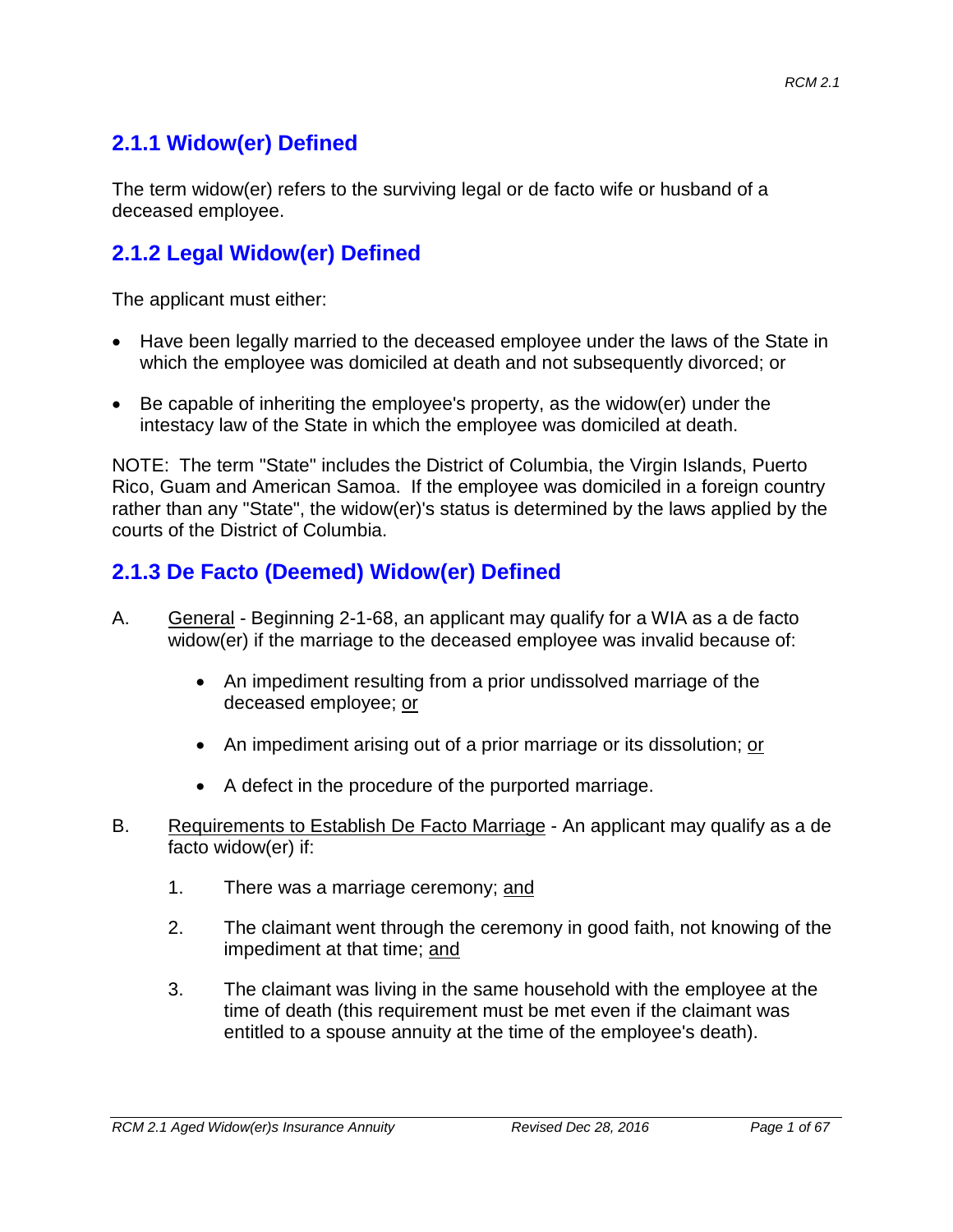### **2.1.4 Full Retirement Age**

Full retirement age is defined as follows:

- For widow(er) type annuitans born before January 2, 1940, full retirement age is 65.
- For widow(er) type annuitants born January 2, 1940, and later, with annuity beginning dates of January 1, 2000, and later, full retirement age is based on the year of birth as shown below:
- If the Widow(er) was born 1-2-1940 through 1-1-1941, FRA is 65 and 2 months.
- If the Widow(er) was born 1-2-1941 through 1-1-1942, FRA is 65 and 4 months.
- If the Widow(er) was born 1-2-1942 through 1-1-1943, FRA is 65 and 6 months.
- If the Widow(er) was born 1-2-1943 through 1-1-1944, FRA is 65 and 8 months.
- If the Widow(er) was born 1-2-1944 through 1-1-1945, FRA is 65 and 10 months.
- If the widow(er) was born 1-2-1945 through 1-1-1957, FRA is 66.
- If the widow(er) was born 1-2-1957 through 1-1-1958, FRA is 66 and 2 months.
- If the widow(er) was born 1-2-1958 through 1-1-1959, FRA is 66 and 4 months.
- If the widow(er) was born 1-2-1959 through 1-1-1960, FRA is 66 and 6 months.
- If the widow(er) was born 1-2-1960 through 1-1-1961, FRA is 66 and 8 months.
- If the widow(er) was born 1-2-1961 through 1-1-1962, FRA is 66 and 10 months.
- If the widow(er) was born 1-2-1962 or later, FRA is 67.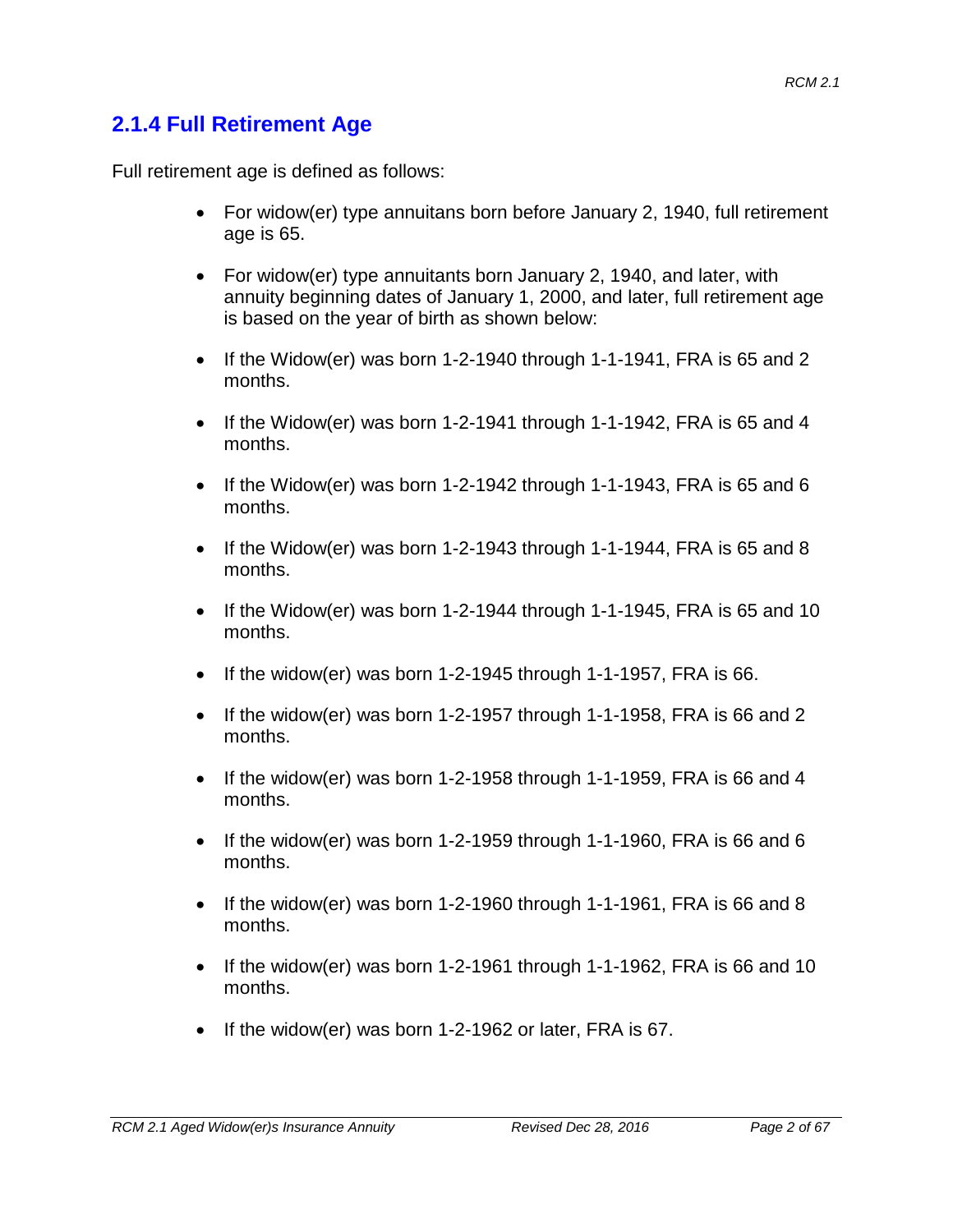## **2.1.10 Amount of WIA**

#### A. Normal Annuity

- 1) Tier I The Tier I component is equal to a 100% share of the EE's PIA or maximum based on combined wages and compensation after 1936 reduced for age. This amount is reduced by:
	- The amount of any SS benefit payable.
	- The amount of any RR retirement annuity the widow(er) is entitled to as follows:

If either annuity is based on some railroad service before 1975, the survivor annuity is reduced by the amount of the employee tier 1 as defined in the G-364.1 instructions for item 86.

If neither annuity is based on any railroad service before 1975, the survivor annuity is reduced by the entire employee annuity (net tier 1, net tier 2, and vested dual benefit).

• Two-thirds of the amount of any public pension effective 12-84 or later. (See RCM 2.1.300-2.1.314 for further information on public service pensions.)

Payment of Tier I may be affected by certain SSA nonpayment provisions. Refer to RAC any cases in which alien nonpayment provisions, conviction for subversive activities, deportation, (including deportation of the deceased employee due to associations with the NAZI government of Germany during World War II), or other nonpayment provisions of the SS Act are involved.

- 2) Tier II
	- (A) 30% Rate If the widow(er) was initially awarded an annuity under the 1937 RR Act or under the 1974 RR Act that was vouchered before 10-1-86 and the employee began receiving his RRA retirement or disability annuity before 10-1-81 or he died before 10- 1-81, the tier II component is 30% of the gross tier I after reduction for age and the maximum. In certain cases, a spouse minimum additional amount may be payable in tier II. See RCM 8.9, G-364.1 instructions for specific information.
	- (B) Share of EE's Tier II If the employee did not begin receiving an RRA retirement or disability annuity before 10-1-81 and he did not die before 10-1-81, or the voucher date of the initial survivor award is 10-1-86 or later, the tier II component is based on a percentage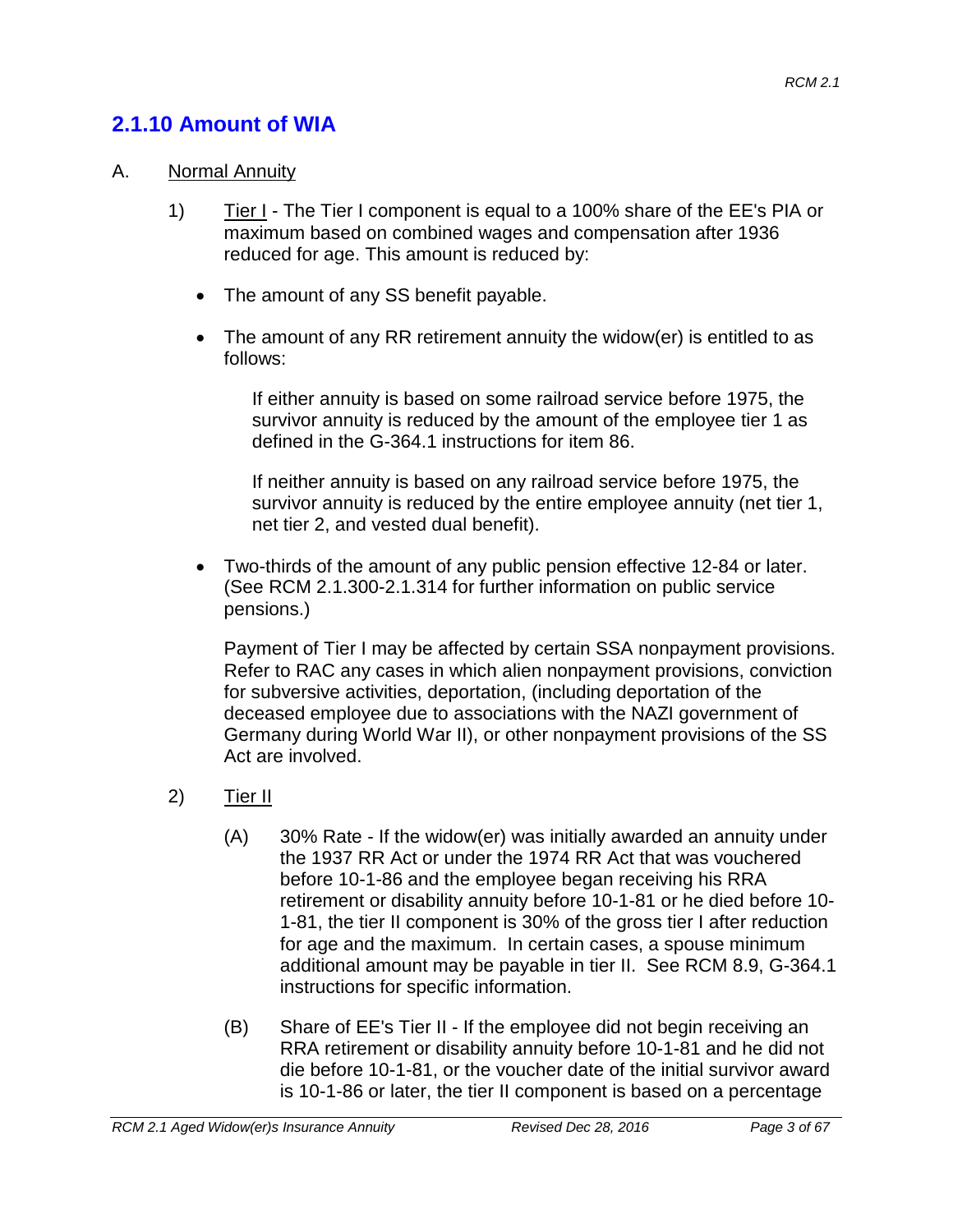of the EE tier II which would be payable if the employee was alive on the widow(er)'s OBD. The EE tier II is before reduction for age but after reduction for windfall. Widow(er)s are entitled to a 50% share of the employee's tier II. If there are other entitled beneficiaries, this statutory percentage may be reduced so that the total paid to all the beneficiaries does not exceed 80% of EE's tier II.

- 3) Vested Dual Benefit The VDB amount is only payable to a widow(er) who is vested as of 12-31-74. An aged or disabled widow(er) is vested if the following requirements are met:
	- The deceased EE had 10 years of RR service before 1-1-75; and
	- The widow(er) has a permanently or transitionally insured status at SSA as of 12-31-74.

NOTE: A non-dependent widower is not entitled to a VDB. Refer to RCM 2.1.60 for detailed instructions for determining VDB entitlement. RCM 2.1.67 describes the terminating events for vested dual benefit entitlement.

In addition to meeting the above requirements, she must meet the following criteria:

- Her (his) initial annuity was authorized for payment before 8-31-81; and
- Her (his) DOB is before 8-14-19

OR

• Her (his) DIB date of entitlement at SSA is August 1981 or earlier.

NOTE: A widow(er) who meets these requirements and whose VDB amount is zero because (s)he is not entitled to an RIB under the SS Act can be paid the VDB when (s)he becomes so entitled even if that occurs after August 1981.

#### B. Spouse Minimum Guaranty Amount

If the widow(er) is entitled to a spouse annuity in the month preceding the employee's death, s(he) is guaranteed that the normal WIA amount will not be less than the spouse annuity rate. The spouse rate so computed is BEFORE any increase under the O/M provision, reduction by actuarial adjustment to recover an overpayment, or reduction to recover a commuted value payment, and AFTER any reduction for other benefits or early retirement. (See Appendix B for a list of maximum rates applicable to the spouse maximum rate if a windfall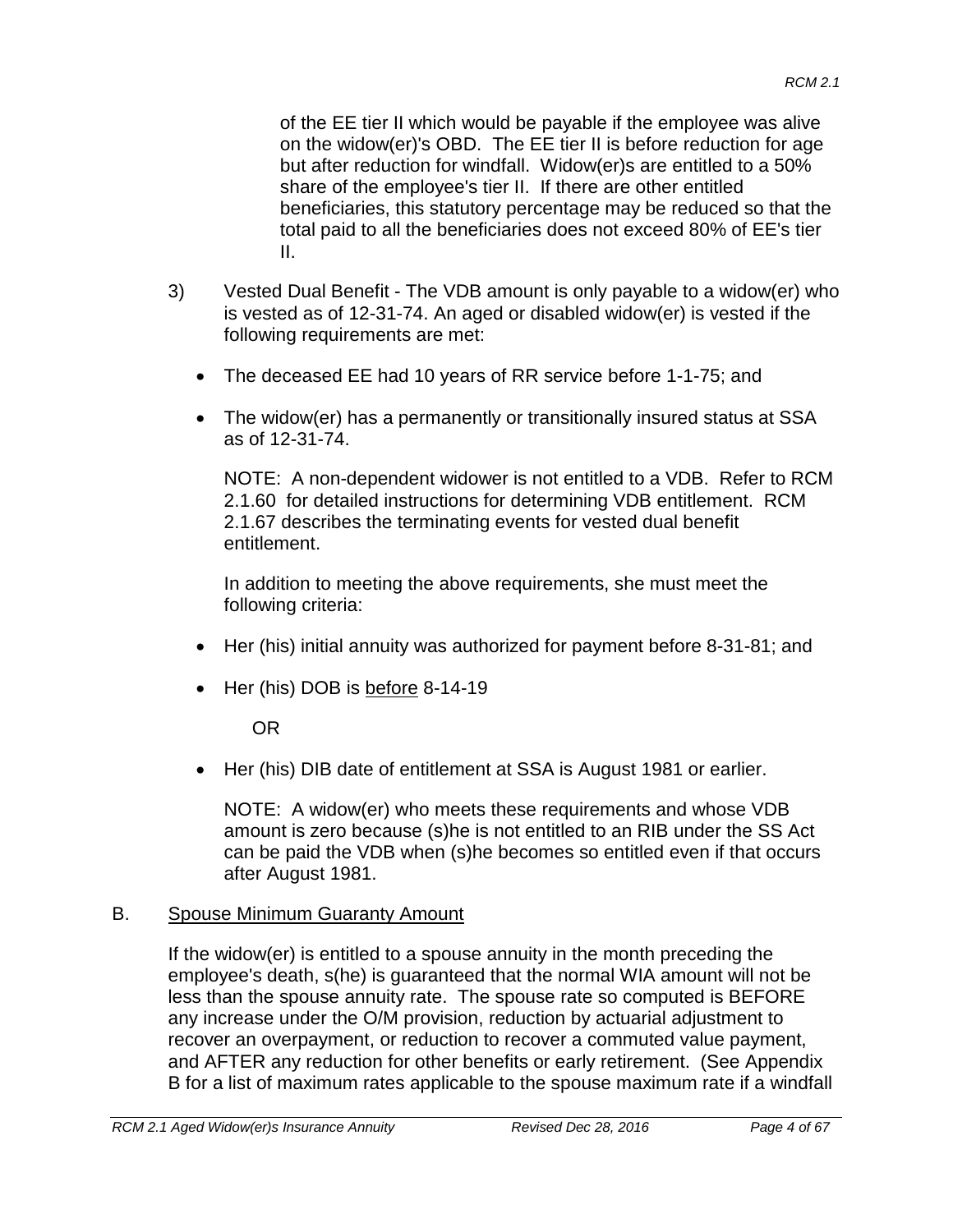is involved. Since 1-1975, the spouse maximum rate consists of the gross tier I amount and the net tier II amount.)

#### C. DWIA Previously Paid

If the widow(er) previously received a reduced insurance annuity as a disabled widow(er), at age 60 (s)he is entitled to an annuity equal to the amount (s)he received as a disabled widow(er). The beneficiary symbol remains an "R". The age reduction factor, ARF, is adjusted at age 62 and at full retirement age. Refer to RCM 2.2 for detailed information.

#### D. Sole Survivor Minimum

The sole survivor minimum provides a minimum annuity amount to any survivor, who is the only beneficiary entitled on the EE's wage record. Refer to RCM 8.9, G-364.1 for detailed instructions.

#### E. Widow(er) Initial Minimum Amount **(WIMA)** Guaranty

The Railroad Retirement and Survivor Improvement Act of 2001 guarantees that a widow(er) type beneficiary's annuity will be calculated using 100 percent of the tier 2 that would have been used to compute the annuity for the deceased employee on the survivor OBD. This guaranty is called the WIMA, and is effective February 1, 2002.

The WIMA is computed as a component of the 1981 Amendment tier 2; therefore, only widow(er)s and young mother/fathers paid under the 1981 Act are eligible for the guaranty.

### **2.1.11 WIA Rate Is Zero**

When the WIA is reduced to zero by a public service pension reduction (and no other beneficiaries are or will be entitled to monthly benefits), the RLS can be paid to the widow(er). The widow(er) will be considered a QRRB and will be billed direct for Medicare. Put in a call-up to have the folder sent to the Medicare Programs Section six months before the widow(er) attains age 65.

In such cases, the widow(er) should be sent a letter explaining that the widow(er) is entitled to a WIA, but the annuity rate is zero. Do not use AB-25 back stationery.

An explanation of why it is zero should also be given. Then explain that the RLS (give amount) is payable, and that since the annuity rate is zero, the RLS will be paid instead. Also explain that the widow(er) will be eligible for Medicare at age 65. Then, pay the RLS EDP, using the AA-17 as the application.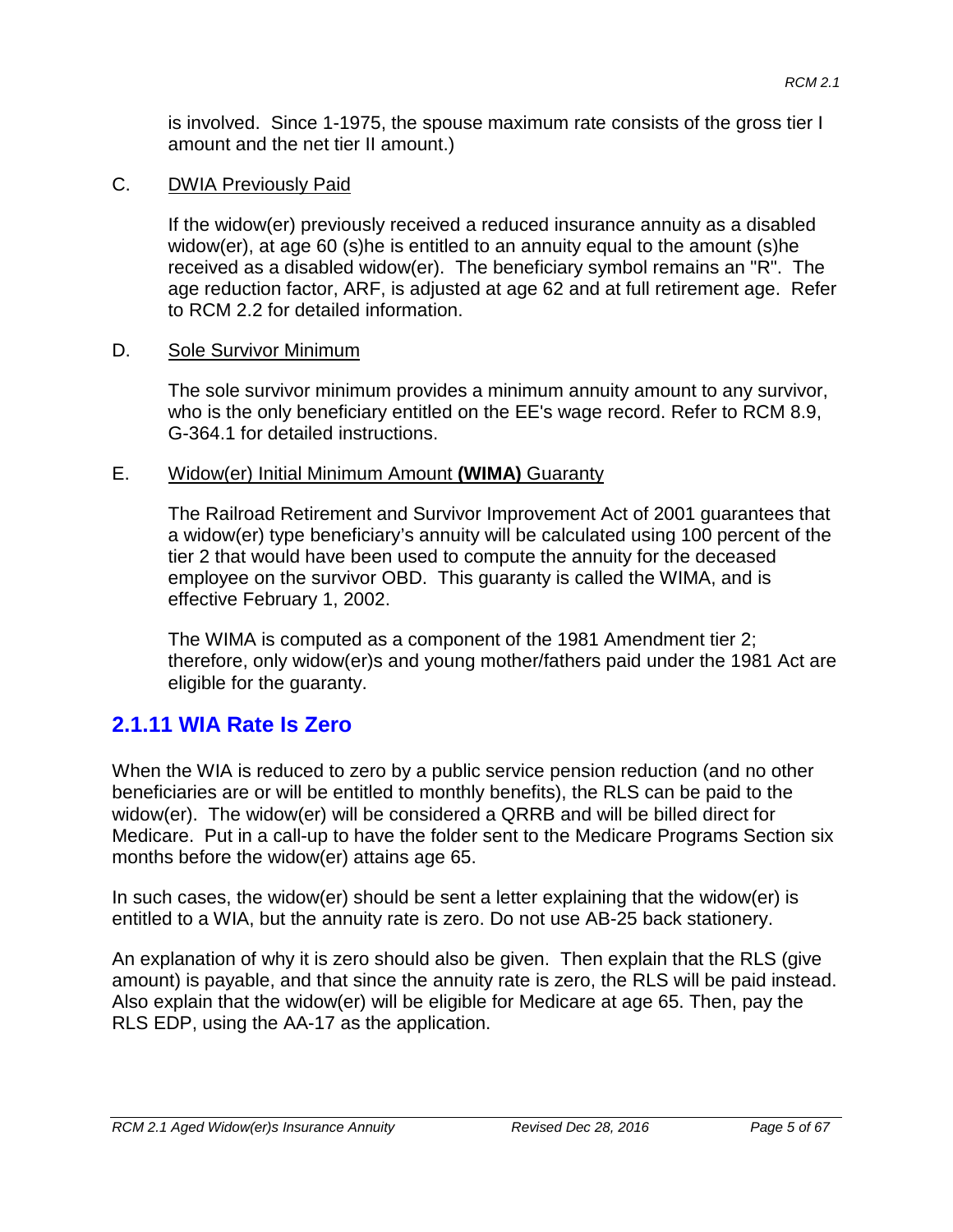## **2.1.13 Annuity Adjustment When Legal Widow And Deemed (Defacto) Widow Are Entitled**

Effective January 1, 1991 (based on applications filed after

December 31, 1990) a deemed widow(er) may be entitled, regardless of the existence or status of a legal widow(er). When paying the tier 1, the deemed widow(er) is paid within the family maximum while the legal widow(er) is paid outside the family maximum. When paying the tier 2, both the legal widow(er) and the deemed widow(er) are paid within the maximum.

For applications filed prior to January 1, 1991, the deemed widow(er) loses entitlement as explained in RCM 2.1.27. For any months before the legal widow(er)'s month of filing, his/her annuity is subject to reduction to avoid overpayments to other family members. Effective with the legal widow(er)'s month of filing, all annuities should be adjusted if the family maximum is involved.

## **2.1.15 Eligibility Requirements**

In addition to being the legal widow(er) of a deceased employee who had either 120 months of RR service or at least 60 months of RR service after 1995, and a C/C, an applicant must meet the following requirements:

A. Age - The widow(er) must have attained age 60.

NOTE A person attains a given age on the day preceding the anniversary date of his birth. For example, a person born on March 2, 1925 attained age 65 on March 1, l990; if his DOB had been March 1, 1925, he would have attained age 65 on February 28, 1990.

- B. Marriage The widow(er) must:
	- 1. Have been married to the employee for 9 months prior to death, or the death was accidental or occurred in the line-of-duty while the employee was a member of the U. S. Armed Forces PROVIDED that at the time of the marriage, the employee could have been reasonably expected to live for at least 9 months.
		- Prior to 2-1968, must have been married for 1 year prior to death.
		- Prior to 1-1-73, must have been married 3 months in the case of accidental or military service connected death.; or
	- 2. Have been previously married to the employee for at least 9 months, divorced , and then remarried the employee. As long as the previous marriage lasted at least 9 months, the length of the subsequent marriage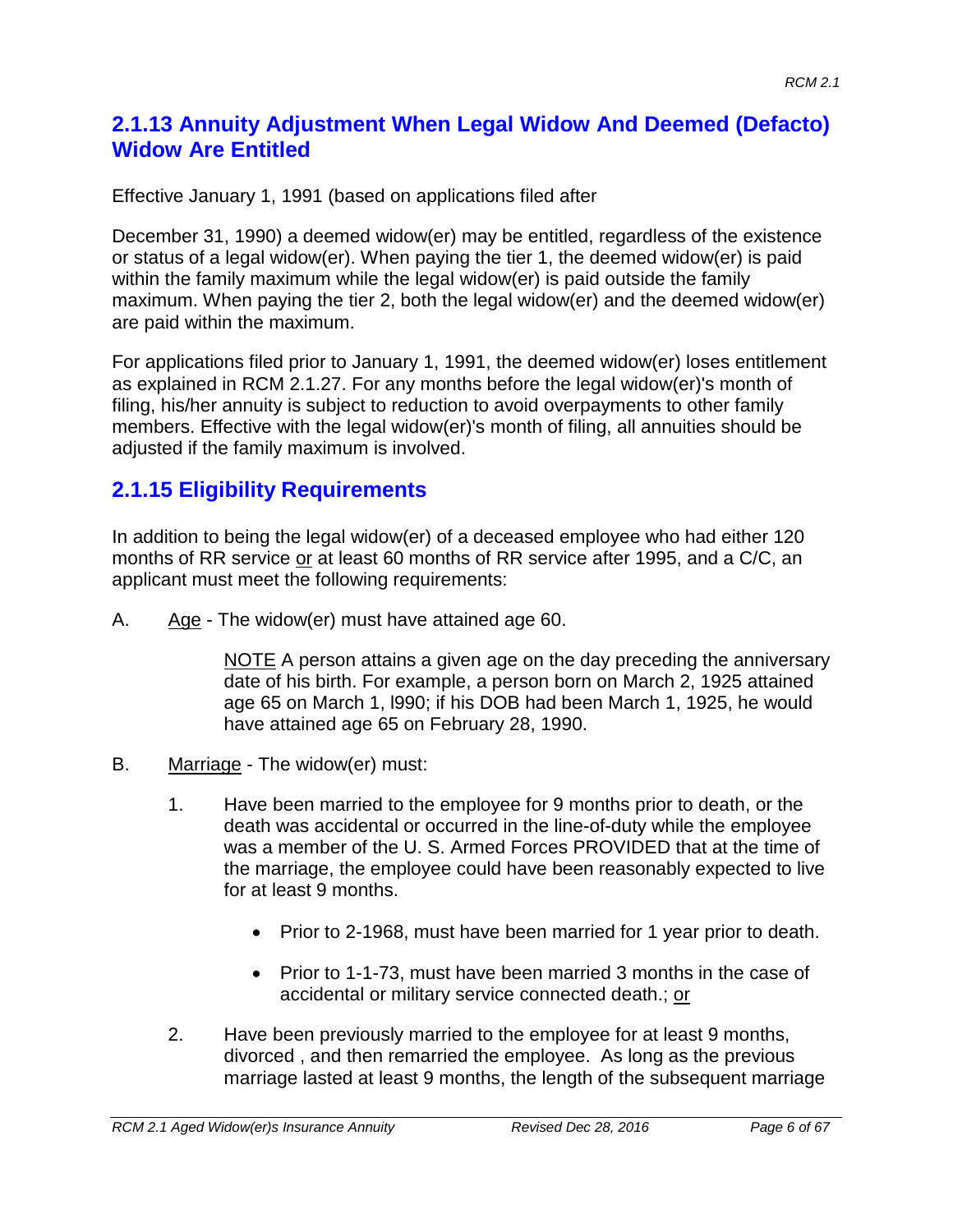and the life expectancy of the employee at the time of that remarriage do not need to be considered; or

NOTE: A widow(er) who was not married to the employee for the required length of time must meet one of the alternative requirements listed below in items 3 through 8 in order to qualify.

- 3. Be the natural parent of the employee's child (the child must be born alive but need not still survive); or
- 4. Have legally adopted a child of the employee during their marriage and before the child attained age 18; or
- 5. Be the parent of a child legally adopted by the employee during their marriage and before the child attained age 18; or
- 6. Have been married to the employee at the time both of them legally adopted a child under age 18; or
- 7. Have been entitled or potentially entitled to a widow(er)'s, divorced spouse's, surviving divorced spouse's, parent's or disabled child's insurance annuity under the RR Act in the month before the month (s)he married the employee; or
- 8. Have been entitled or potentially entitled to a widow(er)'s, parent's, spouse's, divorced spouse's, surviving divorced spouse's or disabled child's insurance benefit under the SS Act in the month before the month (s)he married the employee. See 2.1.21 for the requirements and development action required when the widow(er) could only qualify under item 7 or item 8.

NOTE: In this situation, potentially entitled means that we can presume the filing of an application and the attainment of retirement age for a widow(er)'s, parent's, spouse's, divorced spouse's, surviving divorced spouse's benefit if the deceased W/E had the required status and the widow(er) met all other requirements.

For potential entitlement to a disabled child's benefit under the SS Act, assume only the filing of an application. All other requirements must actually have been met in the month before the month (s)he married the employee.

Do not consider a widow(er) entitled or potentially entitled to an SS Act widow(er)'s, parent's, divorced wife's, divorced widow's or disabled child's insurance benefit if (s)he was actually entitled to an RIB or DIB which equaled or exceeded such other benefit. Entitlement to an RIB or DIB cannot be presumed.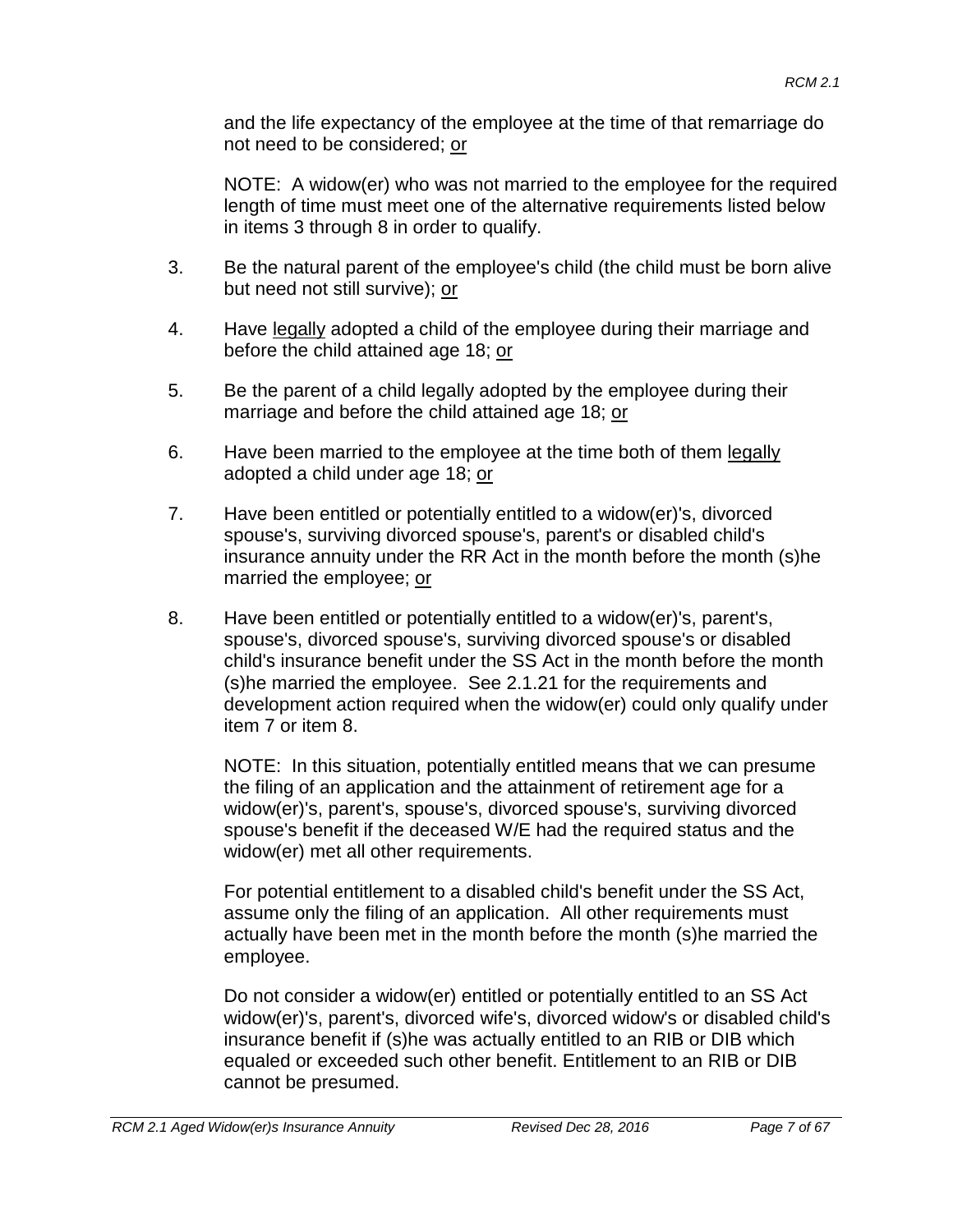- 9. Effective with applications filed on or after March 2, 2004, at the time of the employee's death, the employee and widow(er) were married for less than 9 months because:
	- the employee was married prior to the marriage to the widow(er), but the prior spouse was institutionalized due to a mental or similar incapacity; and
	- during the period of the prior spouse's institutionalization, the employee would have divorced the prior spouse and married the widow(er), but (s)he did not do so because such a divorce would have been unlawful, by reason of the prior spouse's institutionalization, under the laws of the State in which the employee was domiciled at the time; and
	- the prior spouse remained institutionalized up to the time (s)he died; and
	- the employee married the widow(er) within 60 days after the institutionalized spouse's death.

Headquarters Handling – Because of the rarity of these cases, they should be referred to Policy and Systems to determine if the widow(er) meets the 9 month deemed marriage requirement under this provision. The field office will code the APPLE application for manual review and enter in remarks that the case is a special deemed 9 month marriage case that needs to be forwarded to P&S-RAC for a determination.

Since laws vary from state to state, the field office will not be required to take any preliminary development action. Policy and Systems will determine what needs to be developed and advise the field office accordingly. However, if the applicant has already submitted any material to support the claim, the field office will notate the remarks section accordingly and send the material to SBD. SBD will then forward the material to P&S-RAC along with the APPLE referral.

C. One-Half Support - A widower must have been receiving one-half support from the employee at the time of her death or at the time her retirement annuity began for the annuity to begin before 3-1-77; after 2-1977 a widower does not have to prove one-half support except for payment of windfall or employee annuity restored amount. Proof of support must be filed within 2 years after the point at which the support requirement must be met.

In a case in which proof of support is not filed during the appropriate period, refer to chapter 2600 in the SSA Claims Manual to determine whether SSA would extend the 2 year period for filing proof of support. Extend the period if SSA would do so.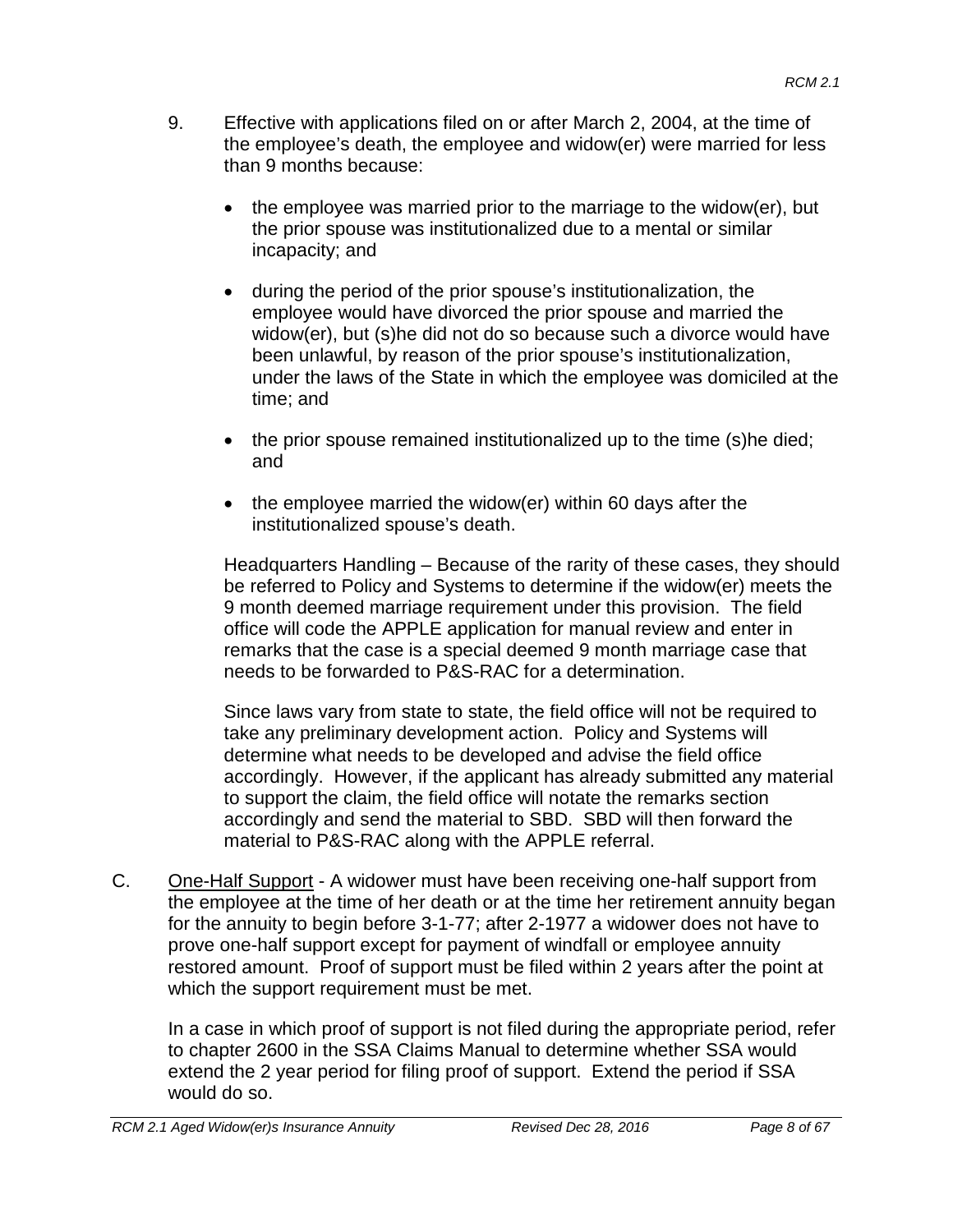If a widower submits proof that is not sufficient to establish the one-half support requirement for payments before 3-1-77 or the windfall and/or restored amount computations, take action as described below:

- Proof Filed at Time of Annuity Award Include in the award letter a special paragraph telling the widowers that he does not meet the one-half support requirement.
- Proof Filed After Annuity In Pay Status Prepare a formal denial letter on an AB-25 back.

In both cases, the decision that he does not meet the support requirement is an initial decision and, therefore, may be appealed.

# **2.1.16 Employee Had Less Than 120 Months Of Service**

For a complete explanation of the 120 service month requirement and exceptions to this requirement please see RCM 5.6.4.

## **2.1.18 Entitlement Requirements**

In addition to meeting the eligibility requirements in the preceding sections, a claimant for a WIA must:

- Not have remarried; and
- Have filed an application for WIA unless a WCIA or spouse annuity is being converted to a WIA.

## **2.1.19 Beginning Dates**

The beginning date and retroactivity of a widow(er)'s insurance annuity (WIA) is explained in FOM-I-111.20, FOM-I-111.51 and FOM-I-112.9.2.

## **2.1.20 Duration Of Marriage**

A. Nine-Month Requirement - Effective 2-1-68, a widow(er) may qualify for monthly benefits even though (s)he was married to the employee for less than one year before the employee died. If the marriage existed for a period of a least 9 months immediately preceding the day on which the employee died, the widow(er) meets the marriage requirement.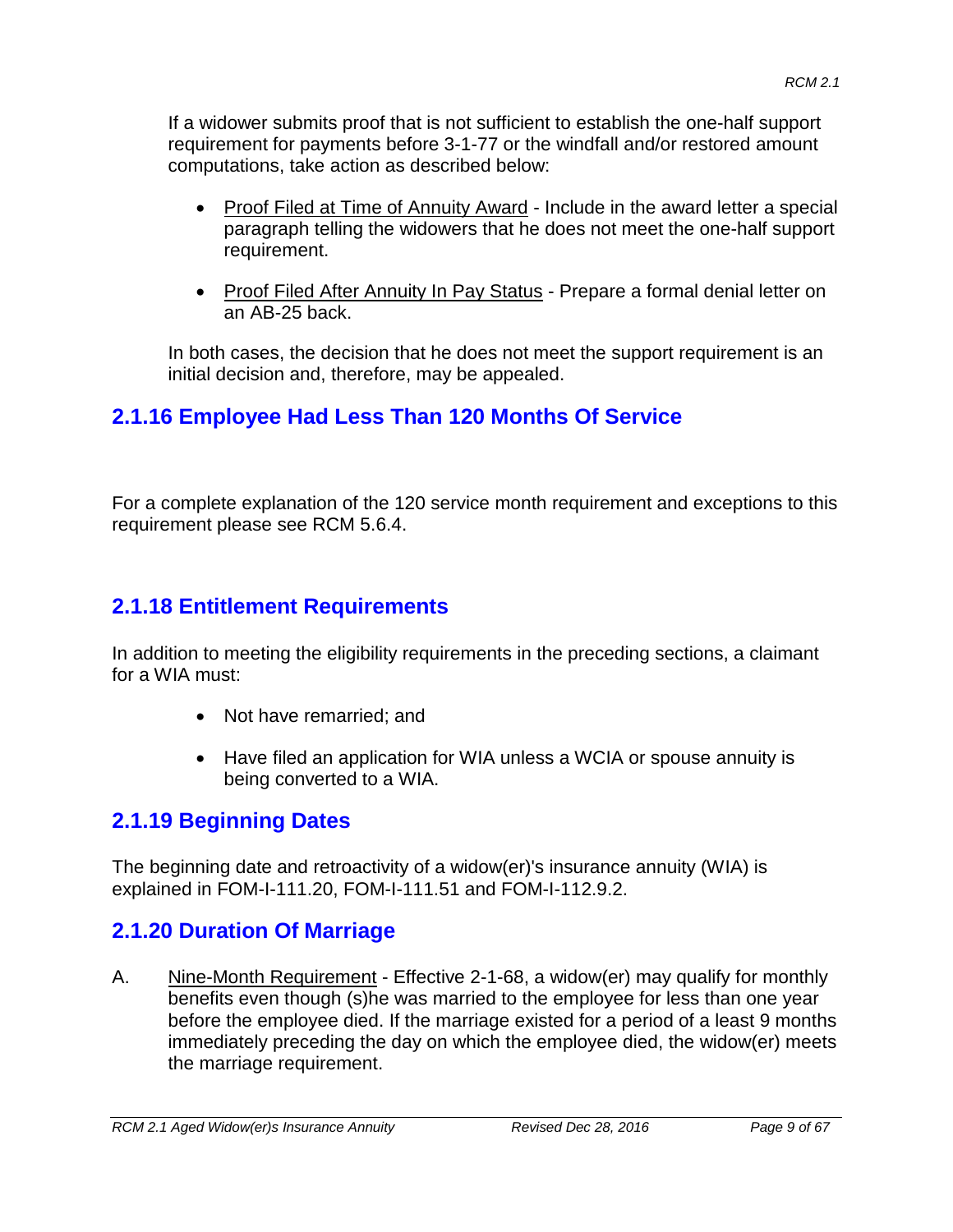- B. Deeming Nine-Month Marriage The widow(er) is deemed to meet the ninemonth requirement if (s)he was married to the employee immediately preceding the day on which the employee died if the employee's death:
	- Was accidental; or
	- Occurred in the line of duty while serving on active duty as a member of the United States Armed Forces.

The nine-month requirement CANNOT be deemed if, at the time of the marriage the employee could not have reasonably been expected to live for 9 months.

**NOTE:** An exception is if the widow(er) was previously married to the employee for at least 9 months, divorced then remarried the employee. As long as the previous marriage lasted at least 9 months, the length of the subsequent marriage and the life expectancy of the employee at the time of that marriage do not need to be considered.

C. Development of Deemed Nine-Month Duration of Marriage - An accidental death is defined as a death which occurred as a direct result of bodily injuries received by violent, external, and accidental means. The death must occur from the bodily injuries independent of other causes and must occur within 3 months after the day on which the employee received such injuries.

If not already in file, obtain a certified copy of the death certificate or a casualty report from a branch of the Armed Forces. Assume that, at the time of marriage, the employee was reasonably expected to live 9 months unless information obtained in the normal course of development indicates otherwise. If such information is obtained that, for example, at the time of marriage the employee had an illness which is ordinarily fatal, refer the case to a supervisor.

Death certificates generally indicate whether the death falls into one of four categories: natural, accidental, homicide, or suicide. For purposes of this provision, consider death accidental when the death certificate so indicates. Assume that accidental death was independent of other causes unless the death certificate clearly indicates that an ordinarily fatal illness was a contributing factor.

Even though the death certificate shows that death resulted from natural causes, develop for accidental death if the applicant claims death was accidental. The immediate cause of death may be, for example, pneumonia which was contracted as a result of lowered resistance caused by an automobile accident. When the death certificate shows "natural" causes and development indicates accidental injury may have been a contributing factor, refer the claim to a supervisor. (For details of accidental death see SSA-CM 2474.3 - 2474.4.)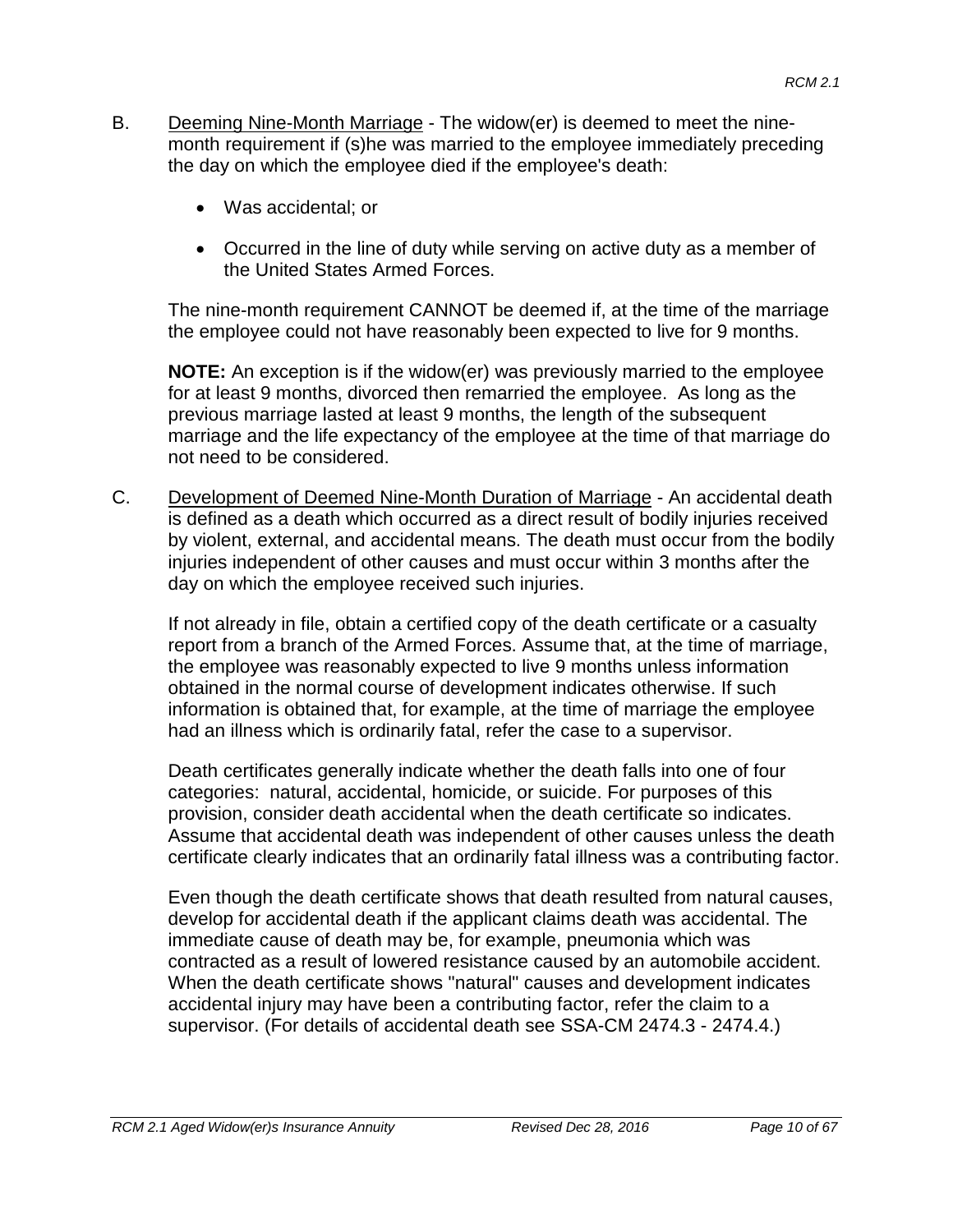### **2.1.21 Development Of Widow(Er)'S Previous Actual Or Potential Entitlement Under SS Act Or RR Act**

When a widow(er) was actually or potentially entitled to any of the SS benefits listed in RCM 2.1.15 (9) or any of the RR annuities listed in RCM 2.1.15 (8), which terminated or would have terminated when (s)he married the employee, the previous actual or potential entitlement may be used to establish eligibility for an RR annuity when the widow(er)'s marriage to the RR employee lasted less than 9 months and the employee's death was not accidental.

- A. SS Act From the information in file ascertain if the widow(er) was actually or potentially entitled to a qualifying SS benefit in the month before the month (s)he married the employee.
	- 1. Previous Actual SS Entitlement Verify the allegation of entitlement by securing an MBR on the SS A/N of the person on whose wage record the widow(er) qualified for an SS benefit.

If the SS A/N of the person on whose wage record the widow(er) qualified for an SS benefit is unknown, request the widow(er) to furnish the person's full name, DOB, place of birth, mother's maiden name and father's name. When this information is obtained, release a G-37b teletype request to obtain the SS A/N. When the A/N is obtained, follow the procedure given in the preceding paragraph.

- 2. Previous Potential SS Entitlement Verify the allegation of entitlement by releasing a G-60 request for a G-90, on the SS A/N of the person on who wage record the widow(er) was potentially entitled. Refer toe RCM 9.1 App. C for detailed instructions regarding the completing of the G-60. Upon receipt of the G-90, examine it to determine if the wage earner has an insured status under the SS Act. Based on the information in file and the G-90 ascertain if the claimant was potentially entitled.
- B. RR Act From the information in file ascertain if the widow(er) was actually or potentially entitled to a qualifying RR annuity in the month before the month (s)he married the employee.
	- 1. Previous Actual RR Entitlement Obtain the file for the claim number under which the widow(er) claims previous entitlement. Examine that file to verify the claimed entitlement.
	- 2. Previous Potential RR Entitlement Obtain the claim number under which the widow(er) claims potential entitlement. Obtain and examine the file to ascertain if the claimant was potentially entitled.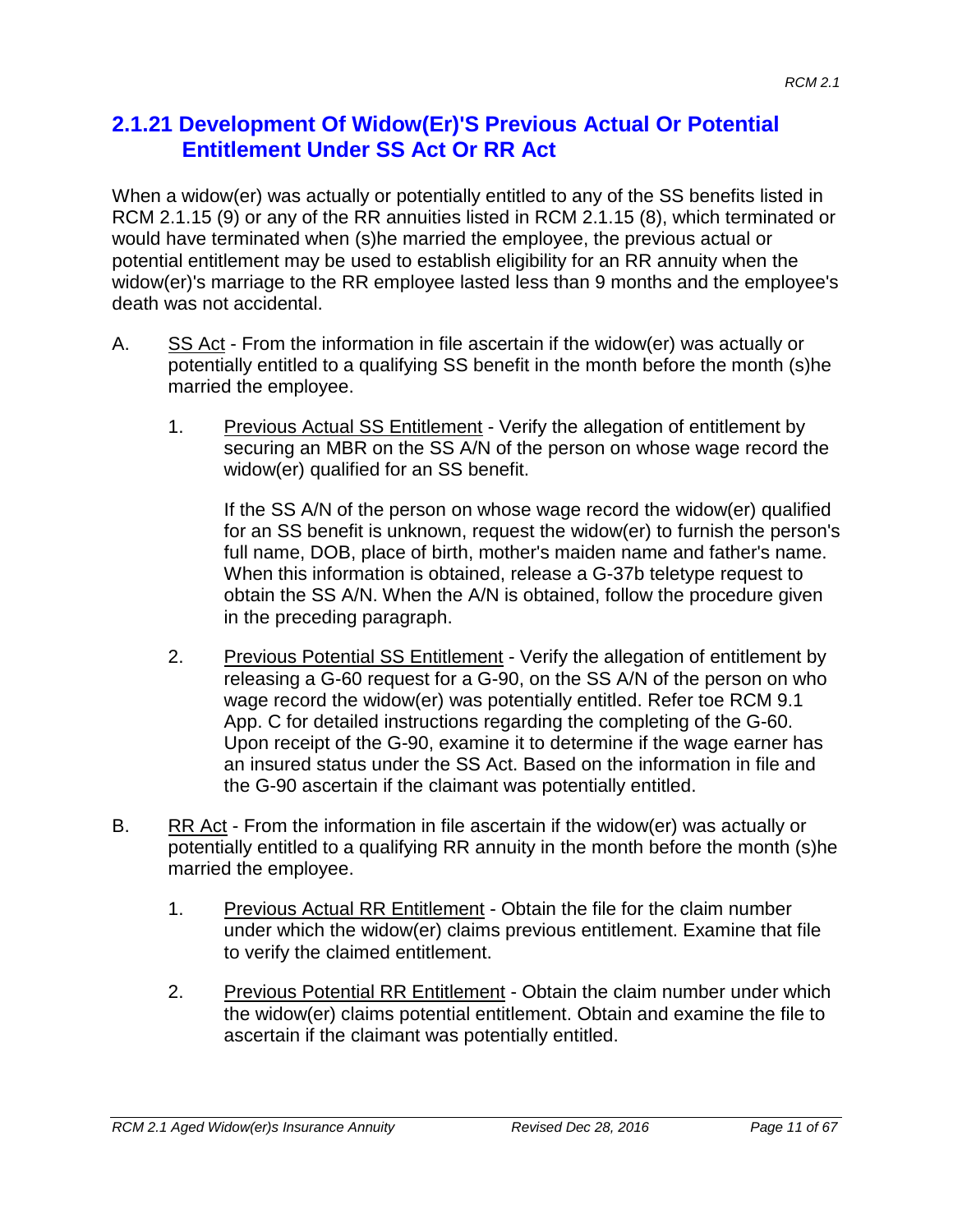# **2.1.22 More Than One Person Claims Benefits As Legal Widow(er)**

When more than one person claims benefits as the employee's legal widow(er), each claim must be resolved under applicable State law. (See chapter 4.3, "Marriage-Divorce," for details on handling such cases.)

In some situations it is possible for more than one legal widow(er) to qualify under the RR Act on the same earnings record; i.e., one claimant meets the valid marriage test, and another meets the inheritance test. Putative marriages which meet the inheritance test are recognized in the following states: Arizona, California, Colorado, Illinois, Louisiana, and Minnesota (see RCM 4.3, Appendix B - Common-law and Similar Marriages.) A putative marriage is a void marriage where the spouse acquires inheritance rights because (s)he believed the marriage to be valid until the employee's death. When a putative marriage is claimed, obtain a legal decision in the case.

Effective January 1, 1991, based on applications filed after December 31, 1990, a deemed widow(er) may be entitled, regardless of the existence or status of a legal widow(er). (See RCM 2.1.13 for details.)

# **2.1.23 Work Restrictions**

- A. Restricted Employment A WIA is not payable for any month the widow(er) works for an employer covered by the RR Act.
- B. Earnings Restrictions Prior to the Year 2000 A widow(er) under age 70 is subject to the regular survivor earnings restrictions. The annuity of a widow(er) between full retirement age and age 69 is subject to a deduction of \$1 for every \$3 the widow(er)'s earnings in a given year exceed the exempt amount that year. Widow(er) less than full retirement age are subject to a \$1 for \$2 deduction.
- C. Earnings Restrictions Beginning in the Year 2000 -

# **2.1.25 Widow(er) Also Entitled To Other RR Act Annuity**

- A. Entitled to RR Act Retirement Annuity A widow(er) may receive both a WIA and a retirement annuity under the RR Act, but the WIA must be reduced for the retirement annuity in Tier I. In some cases an "EE restored amount" is payable in Tier II. See RCM 8.9, G-364.1 instructions, for additional information.
- B. Entitled to RR Act Spouse Widow(er)'s or Parent's Annuity If an individual is entitled to two annuities only the larger of the two annuities is payable, unless (s)he elects to receive the smaller annuity.

If an applicant for a widow(er)'s annuity is already receiving this annuity, compare the amount of the other annuity with the amount (s)he would receive as a widow(er). If the widow(er) becomes entitled to a spouses annuity in the same month, it will be necessary for the survivor and retirement units to coordinate to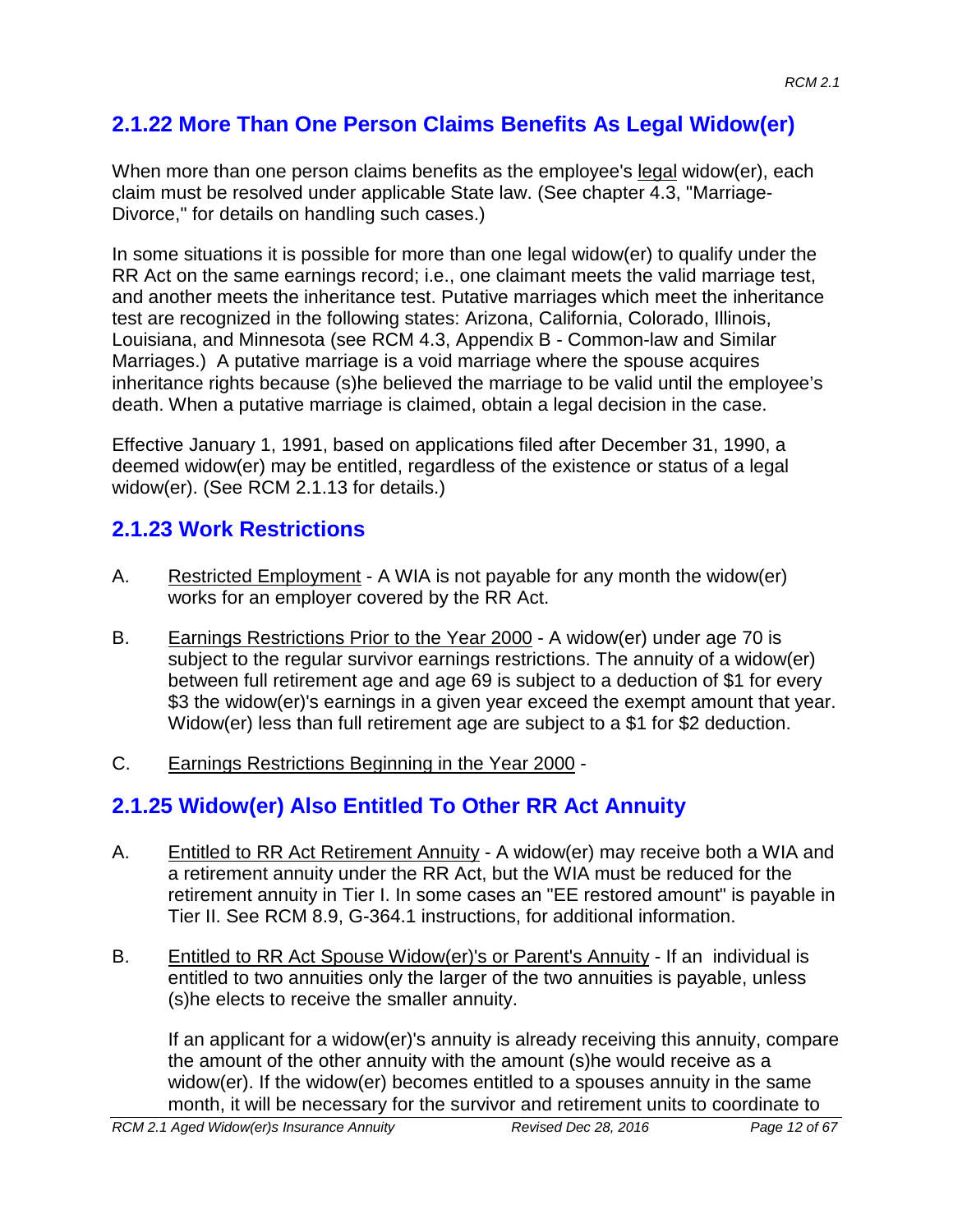determine which annuity is larger. If the other annuity is larger, prepare a constructive award for the widow for that reason. If the widow(er)'s annuity is larger, and it would not be advantageous for the applicant to elect to receive the other annuity recover the overpayment from the widow(er)'s accrual.

This dual entitlement situation will come to the attention of a retirement examiner if an applicant for a spouse's annuity indicates that (s)he has previously filed for an annuity based on another EE. In that case, the retirement examiner will secure the folder to determine the dual eligibility. In some cases, the applicant may be entitled as a widow(er) but has not yet filed an application. The retirement examiner may need to request information from the survivor unit regarding the widow(er)'s annuity rates or RLS entitlement.

If (s)he is entitled to two survivor annuities, it may be to a widow(er)'s advantage to elect to receive the lesser survivor annuity because of an RLS that would be payable on the other record if such an election was made.

The election to receive a smaller annuity is revocable and may be made on a month-by-month basis. A signed statement by the applicant is sufficient proof of election. This differs from an election to receive an RLS, which is an irrevocable election and must be made on Form G-126.

If it appears that it would be to a widow(er)'s advantage to receive the lesser survivor annuity, release a memo to the F/O advising them of the facts of the case and requesting a contact with the annuitant. If the widow(er) wants the smaller annuity, secure a signed statement that establishes that the widow(er) is aware that (s)he is electing the smaller benefit.

If the widow(er) elects the smaller annuity in order to receive an RLS on the other account, the statement should include the fact that the election of the smaller annuity is made in order to receive the RLS and that the applicant does not intend to revoke it. A G-126 election form is not needed. If the annuitant later changes his mind and withdraws his election of the smaller annuity, the RLS must be recovered from the larger annuity. No annuity would be payable until the RLS is recovered.

An LSDP is not payable on the account that the annuity is not paid on because there is eligibility to a monthly benefit, whether or not it is paid.

If it does not appear to be to the widow(er)'s advantage to receive the smaller annuity, award the higher annuity and suspend the current lower annuity. Recover the overpayment from the higher annuity.

C. Entitled to 1981 Act and 1974 Act Annuity - If the 1981 Act annuity is larger, entitlement to both annuities exists; however only the 1981 Act annuity is payable. If the 1981 Act annuity is smaller, no entitlement exists and the annuity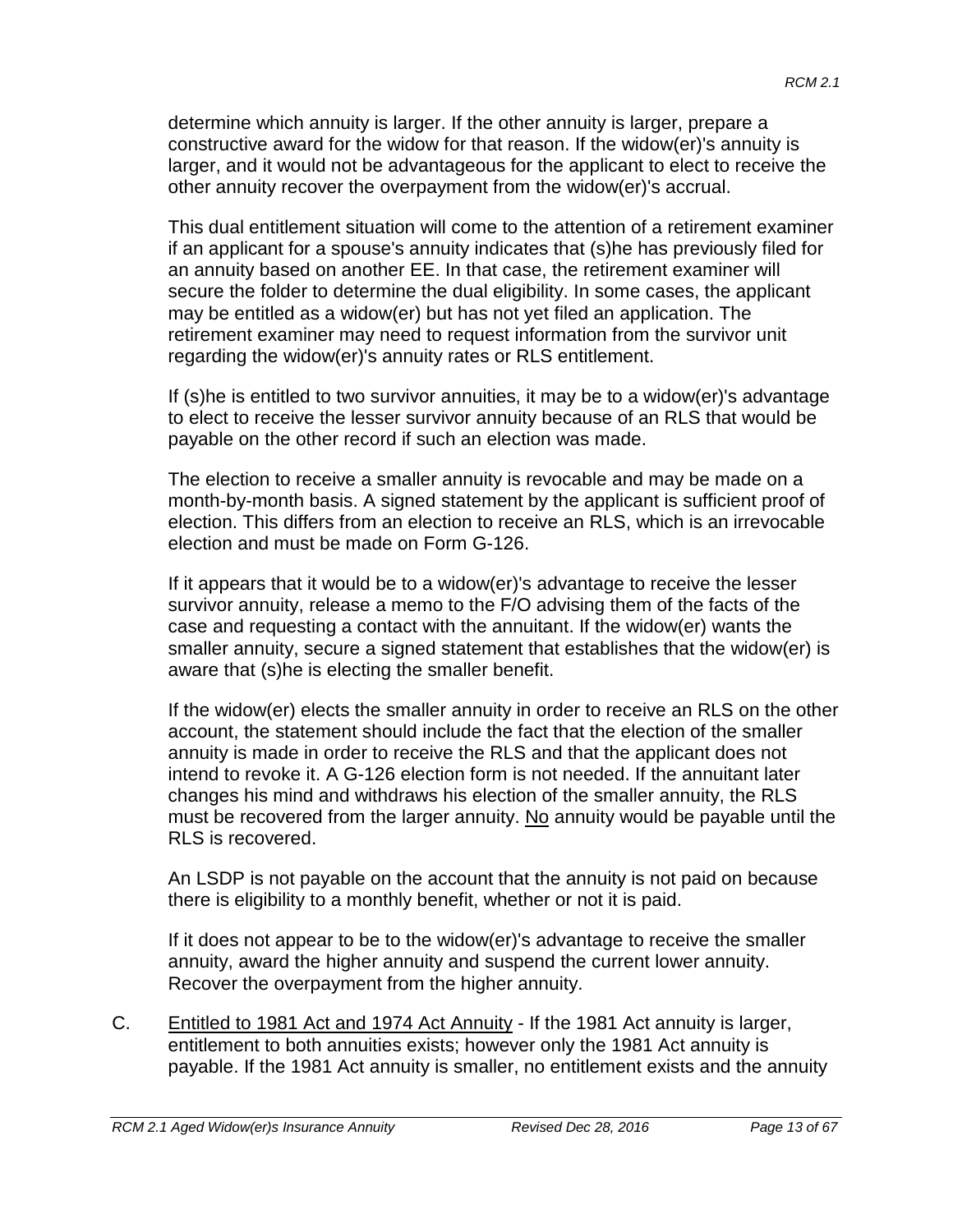should be terminated using code 46, or denied as appropriate. Any overpayment should be recovered from the 74 Act annuity.

If the 74 Act annuity terminates and the 1981 Act annuity is payable, a new application will be required.

NOTE: The widow cannot elect to receive a smaller 1981 Act annuity as there is no entitlement.

## **2.1.26 RLS Previously Paid To Widow(er)**

- A. Widow(er) Elected RLS If the widow(er) previously elected and was awarded the RLS, deny the WIA application. The fact that (s)he elected the RLS prevents the payment of a WIA since the election of that payment was an agreement by widow(er) to give up rights to future benefits under the RR Act. In such cases, however, (s)he may qualify for an annuity at SSA if the employee was insured under the SS Act solely on the basis of wages.
- B. Widow(er) Received RLS Without Election If the widow(er) received the RLS without electing it (because (s)he could not qualify for a WIA under the RR Act at that time), (s)he may receive a WIA if otherwise qualified. However, the RLS must be recovered from the WIA.

EXAMPLE: A widow born 10-12-06 was not living with the employee at the time of his death in 8-1966. Since living with was required for a WIA before 11-1-66, she could not qualify for a WIA. However, since she was also the designated beneficiary of the RLS she was paid the RLS. In 9-1967, she files for a WIA as a "not living with" widow with full retroactivity of benefits to 11-1-66. However, before she can actually receive her annuity, the RLS must be recovered.

NOTE: If the RLS was paid to anyone other than the person who is now entitled to a WIA, do not recover it. Also, if the RLS was paid to more than one person, only recover the share paid to the person now eligible for a WIA.

## **2.1.27 When Entitlement Ends**

A WIA ends with the month preceding the month in which:

- the widow(er) dies;
- the legal or de facto widow(er) remarries; or

NOTE: The annuity of a legal or de facto widow(er) terminates upon remarriage; but the widow can qualify for a remarried widow(er)'s insurance annuity. Refer to RCM 2.1.201.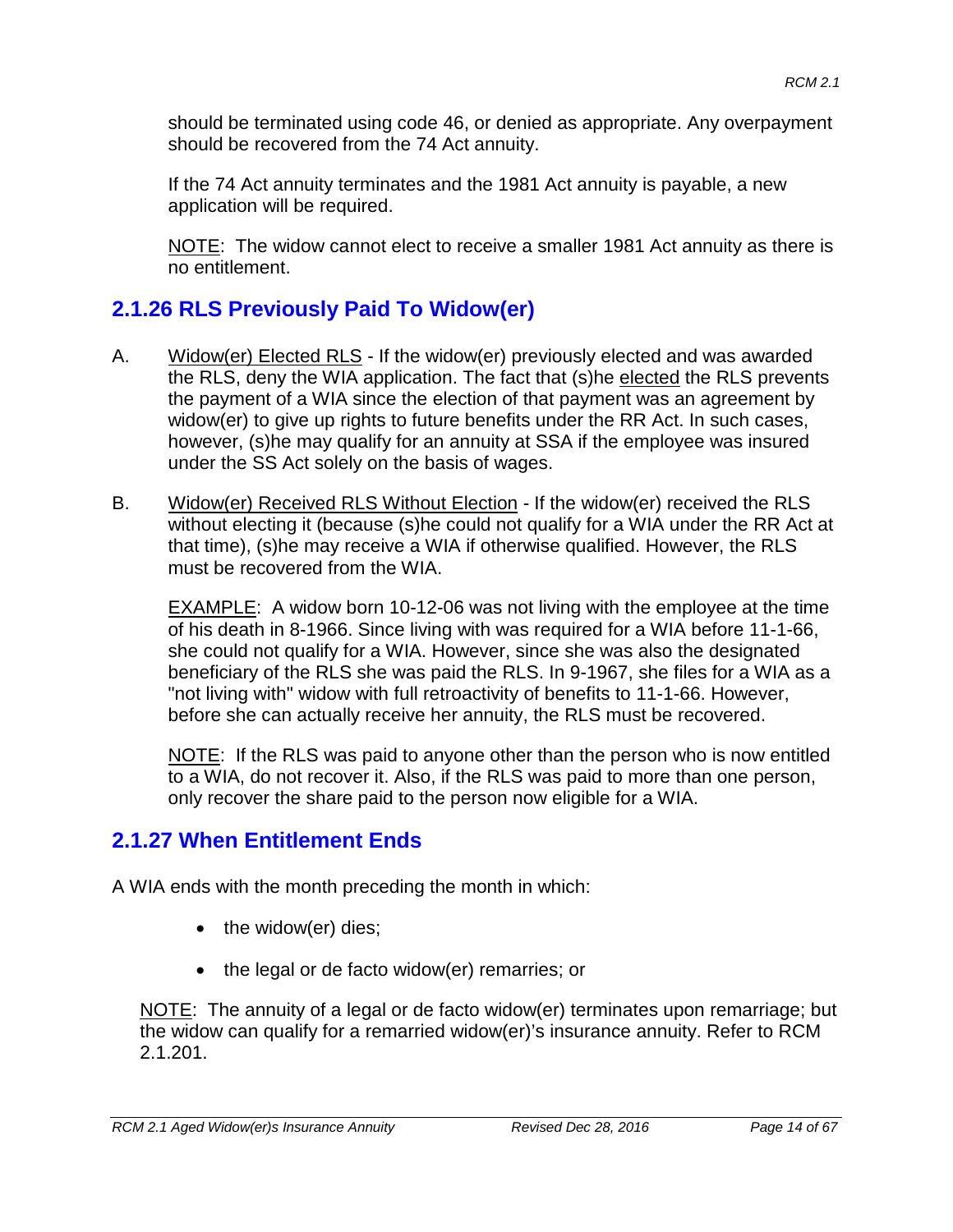• the widow(er) becomes entitled to another survivor or spouse annuity under the RR Act which is greater than the WIA.

Prior to 1-1-91, the deemed (or de facto) widow(er) lost entitlement if another individual was found to be the legal widow(er). The last month of the deemed widow(er)'s entitlement was the month prior to the month in which an authorizer approved the legal widow(er)'s award. (Also see RCM 2.1.13.)

Do not reexamine or reopen the prior award to the de facto spouse merely because the legal spouse has filed; do so only if the information indicates that the de facto spouse knew at the time of the ceremony that the purported marriage was invalid.

The fact that the employee was survived by a legal spouse did not preclude the surviving spouse by deemed marriage from qualifying if the legal spouse was not entitled to any type of survivor benefit based on the earnings record of the employee. Similarly, potential future entitlement of a legal spouse did not bar a spouse's entitlement to a deemed marriage.

If the legal widow(er) filed and was found entitled under the RR Act to any survivor benefit on the employee's earnings record, the widow(er) of a deemed marriage was not considered eligible for any type of survivor benefit under the RR Act. Moreover, if the claim of the legal widow(er) was pending before an award to the de facto widow(er) was approved, action on the latter was withheld until the entitlement of the legal widow(er) was determined. In this situation, if it was determined that the legal widow(er) was entitled beginning either with the month the authorizer approved an award to the legal widow(er) or an earlier month, the deemed marriage provision did not apply. It is immaterial that the legal widow(er)'s first month of entitlement was for a later month than the month the widow(er) by deemed marriage would have been entitled.

| <b>Evidence</b>                                             | <b>When Required</b>                                                                                                                                                                                                 |  |
|-------------------------------------------------------------|----------------------------------------------------------------------------------------------------------------------------------------------------------------------------------------------------------------------|--|
| Application                                                 | Always, unless converting from a spouse annuity or a WCIA. If<br>(s) he if filing on behalf of entitled child (ren) an AA-18 is<br>acceptable; SSA's survivor applications are also acceptable<br>(see chapter 5.1). |  |
| Death of Employee                                           | Always.                                                                                                                                                                                                              |  |
| Proof of One-Half<br><b>Support of Widower</b><br>$(G-134)$ | Always, if dependency is claimed and;                                                                                                                                                                                |  |
|                                                             | ABD could be before 3-1-77; or<br>A windfall is involved; or<br>An employee annuity restored amount is involved.                                                                                                     |  |

# **2.1.40 Evidence Requirements**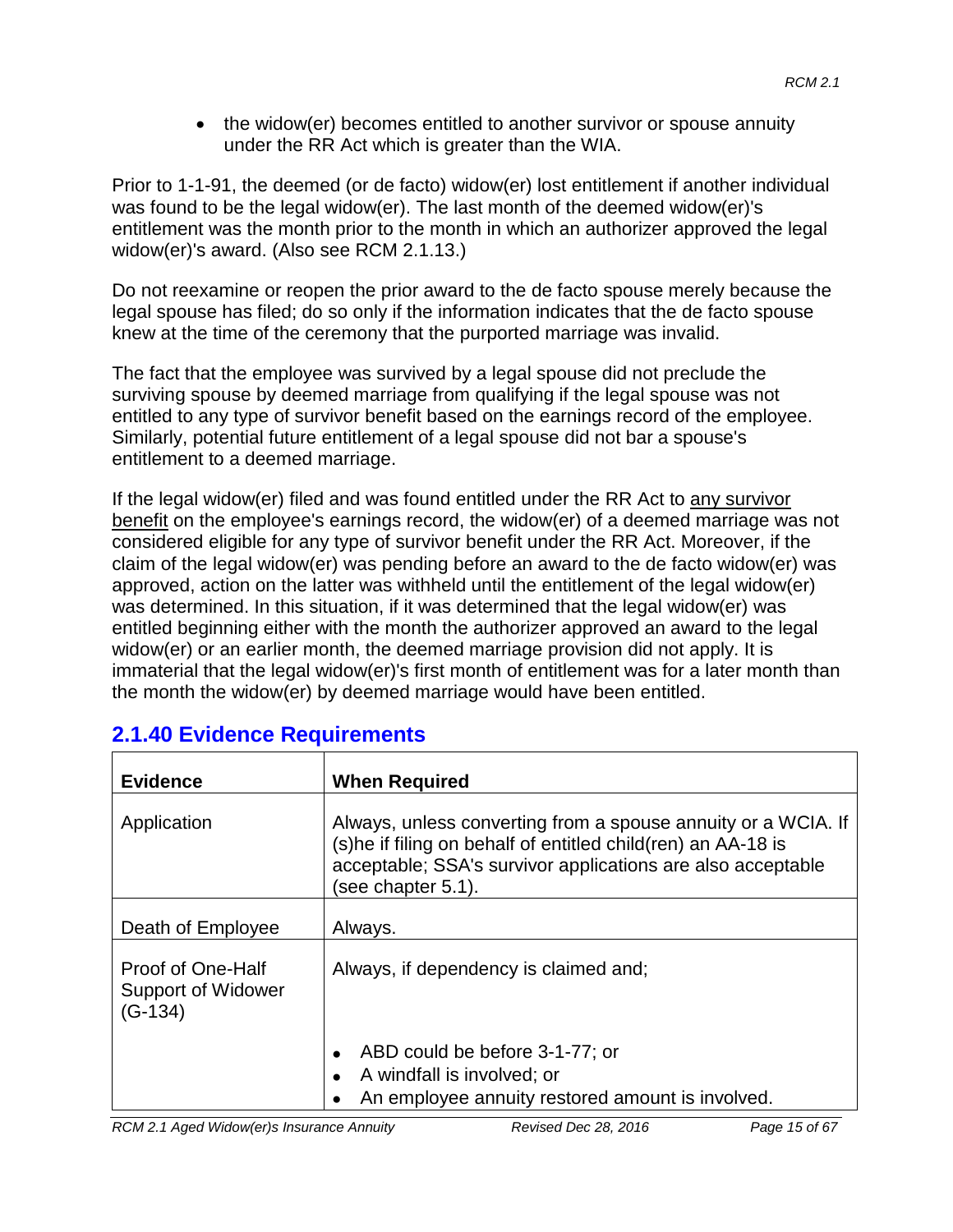| Compensation                             | Always.                                                                                                                                                                                                                                           |
|------------------------------------------|---------------------------------------------------------------------------------------------------------------------------------------------------------------------------------------------------------------------------------------------------|
| Age of Widow(er)                         | Always.                                                                                                                                                                                                                                           |
| Marriage                                 | Always. (Prior to 6-1-58 documentary evidence was not<br>required for a spouse annuity; spouse's statement was<br>accepted if verified by the employee on G-346.)                                                                                 |
| Age of Employee                          | In "A" cases POA is always required if the employee's DOB<br>has not been previously verified through submission of the<br>employee's POA, assume DOB has been verified in the<br>following situations:                                           |
|                                          | The employee received an annuity                                                                                                                                                                                                                  |
|                                          | The employee filed for and received Medicare                                                                                                                                                                                                      |
|                                          | The employee's POA is on APPLE                                                                                                                                                                                                                    |
|                                          | Note: If none of the above conditions apply, but the AFCS<br>system indicates that a folder was established, the field may<br>first contact RBD to verify whether the employee's POA was<br>submitted, before obtaining the proof from the widow. |
|                                          | Effective 03-01-2004 POA of deceased employee is required<br>in all "D" cases when a survivor recurring application is filed.                                                                                                                     |
| Legal Adoption of Child                  | Only when widow(er) seeks to qualify on that basis.                                                                                                                                                                                               |
| Guardianship (AA-5)                      | If guardian or other legal representative is selected as<br>representative payee.                                                                                                                                                                 |
| Amount of RRA<br><b>Employee Annuity</b> | Always.                                                                                                                                                                                                                                           |
| <b>Amount of SS Benefits</b>             | If widow(er) is age 62 or older or is under 62 and has<br>indicated filing for benefits at SSA.                                                                                                                                                   |
| M/S                                      | Only when employee's M/S after 1936 would be creditable<br>either under the RR Act or under the SS Act.                                                                                                                                           |
| <b>Termination of Prior</b><br>Marriage  | If there is reasonable doubt whether a prior marriage of<br>employee or widow(er) was ended.                                                                                                                                                      |
| Living in Same<br>Household              | If widow(er) seeks to qualify under deemed marriage<br>provision.                                                                                                                                                                                 |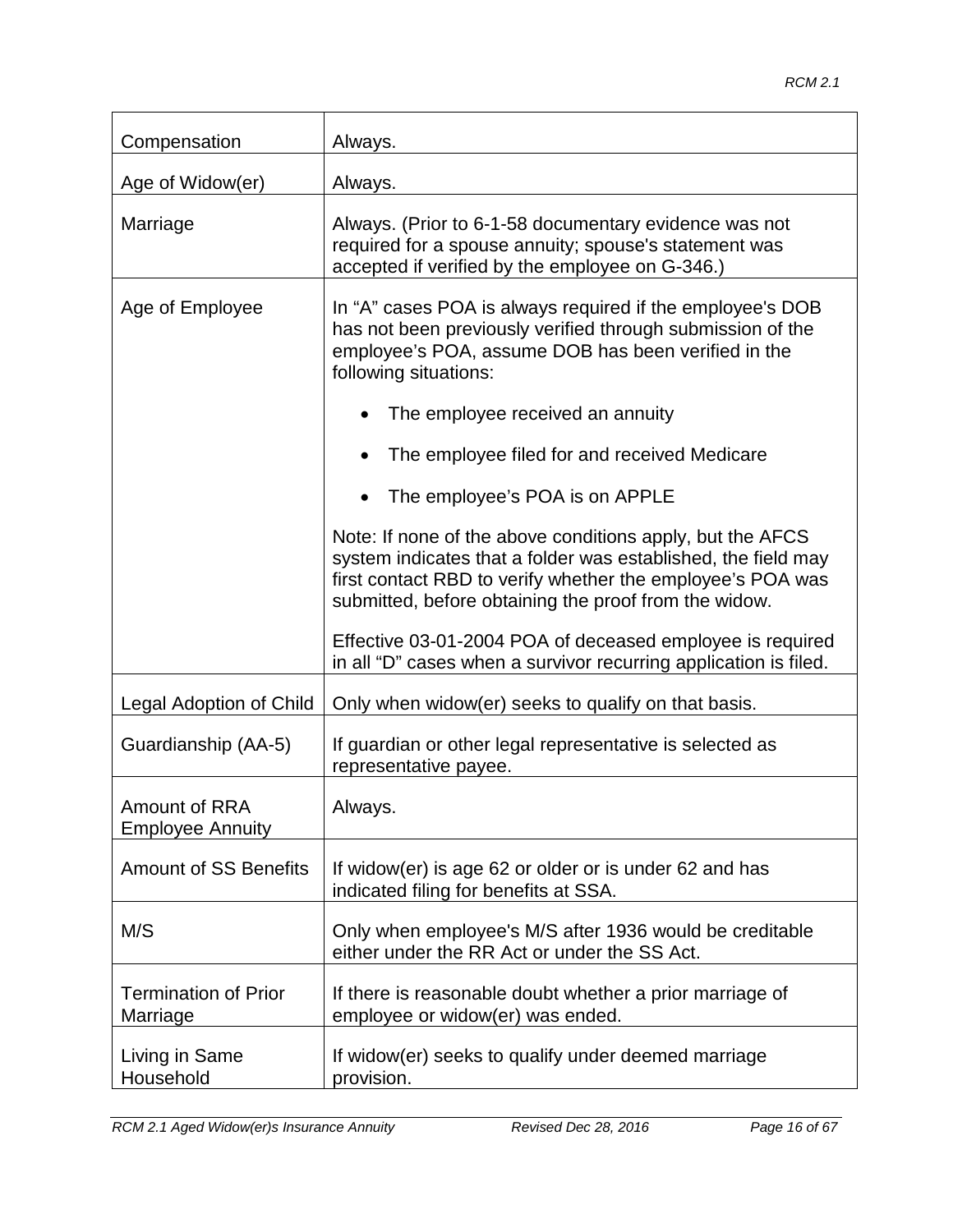| <b>Amount of VA Benefits</b>         | Only for annuities due before 1-1975, when the deceased<br>employee's M/S after 1936 is creditable under the RR Act and<br>a reduction in the RRA formula annuity is required. Send such<br>cases to M&P for verification of these benefits. |
|--------------------------------------|----------------------------------------------------------------------------------------------------------------------------------------------------------------------------------------------------------------------------------------------|
| Amount of Wages and<br><b>SEI</b>    | When the employee was assigned an SS A/N lower than 700-<br>00-0000, or worked in SS employment after 1936, or was self-<br>employed after 1950.                                                                                             |
| Living With                          | Generally required only in cases of entitlement prior to 11-1-<br>66.                                                                                                                                                                        |
| <b>Public Pension</b><br>Information | Always.                                                                                                                                                                                                                                      |

# **2.1.45 Annuities That May Be Converted To WIA**

There are two types of annuities which may be converted to a WIA: a spouse annuity and a WCIA. Conversion from a spouse annuity requires proof of the employee's death; conversion from a WCIA requires only the verification of the widow(er)'s age. Neither of these conversions require the filing of an application.

# **2.1.46 Spouse On Rolls When Employee Dies**

So that (s) he may continue to receive benefits without interruption, the widow(er) of a completely insured annuitant is deemed to have filed an application for a WIA. (S)he continues to receive the spouse annuity until the WIA is awarded, unless evidence in file creates doubt as to eligibility for a WIA. However, such payments are restricted to a "reasonable" period after the month in which the employee died. If proof of death is not received within six months after the month of death, request the field office to determine why proof of the employee's death has not been submitted and whether payments made to the widow(er) after the employee's death were proper.

In cases handled prior to August 1, 1990, if a widow(er) met all requirements for entitlement to and receipt of a WIA, other than the filing of an application of G-476c report form, payments of the spouse annuity made to the widow(er) after the employee's death are not erroneous. This rule applies regardless of the reason for failure to file (i.e., whether (s)he died before filing or merely neglected to file) and, if the widow(er) died, regardless of the date (s)he died.

If the widow(er) dies before filing an application or G-476c, the accrued WIA, or any difference between the amount of the WIA to be formally awarded and the amount of the spouse annuity in force at the time (s)he died is an annuity due but unpaid at death (see chapter 2.7).

NOTE: Effective August 1, 1990, the filing of G-476c is no longer a requirement.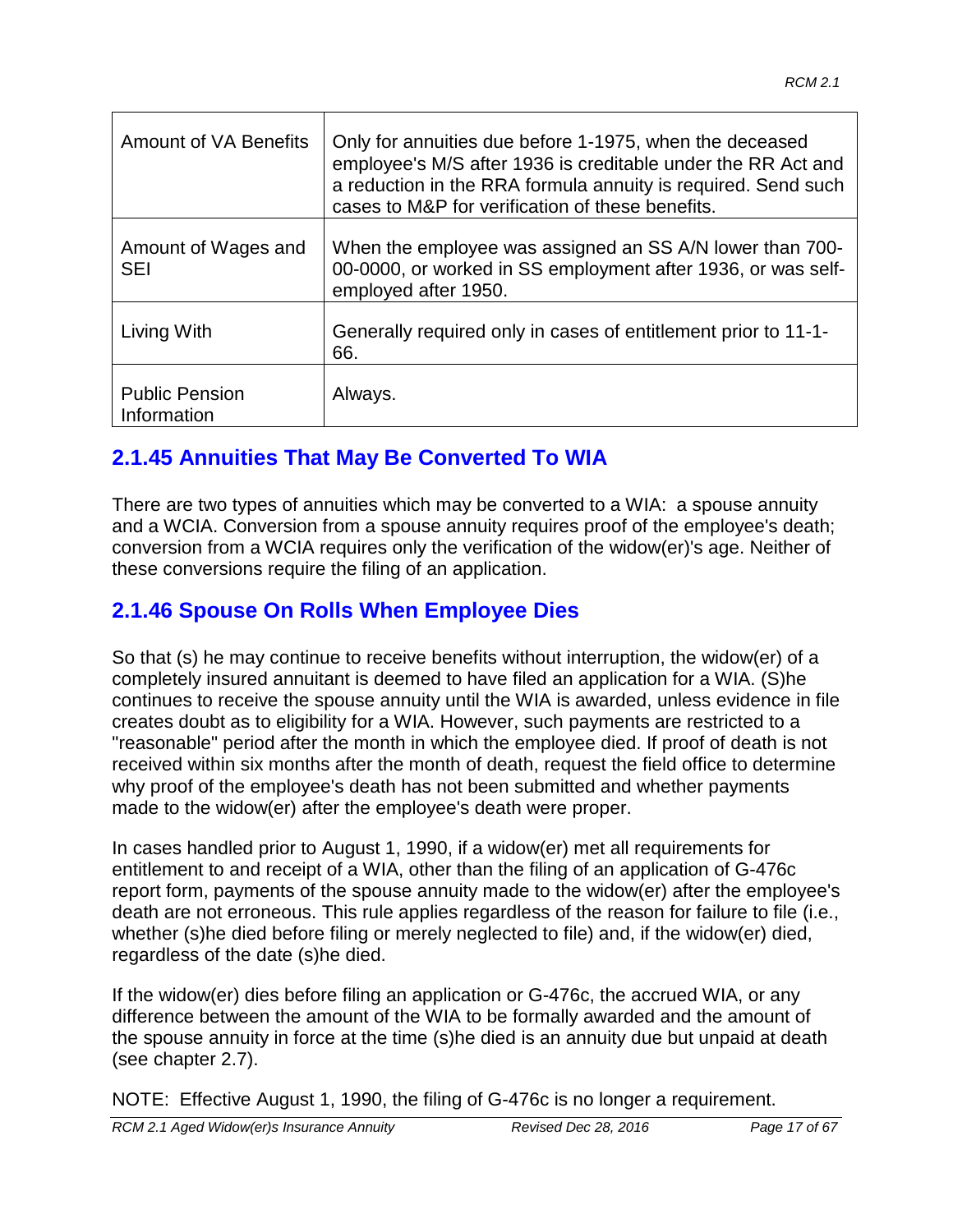## **2.1.47 WCIA In Force When Widow(er) Attains Age 60**

When the widow(er) of an employee with 120 months of RR service and a C/C is receiving a WCIA at the time (s)he attains age 60, (s)he continues to receive a WCIA until the earlier of the following dates:

- 1. 1st of the month in which the child in not in care; or
- 2. 1st of the month in which (s)he attains full retirement age.

At that time the WCIA is converted to a WIA. For additional information regarding the conversion, refer to RCM 2.3.47.

Under certain circumstances, a WCIA cannot be converted to a WIA. This is true for cases in which the widow was receiving a WCIA on 10-30-51 on the basis of an employee who had less than 120 months of creditable service. The widow can still continue to receive the WCIA after age 60 if she continues to have an entitled child in care.

# **2.1.48 Disabled Widow(er) Attains Age 60**

When a disabled widow(er) on the rolls attains age 60, the DWIA is NOT actually converted to a regular WIA. Technically, a DWIA terminates with the attainment of age 60; however, do NOT take any action to convert Board records from a DWIA to a WIA. The widow(er)'s award form symbol remains "R" as long as (s)he is entitled under the application on which the DWIA was awarded.

Cases in which the DWIA was not payable for some months due to entitlement to a WCIA are called up when the widow(er) attains age 62. At that time, adjust the number of reduction months to eliminate those for which a DWIA was not paid and recertify the annuity; however, retain the symbol "R" for the widow(er) on the recertified award.

## **2.1.55 Remarried Widow(er)**

From September 1965 through October 4, 1972, a remarried widow(er) could have been included in the computation of a survivor annuity under the O/M if she met the eligibility requirements. With the enactment of the 1972 RRA Amendments (after October 4, 1972), a remarried widow no longer qualified for inclusion in the O/M. However, if a remarried widow was included in the O/M prior to the enactment of the 1972 RRA Amendments, (s)he was not removed from the O/M computation unless one of the events described in RCM 2.1.27 occurred. In 1-1975 the eligible survivors's rate was equalized to the total 12-1974 O/M rate, which includes the ineligible widow(er)'s share.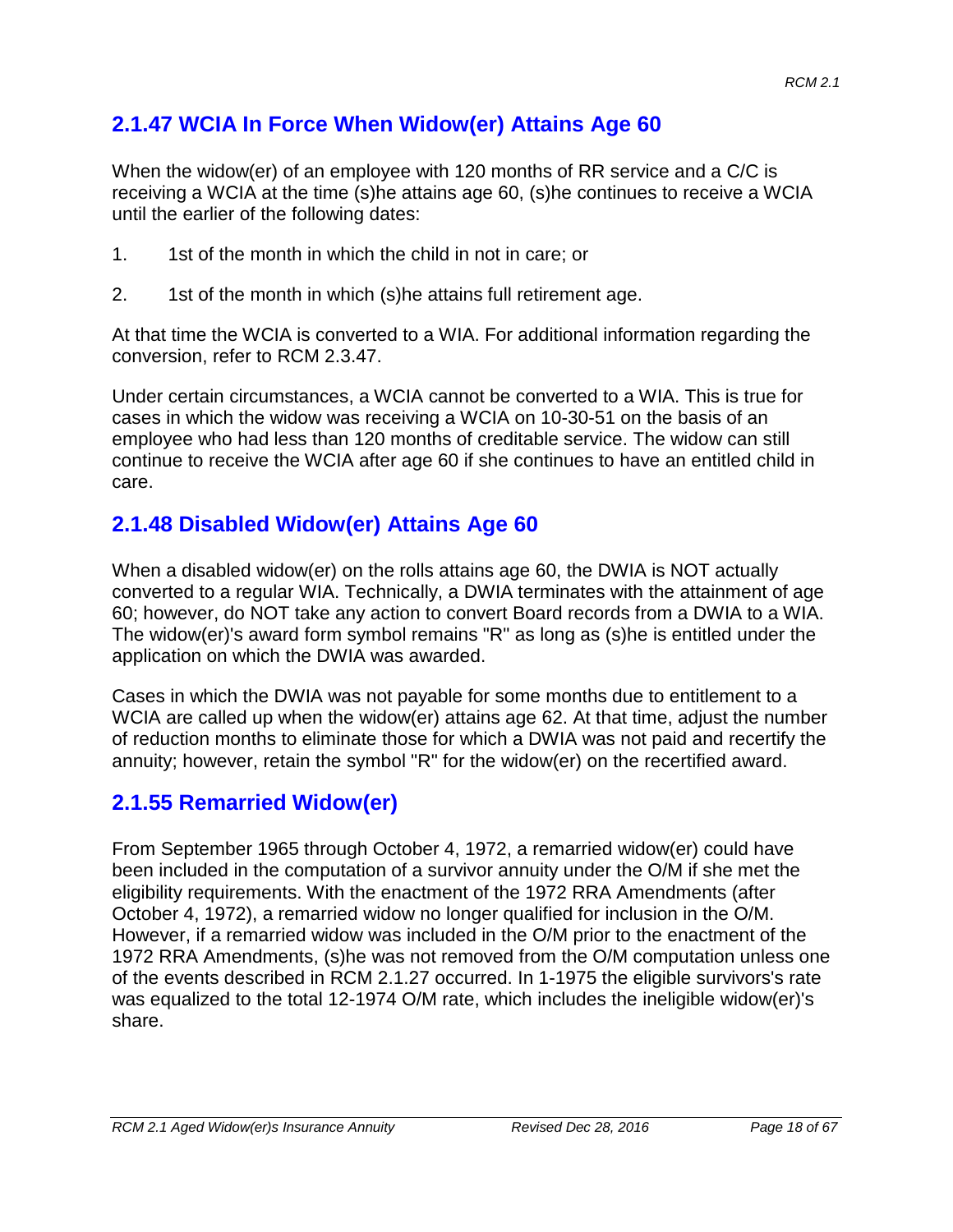## **2.1.56 Surviving Divorced Wife**

From September 1965 through October 4, 1972, a surviving divorced wife could have been included in the computation of a survivor annuity under the O/M if she met the eligibility requirements. With the enactment of the 1972 RRA Amendments (after October 4, 1972), a surviving divorced wife no longer qualified for inclusion in the O/M. However, if a surviving divorced wife was included in the O/M prior to the enactment of the 1972 RRA Amendments, she was not removed from the O/M computation unless one of the events described in RCM 2.1.27 occurred. In 1-1975, the eligible survivor's rate was equalized to the total 12-1974 O/M rate, which includes the ineligible wife's share.

# **2.1.60 Vested Dual Benefit Entitlement**

Under the 1937 RR Act, all survivor annuitants could receive both RR and SS benefits (dual benefits) without restriction as long as they met all of the eligibility requirements under each Act and filed a timely application for each benefit. Under the 1974 RR Act, the only survivor annuitants who may receive the full amount of these dual benefits are widow(er)s, and this is only if they are "dually vested" as of 12-31-74. A widow(er) is dually vested as of 12-31-74 if (s)he was on our rolls on 12-31-74 with an SS insured status on that date, of if (s)he had sufficient QC's for a fully insured status under the SS Act as of 12-31-74, and the employee had at least 10 years of RR service before 1-1- 75.

In the case of a widow(er) receving a DIB at SSA, this vested status determination can, at times, depend upon whether (s)he qualifies for a disability freeze. In this type of case a widow(er) may not be vested because of insufficient QC's as of 12-31-74 but by qualifying for a disability freeze and excluding the DF years from the elapsed years (see RCM 2.1.64), (s)he could then meet the QC requirement, be vested and get a vested dual benefit.

These additional restrictions apply:

- The case must be authorized before 8-13-81, and
- DOB is before 8-14-19, or
- the DIB DOE is before 8-1-81.

# **2.1.61 Widow(er) On The Rolls On 12-31-74**

The dual benefit rights of widow(er)s on our rolls as of 12-31-74\*, who were either receiving SS benefits on that date, or who were fully insured under the SS Act as of that date, are preserved.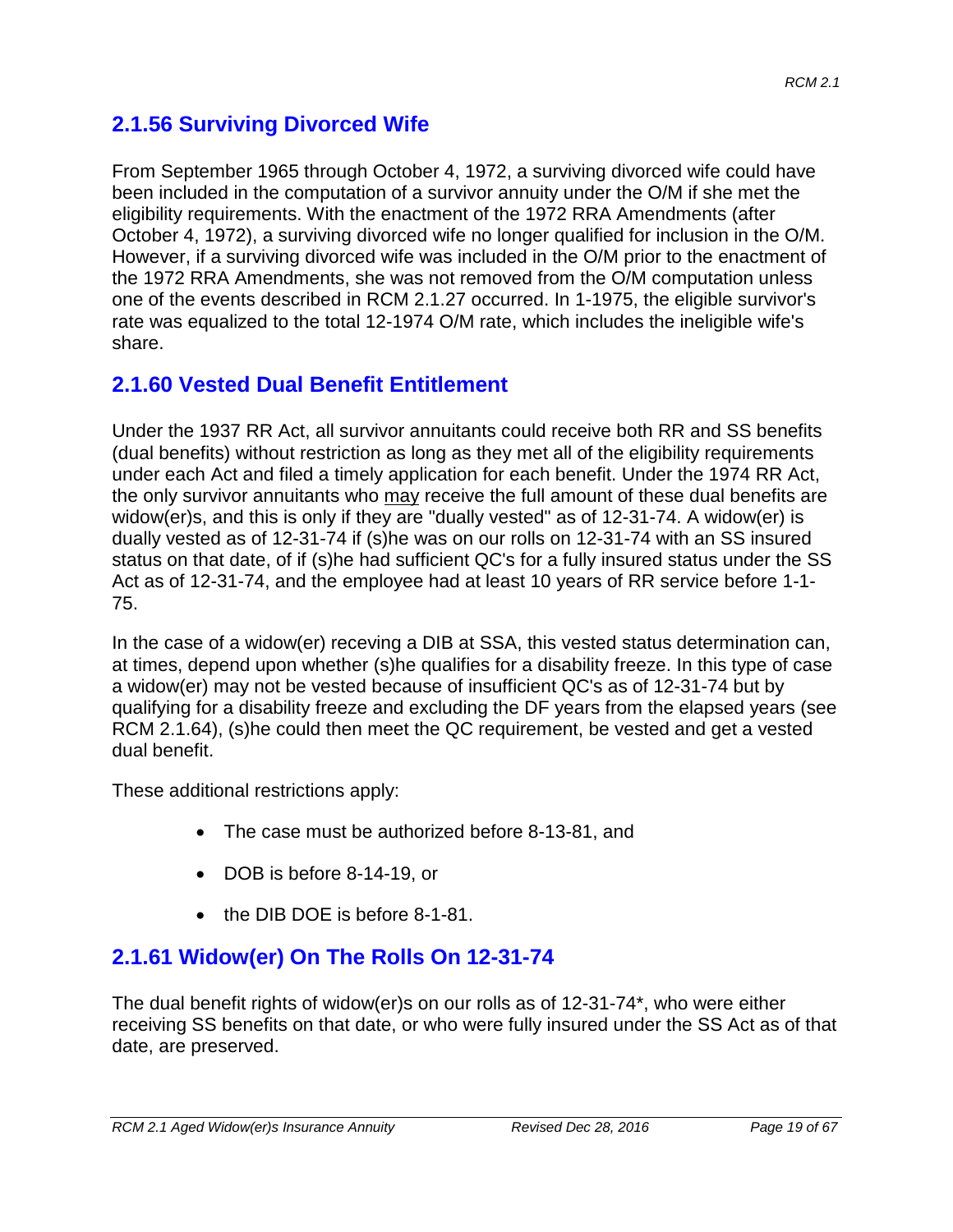\*NOTE: If a widow(er) filed an application before 1-1-75 and had an original beginning date before 1-1-75 (s)he is considered to be on the rolls on 12-31-74, even though her (his) annuity may not be awarded until after that date.

An aged widow(er) on the rolls as of 12-31-74 who is transitionally insured under the SS Act is also entitled to a vested dual benefit. This transitional benefit is treated in the same manner as an RIB based on a regular SS Act insured status.

A widow(er) is transitionally insured if (s)he attained age 72 prior to 1969 and is not insured at SSA under the regular rules, but has at least three quarters of coverage.

# **2.1.62 Widow(er) On The Rolls After 12-31-74**

A widow(er) who comes on the rolls after 12-31-74 is vested for a vested dual benefit computation if the following requirements are met:

- the deceased employee had 10 years of RR service before 1-1-75; and
- the widow(er) had a permanently or transitionally insured status under the SS Act as of 12-31-74.

NOTE: A non-dependent widower whose OBD will be 3-1-77 or later is not entitled to a windfall.

# **2.1.63 Definition Of Permanently Insured Status - 1974 Act**

The widow(er) must be permanently or transitionally insured under the SS Act on 12-31- 74 to be entitled to a vested dual benefit. The 1974 Act defines the widow(er) to be permanently insured if (s)he is fully insured when (s)he attains age 62 solely on the basis of QC's from SS earnings acquired before 1-1-75.

# **2.1.64 Definition Of Fully Insured Status**

The widow(er) is fully insured if (s)he has 40 QC's or if (s)he has one quarter for each calendar year (four quarters) elapsing after 1950 (or, if later, the year in which (s)he attained age 21) and before the year in which (s)he attained age 62, except that in no case will an individual be permanently insured unless (s)he has at least 6 quarters of coverage.

In cases where the widow(er) is entitled to a DIB, do not count as an elapsed year any year any part of which is included in a period of disability. By getting a disability freeze, a widow(er) who does not have the QC requirement as of 12-31-74 may be able to meet that requirement by excluding the years in the period of disability from the elapsed years, thereby reducing the number of QC's needed to be insured.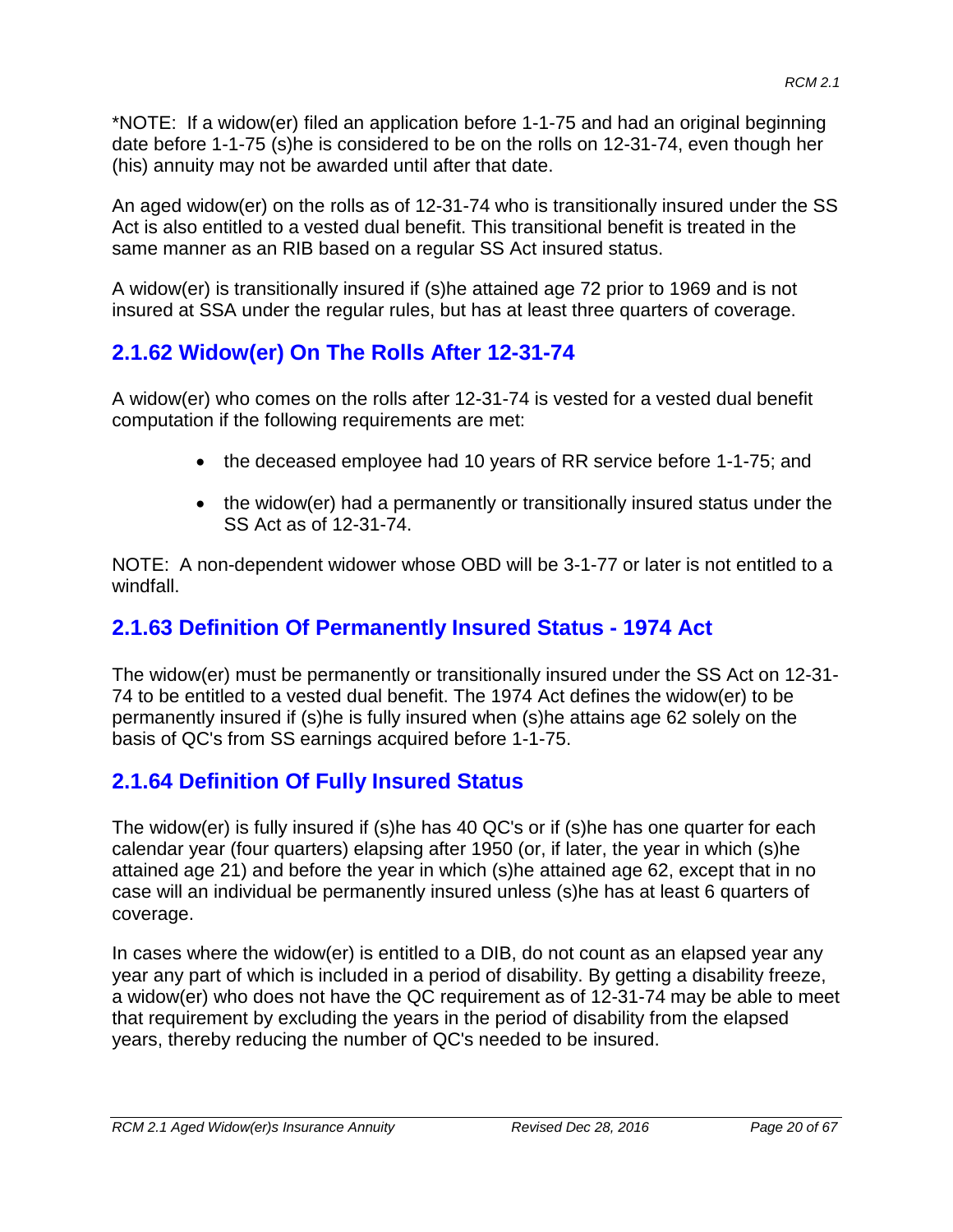NOTE: If a widow(er) who was not permanently insured under the SS Act based on the required quarters of coverage at age 62 becomes entitled to a DIB or DF at SSA after 5- 1975, release a teletype to SSA to determine the disability freeze onset date.

EXAMPLE 1: A widow (DOB 7-12-19) has 28 QC's as of 12-31-74. She will attain age 62 in 1981. Since there are 30 years elapsing after 1950 up to but not including 1981, she would need 30 QC's to be fully insured under the SS Act. Under these conditions the widow would not be vested as of 12-31-74.

The widow becomes disabled and is granted a disability freeze with an onset date of 6-1-77. The 4 disability freeze years 1977-1980 are dropped as elapsed years leaving a total of 26 elapsed years. Now, the widow, still assuming she meets all other requirements, is vested since only 26 QC's are required for a permanently insured status and she has 28.

EXAMPLE 2: A widow (DOB 2-3-20) has 26 QC's as of 12-31-74. She becomes disabled and is granted a disability freeze on 6-1-78. At the time, she has a total of 35 QC's.

Based on her disability freeze she needs 27 QC's as of 12-31-74 for a permanently insured status. Since she had 26 QC's on 12-31-74, she would not be vested and would not be eligible for a windfall at age 62 or earlier. This applies even though she could qualify for a DIB at SSA beginning in November 1978 (after the 5-month waiting period beginning 6-1-78), assuming she also meets the 20/40 test at SSA.

### **2.1.65 Vested Dual Benefit Date Of Entitlement**

The vested dual benefit (VDB) date of entitlement is the earlier of the month and year the widow(er):

- Attains age 62; or
- Becomes entitled to a DIB at SSA.

However, the VDB date of entitlement can be no earlier than:

- The widow's OBD, if the case was initially paid under the 1974 Act; or
- 1-1-75 if the case was initially paid under the 1937 Act and converted to the 1974 Act computation.

## **2.1.66 When 20/40 Wage QC's Must Be Acquired At SSA**

If a widow(er) is entitled to a DIB (s)he must have met the 20/40 wage QC requirements, i.e., (s)he must have had at least 20 wage QC's during the 40 QC period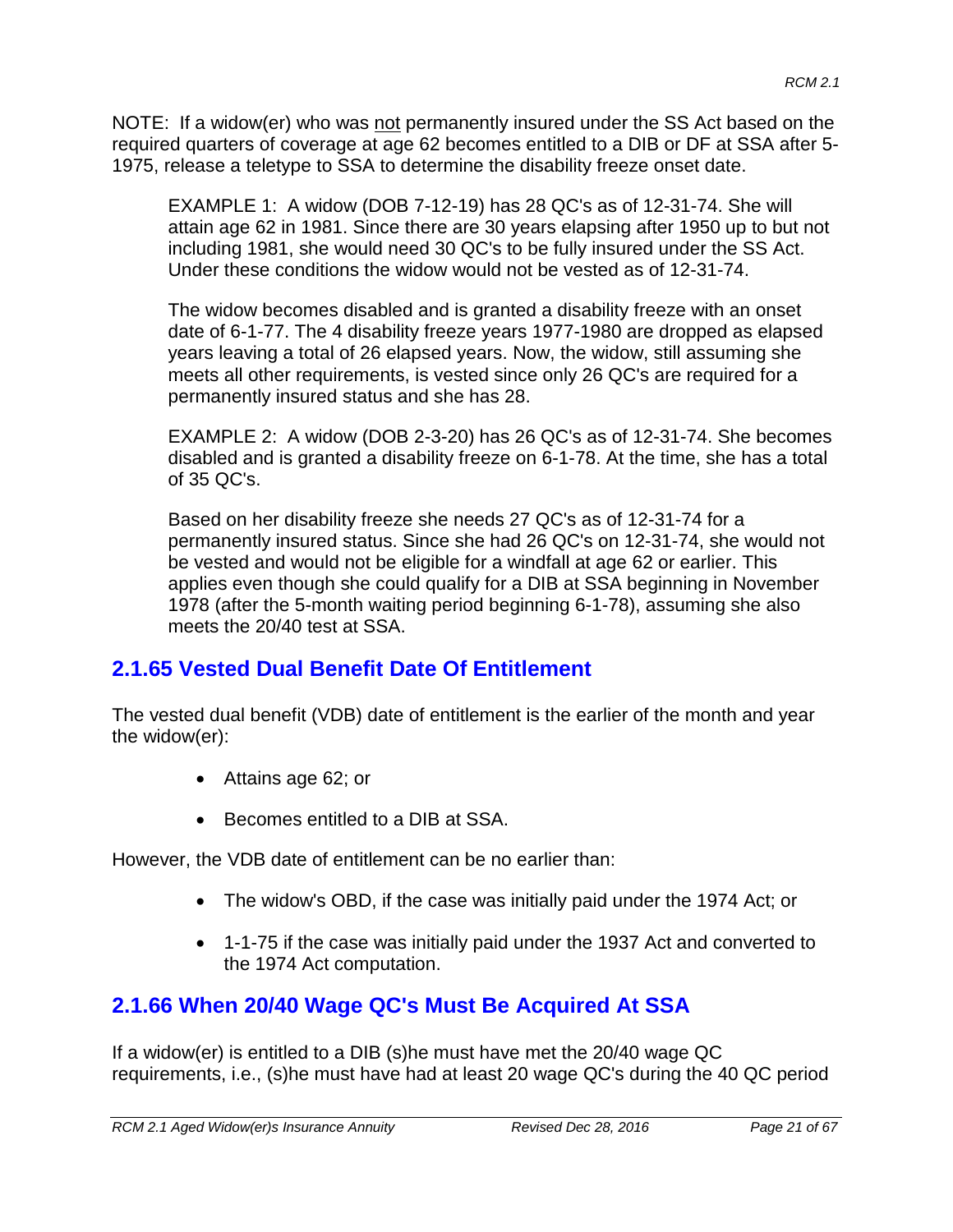ending with the quarter in which the waiting period begins or in which (s)he is under a disability and for which her (his) application is effective.

To make a windfall entitlement determination, the qualifying 20 SS wage QC's need not have been acquired prior to 1975. The point in time when she acquires these 20 QC's prior to 1975 is immaterial so long as (s)he has sufficient SS wage quarters to be permanently insured under the SS Act in 1974.

### **2.1.67 When Entitlement Ends**

Vested dual benefit payments end with the month in which:

- The widow(er) dies; or
- The widow(er) remarries; or
- The SS DIB is terminated. When an widow(er)'s DIB terminates, her (his) entitlement to the VDB ends effective with the month and year that SSA terminates the DIB, IF the widow(er) is not permanently insured on 12-31- 74 without a disability freeze, or the widow is permanently insured on 12- 31-74 without a disability freeze, but is under age 62 when her (his) DIB terminates.

NOTE: The VDB is not terminated when one SS benefit is terminated because the annuitant becomes entitled to a new type of SS benefit (e.g., RIB to WIB) or if the widow becomes entitled to a different type of RR annuity (i.e., WCIA to WIA or DWIA). Furthermore, there is no provision to recompute the VDB when the type of benefit changes at SSA or at RRB.

### **2.1.68 Cost-Of-Living Increases**

Vested dual benefits will be frozen at the 1974 benefit levels. However, they will be initially increased by the cumulative percentage of the COL increases that occur in the period from 1-1-75 to the later of the widow's RIB/DIB DOE or the WIA OBD.

### **2.1.69 Elimination Of Vested Dual Benefit**

No new vested dual benefits were awarded after August 13, 1981 with two exceptions:

- Widow age 62 before August 13, 1981 and receives an RIB later, or
- Widow entitled to a DIB before August 13, 1981.

## **2.1.100 Surviving Divorced Spouse Annuity**

#### Introduction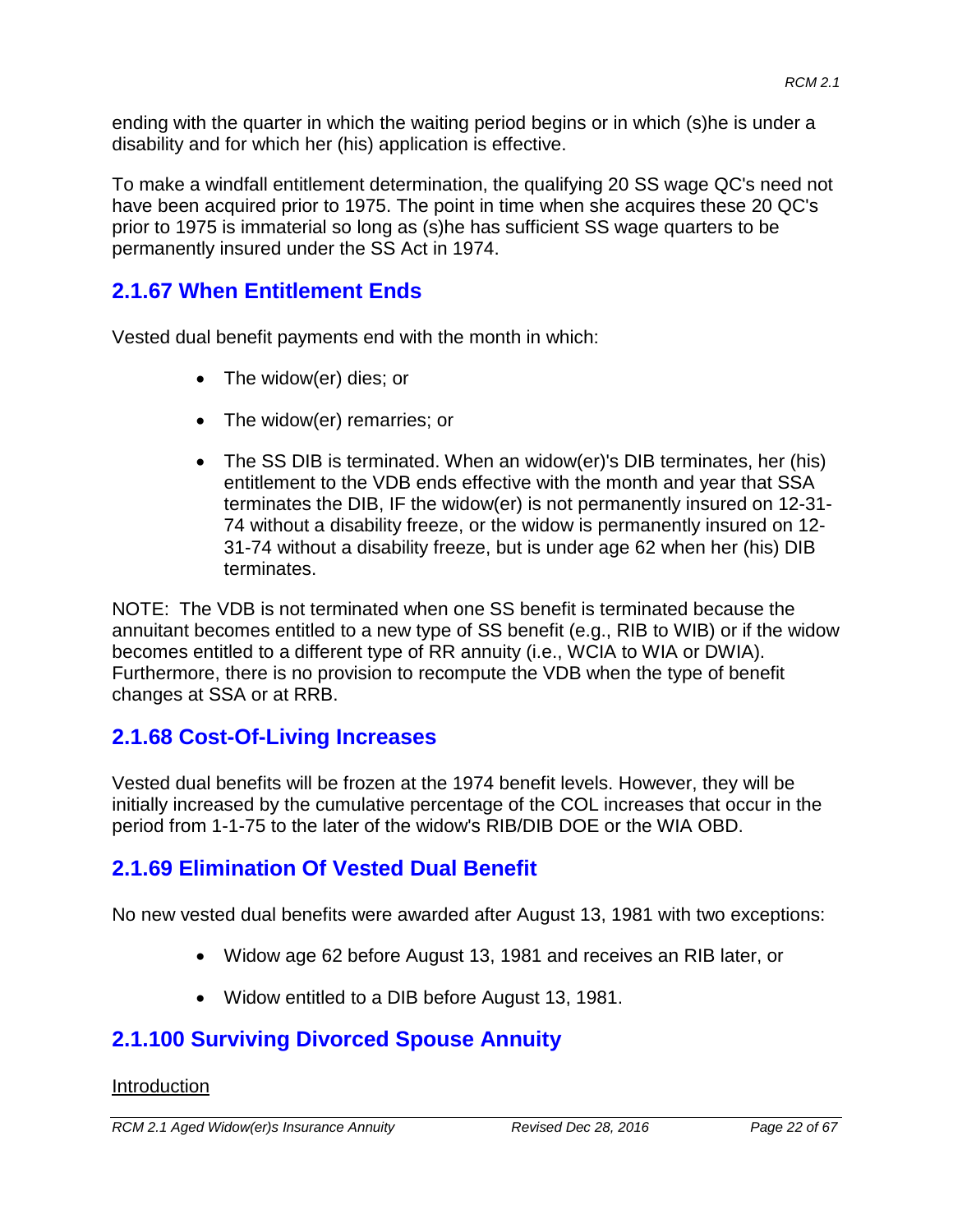The 1981 Amendments to the Railroad Retirement Act added the surviving divorced spouse as a new category of survivor beneficiary. The eligibility and computation rules for surviving divorced spouse's annuity under the RR Act are the same as for surviving divorced spouse's benefit under the SS Act.

The term "surviving divorced spouse" will be used to refer to both surviving divorced wives and surviving divorced husbands.

### When Benefits Are Payable

Benefits are payable to surviving divorced spouses beginning October 1, 1981.

# **2.1.101 Surviving Divorced Spouse Defined**

#### **Definition**

A surviving divorced spouse is an individual who was married to the deceased employee for at least ten years and was finally divorced from the employee prior to the employee's death.

Note: If a final divorce was not effective prior to the employee's death, the spouse may qualify as a legal or defacto widow(er).

# **2.1.102 Amount of Surviving Divorced Spouse's Annuity**

The annuity consists of a tier I component only. It is equal to a 100% share of the EE's PIA or maximum based on combined wages and compensation after 1936 reduced for the number of months the surviving divorced spouse is under full retirement age.

If the surviving divorced spouse was previously entitled to an age reduced or disabled widow(er)'s annuity, her (his) surviving divorced spouse's annuity will also be age reduced (even if (s)he is full retirement age at the time (s)he becomes entitled as a surviving divorced spouse) and the age reduction will be based on the number of months (s)he is under full retirement age on the beginning date of her (his) widow(er)'s annuity.

Payment of the tier I benefit may be affected by certain SSA nonpayment provisions. Refer to RAC any cases in which alien nonpayment provisions, conviction for subversive activities, deportation, (including deportation of the deceased employee due to associations with the NAZI government of Germany during World War II), or other nonpayment provisions of the SS Act are involved. (See the appropriate survivor benefit section of the POMS for nonpayment provision details.)

The tier 1 amount is reduced by the following:

1. Social Security Benefits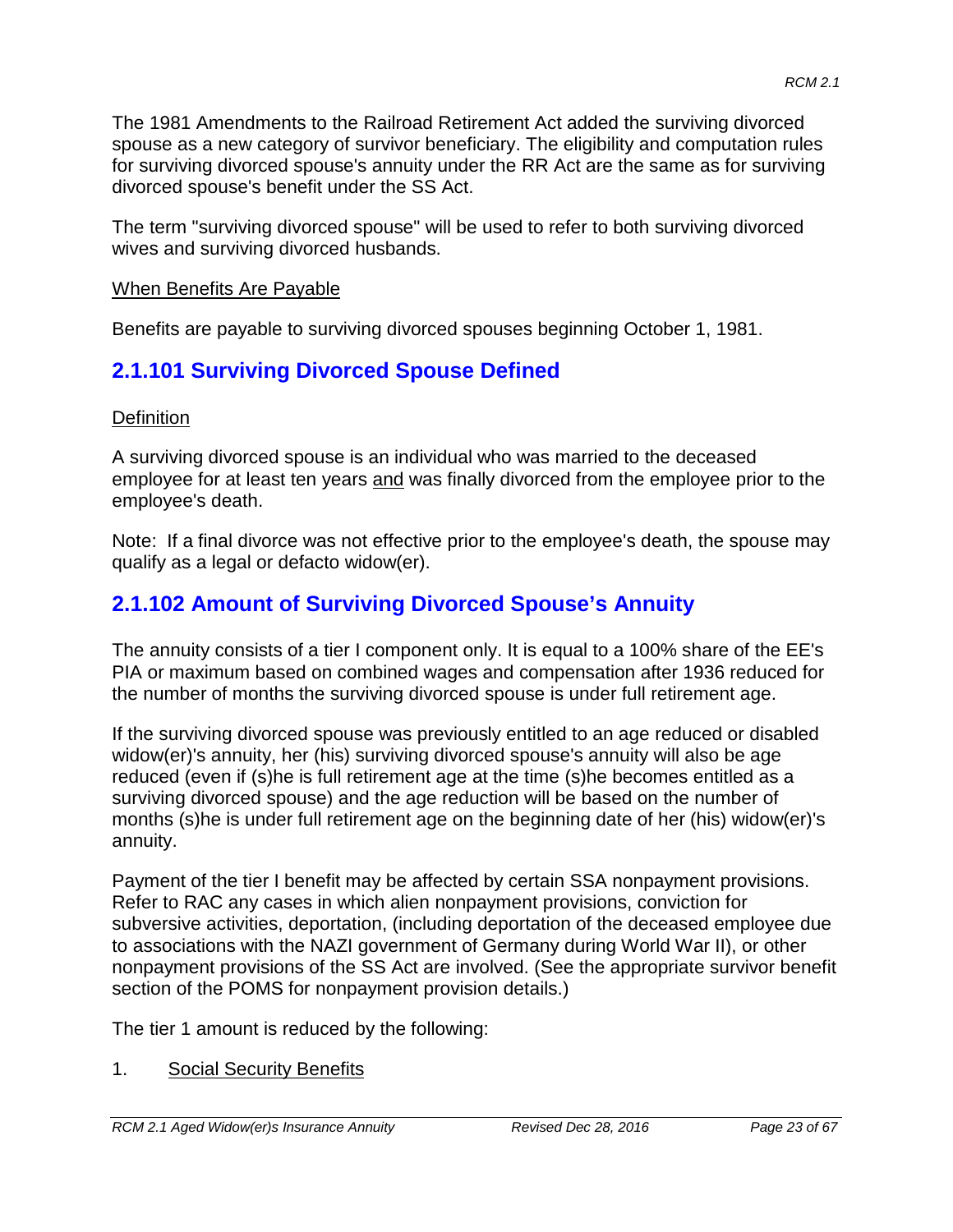• The amount of any SS RIB/DIB, and

### 2. Railroad Retirement Employee Annuity

- Net Tier 1 If either the employee or the surviving divorced spouse had railroad earnings prior to 1975, the net tier I amount of any RR retirement EE annuity to which the surviving divorced spouse is entitled. (If the surviving divorced spouse becomes entitled to an RR spouse annuity or is entitled to two surviving divorced spouse's annuities only the higher of the two annuities is payable. See RCM 2.1.208.)
- Total Employee Annuity If neither the employee nor the surviving divorced spouse had railroad earnings prior to 1975, the tier 1 of the surviving divorced spouse's annuity will be reduced by the total employee annuity to which the surviving divorced spouse is entitled (net tier 1, net tier 2 and vested dual benefit).

### 3. Public Service Pensions

• Two-thirds of the amount of any public pension if first eligible for a public pension effective 12-84 or later. (See RCM 2.1.300-2.1.314 for further information on public service pensions.)

# **2.1.103 Annuity Rate Is Zero**

If the surviving divorced spouse is entitled to any social security benefit or combination of social security benefits which reduces the annuity rate to zero and there is no possibility of an ARF which will increase the rate above zero, (s)he cannot be eligible for an annuity as a surviving divorced spouse. In initial cases, the application must be denied (see RCM 2.1.104(C)). The RLS or LSDP may be paid if there is someone eligible to receive it. In post cases, the annuity must be terminated code 46 due to nonentitlement, and if applicable, certification of payment of social security benefits must be returned to SSA.

If the surviving divorced spouse is entitled to an employee annuity, a public service pension or SS benefit(s) that reduces her (his) rate to zero and there is no possibility of an ARF increasing the rate above zero, the RLS may be paid if there are no other beneficiaries who are or will be entitled to monthly benefits and there is someone eligible to receive it.

If the surviving divorced spouse is entitled to an employee annuity, public service pension or SS benefit that reduces her (his) annuity rate to zero and, an ARF at age 62 and/or full retirement age ARF will increase the annuity rate above zero, the following action will be taken:

• In initial cases prepare a constructive award. Advise the applicant that (s)he is entitled to an annuity but the annuity rate is zero and why. Explain that (s) he will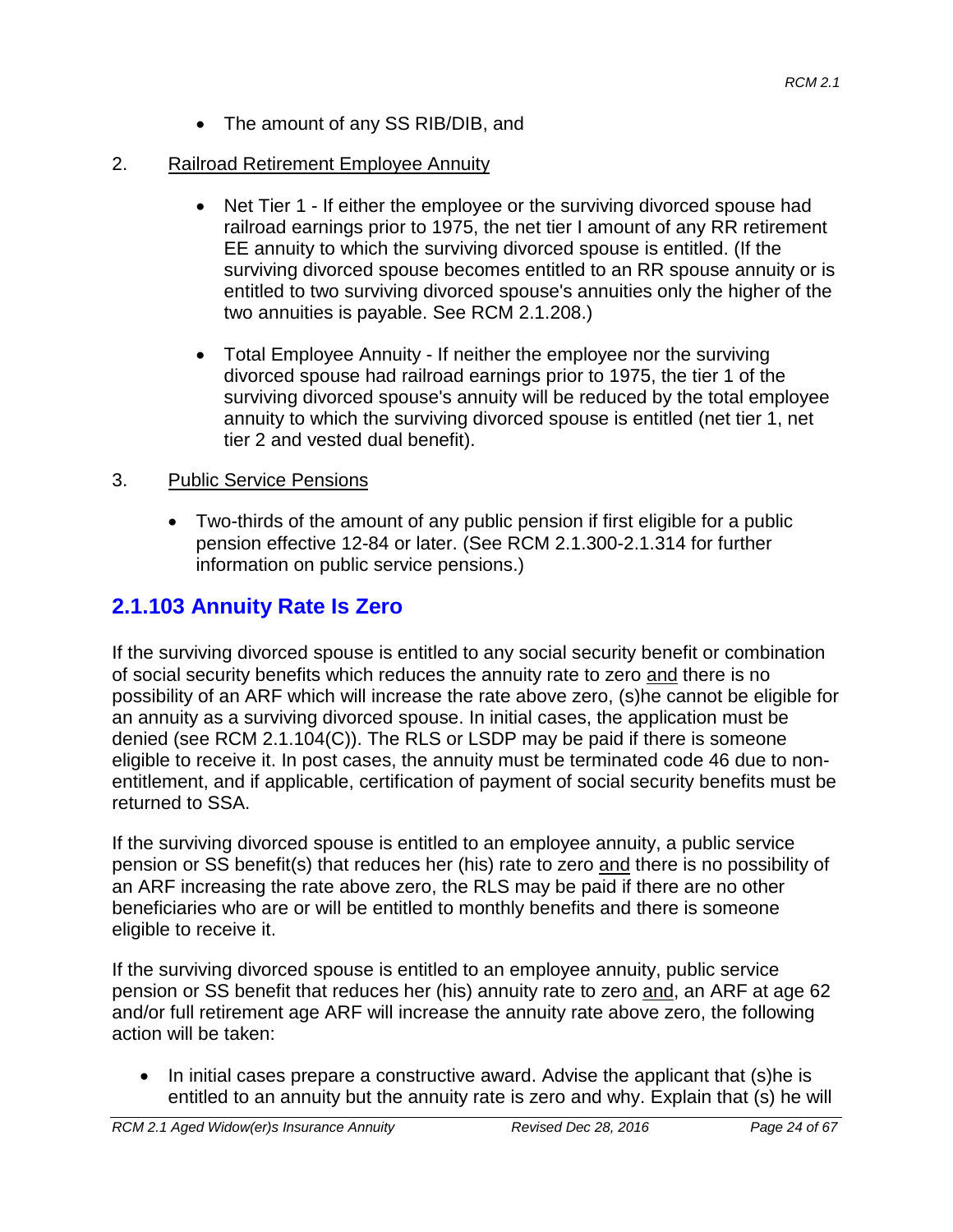be eligible for Medicare at age 65 and enter an age 62 and/or full retirement age ARF tickler call-up, whichever is applicable. If the annuity later terminates, notify Policy and Systems-Compensation and Employer Services (P&S-CESC) using Form G-59.

• In post cases, suspend using FAST S/T code 54 and enter an age 62 and/or full retirement age ARF tickler call-up, whichever is applicable. If the annuity later terminates, notify P&S-CESC using Form G-59.

However, if the surviving divorced spouse is entitled to any social security benefit that is less than the employee's PIA but larger than her (his) age reduced rate and there is the possibility that an age 62 and/or full retirement age ARF will increase the annuity rate above zero, (s)he is entitled to an annuity as a surviving divorced spouse but her (his) annuity rate is zero. Enter an age 62 and/or full retirement age ARF tickler call-up, whichever is applicable.

NOTE: A surviving divorced spouse can be ARFed for non-payment months due to reduction for SS entitlement.

# **2.1.104 Eligibility Requirements**

In addition to having been divorced from an employee who has died, who had 120 months of railroad service or at least 60 months of railroad service after 1995, and a current connection, an applicant must meet the following requirements:

A. Age - The surviving divorced spouse must have attained age 60.

**NOTE**: A person attains a given age on the day preceding the anniversary date of his birth. For example, a person born on March 2, 1925 attained age 65 on March 1, l990; if his DOB had been March 1, 1925, he would have attained age 65 on February 28, 1990.

- B. Marriage The surviving divorced spouse must:
	- have been finally divorced from the employee; and
	- be unmarried, unless (s)he remarried after (s)he attained age 60 or (s)he remarried after (s)he attained age 50 and (s)he was entitled to a disabled widow(er)'s annuity at the time of remarriage.
	- This provision is effective for annuities payable 1-1-84 and later. Prior to that, a surviving divorced spouse who remarried after her (his) divorce from the employee could not be eligible for an annuity unless the later marriage(s) had terminated. If a surviving divorced spouse's annuity was terminated because (s)he remarried, a new application is required for her or him to be reentitled 1-1-84 or later.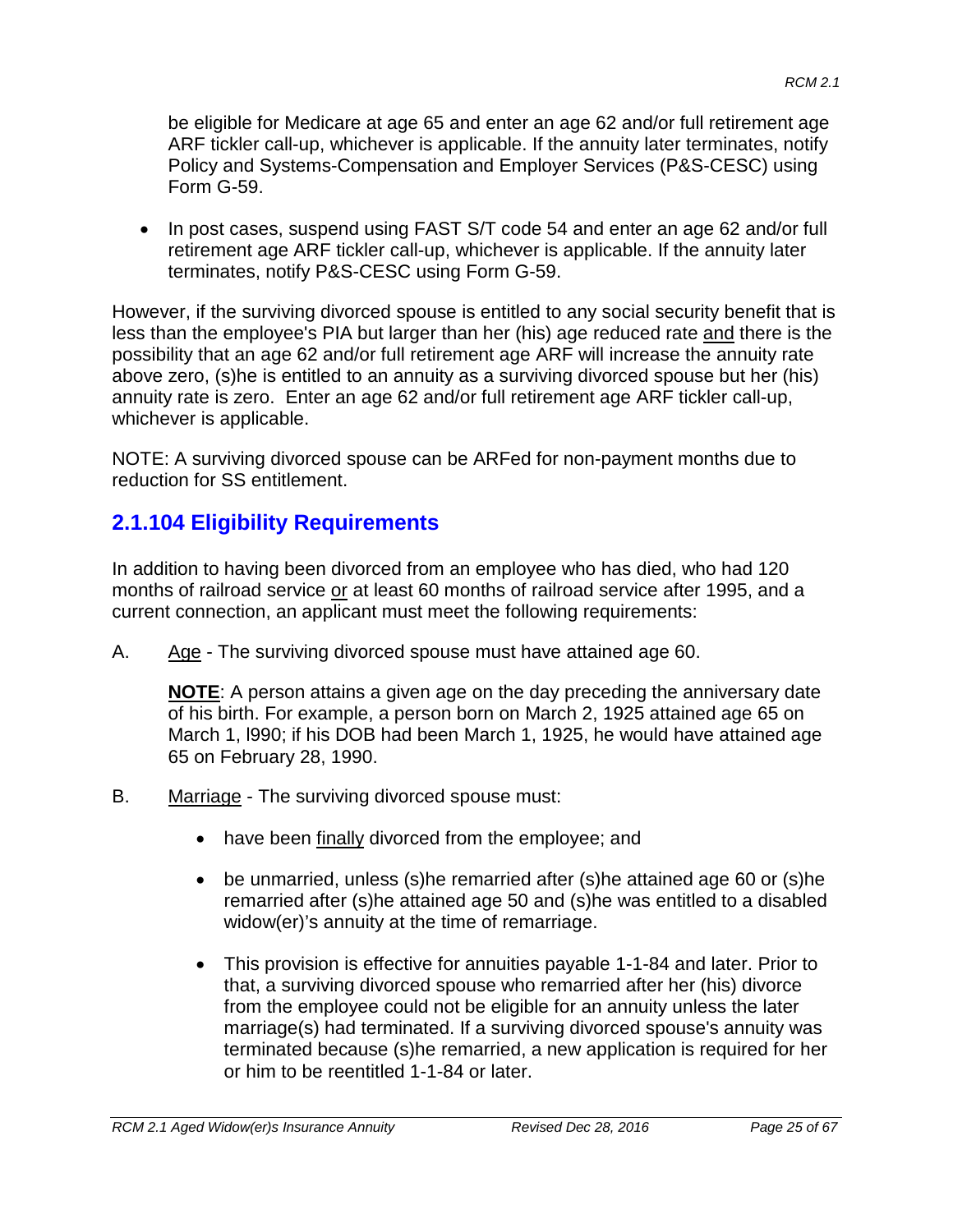• have been married to the employee for a period of 10 years immediately before the date the final divorce became effective (Note: For entitlement 1/1991 or later, a "deemed" marriage satisfies the 10- year duration of marriage requirement for divorced spouses); and

The 10-year marriage requirement is met if the divorce became final on or after the 10th anniversary of their marriage.

Even if this period was interrupted by a divorce, the requirement is met as long as (s)he and the employee remarried and the remarriage took place no later than the calendar year immediately following the calendar year of the divorce. For example, if the applicant and the employee were married on 8-9-45, were divorced on 5-22-50, remarried on 9-15-51 and were divorced again on 12-1-55, she may qualify as a surviving divorced spouse. If the remarriage took place in 1952, she would not meet the 10-year marriage requirement.

If, at the employee's death, the divorce had not become effective so as to finally dissolve the marriage, the applicant may qualify as a widow(er) rather than as a surviving divorced spouse.

C. SS ENT - The SS entitlement requirements are explained in FOM1 405.10.1(E)

# **2.1.105 Filing**

To be entitled to a surviving divorced spouse's annuity the applicant must:

- meet the eligibility requirements outlined in RCM 2.1.104.
- file an application, unless
- (s)he was entitled to a divorced spouse's annuity in the month before the month the employee died;
- (s)he was entitled to a surviving divorced mother's (father's) annuity when (s)he no longer has a child in care or when (s)he attains full retirement age;
- (s)he was entitled to an annuity based on disability in the month before the month (s)he attains full retirement age.

Applicants for a surviving divorced spouse's annuity will file an AA-17.

## **2.1.106 Beginning Date**

The beginning date and retroactivity of a surviving divorced spouse annuity is explained in FOM-I-111.20, FOM-I-111.51 and FOM-I-112.9.2.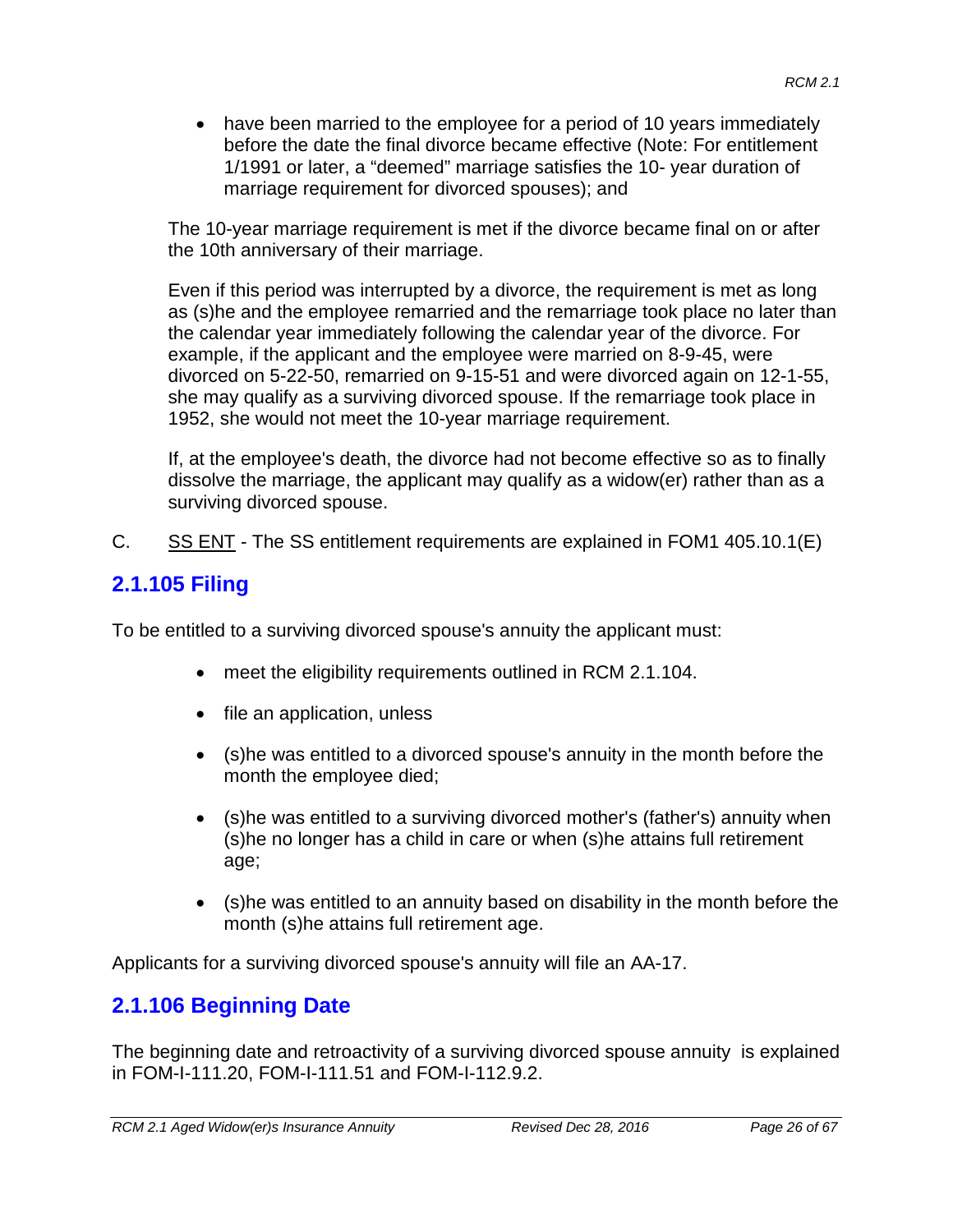## **2.1.107 Surviving Divorced Spouse Also Entitled To Other RR Act Annuity**

- A. Entitled to Retirement Annuity A surviving divorced spouse may receive both a surviving divorced spouse's annuity and a retirement annuity under the RR Act, but the surviving divorced spouse's annuity must be reduced for the net tier I amount of the employee annuity.
- B. Entitled to 1974 Act Spouse's, Widow's or Parent's Annuity If the surviving divorced spouse annuity is larger, entitlement to the other annuity exists; however, it is not payable. If the surviving divorced spouse annuity is smaller, no entitlement exists and the annuity should be terminated using code 46, or denied as appropriate. Any overpayment should be recovered from the 74 Act annuity.

If the 74 Act Annuity terminates and the surviving divorced spouse annuity is payable, a new application will be required.

NOTE: The surviving divorced spouse cannot elect to receive the smaller 1981 Act annuity as there is no entitlement.

C. More than One Surviving Divorced Spouse, Remarried Widow(er), Surviving Divorced Parent or Divorced Spouse Annuity Involved - If an individual files for more than one of these annuities, (s)he is only entitled to the larger annuity. Therefore, deny the smaller annuity per usual procedure.

# **2.1.108 RLS Previously Paid**

A. No Election - If the RLS was previously paid to a surviving divorced spouse without an election, (s)he can be paid a monthly annuity as a surviving divorced spouse. However, the RLS must be recovered before the surviving divorced spouse's annuity can be paid.

If the RLS was paid to more than one person, only recover the share paid to the person now eligible for the surviving divorced spouse's annuity.

If the RLS was paid to someone other than the surviving divorced spouse, do not recover the RLS.

If the surviving divorced spouse's annuity is being withheld to recover the RLS, and the annuitant dies before the RLS is recovered, do not consider the amount of the RLS that has not been recovered to be an overpayment.

If recovery of the RLS by full withholding will take longer than 4 years, the surviving divorced spouse should be given the option of canceling her (his) application or making a cash refund in the amount of the RLS. A signed statement from the surviving divorced spouse indicating her (his) choice should be obtained. If (s)he cancels, (s)he should be advised that an application for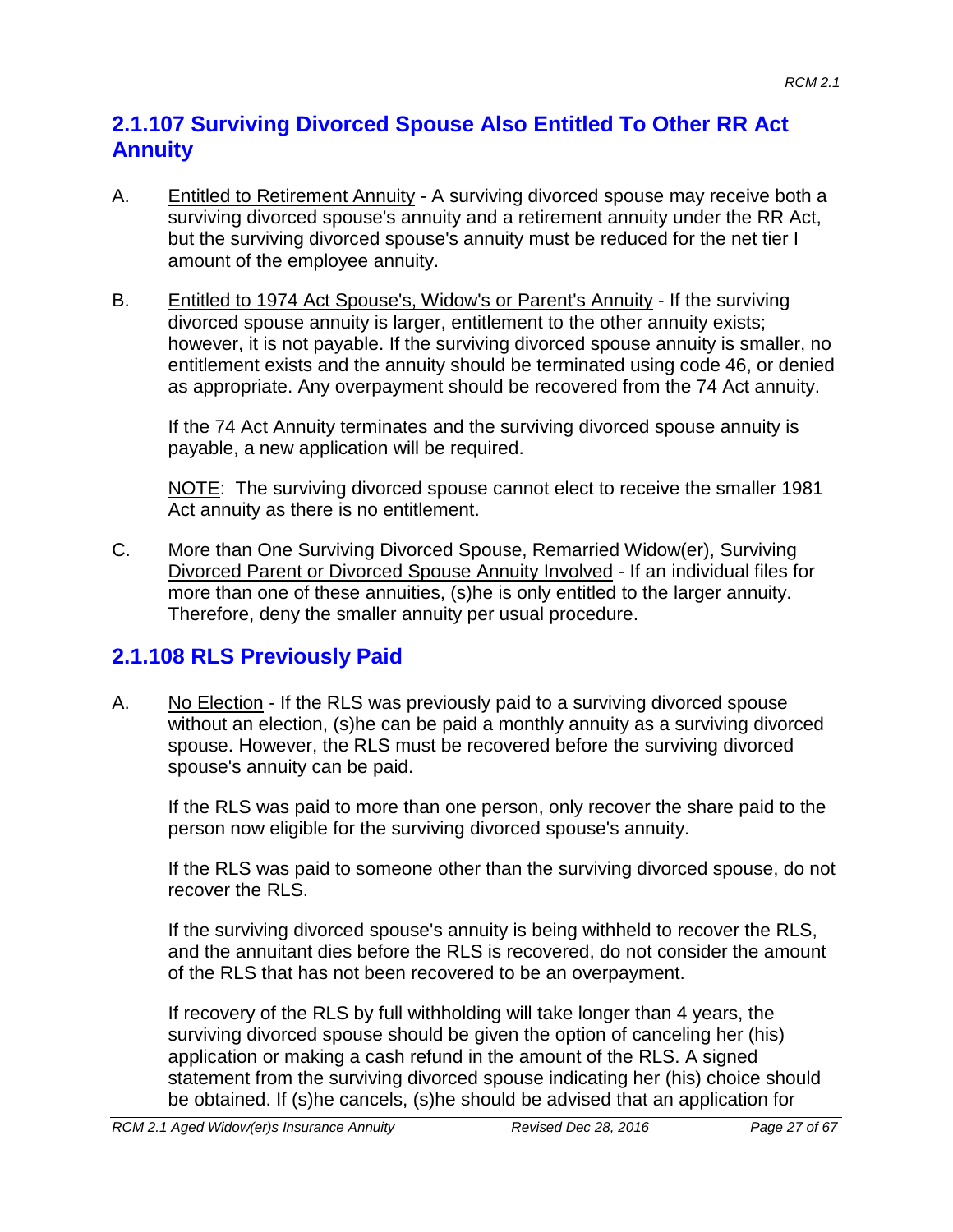Medicare only must be filed in order to qualify for health insurance through RRB at age 65.

B. RLS Elected - If the RLS was previously paid to the widow(er) parent, or surviving divorced spouse based on a valid election, the surviving divorced spouse cannot be paid an annuity. If the employee was insured at SSA on wages alone, the surviving divorced spouse may file for a benefit at SSA.

Prior to the 2-11-1983 legal opinion which stated that an annuity cannot be paid to a surviving divorced spouse if the RLS had previously been elected, surviving divorced spouse benefits were awarded in cases where the RLS was elected and paid. In such cases, the surviving divorced spouse benefits paid were correct.

Payment of the RLS to a remarried widow(er) based on a modified election will not preclude payment of an annuity to the surviving divorced spouse. If the remarried widow is receiving benefit at SSA based on the employee's wages, refer the case to Supervisor-SAS.

# **2.1.109 When Surviving Divorced Spouse Marries**

Effective 1-1-84, if a surviving divorced spouse remarries, her (his) annuity may continue. Prior to 1-1-84, if a surviving divorced spouse remarried, her (his) annuity terminated unless (s)he married an individual entitled to a widow(er)'s, father's/mother's, parent's or childhood disability benefit under the RR Act or SS Act. If a surviving divorced spouse's annuity was terminated because (s)he remarried, a new application is required for her or him to be reentitled 1-1-84 or later.

# **2.1.110 When Entitlement Ends**

The entitlement of a surviving divorced spouse ends the month before the month in which one of the following occurs:

- (s)he dies;
- (s)he becomes entitled to an annuity which is higher than the annuity she is receiving as a surviving divorced spouse;
- she becomes entitled to any social security benefit which reduces the annuity rate to zero and there is no possibility of an ARF increasing the annuity rate above zero.

NOTE: Before 1-1-84, remarriage was a terminating event unless the marriage was to an individual entitled to a widow(er)'s, father's/mother's parent's or childhood disability benefit under the RR Act or SS Act.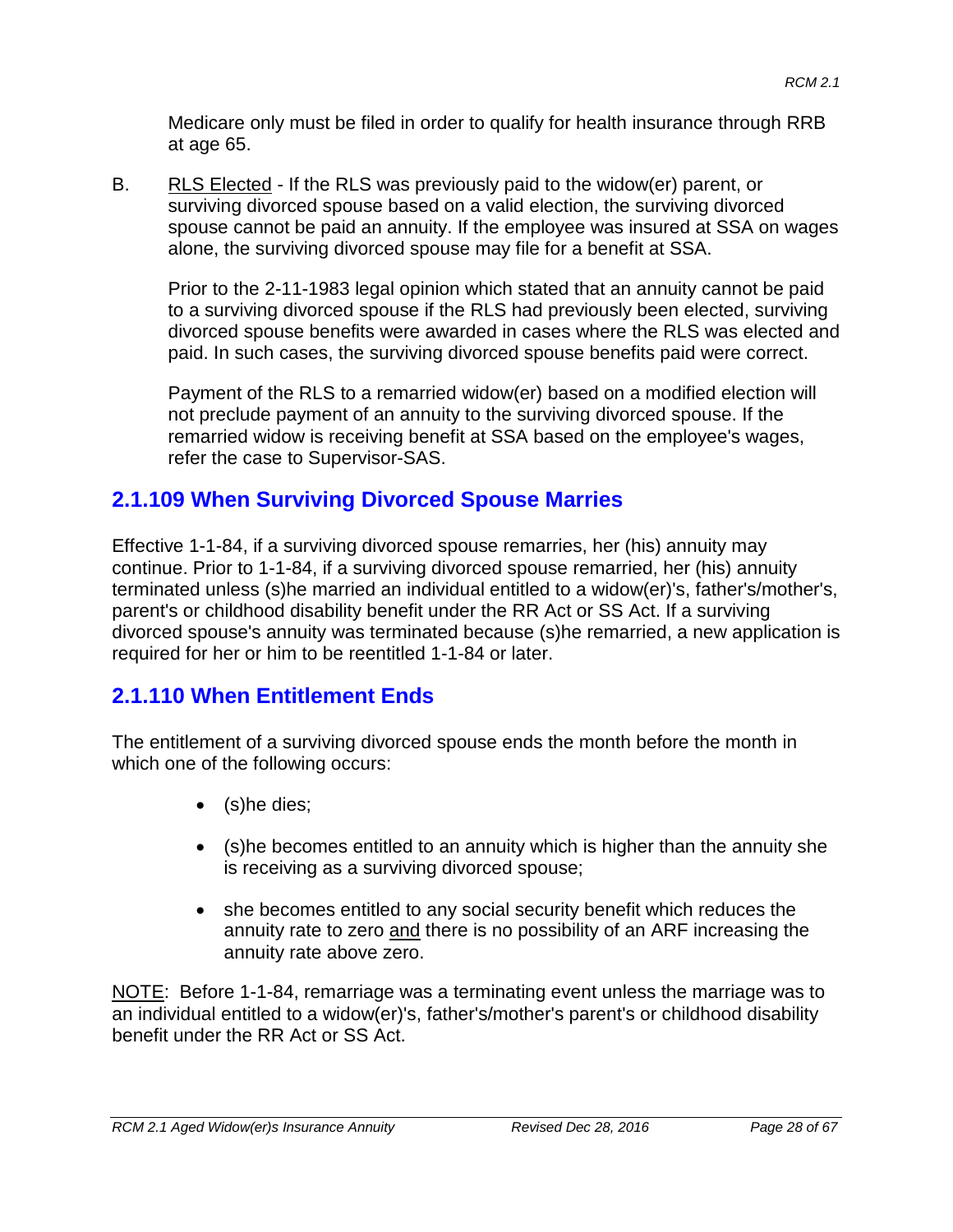### **2.1.111 Effect Of SS Entitlement On Surviving Divorced Spouse's Annuity**

The surviving divorced spouse cannot be entitled to any social security benefit that equals or is larger than the EE's PIA.

#### A. SS Benefit Exceeds EE's PIA

- If the surviving divorced spouse is entitled to any social security benefit that equals or exceeds the EE's PIA at the time (s)he files for an annuity as a surviving divorced spouse, deny the application.
- If the surviving divorced spouse becomes entitled to a social security benefit that equals or exceeds the employee's PIA after her (his) entitlement as a surviving divorced spouse:
- terminate the surviving divorced spouse's annuity, and
- if applicable, transfer Medicare jurisdiction to SSA, and
- if applicable, transfer the payment certification of social security benefit(s) back to SSA using the PC transfer program.
- B. SS Benefit Reduces Rate to Zero but Does Not Cause Non-entitlement Any RIB/DIB or survivor SS benefit to which the annuitant is entitled is deducted from the annuity. (Refer to the "NOTE" in RCM 2.1.102 for the only exception for reducing for SS entitlement.)

If the surviving divorced spouse is entitled to a social security benefit that is less than the employee's PIA but larger than the age reduced rate and there is the possibility that an age 62 or full retirement age ARF will increase the annuity rate above zero, the applicant is entitled to a zero annuity. (Refer to the G-368.1, item 5d instructions to determine which non-payment months can be counted in applying an ARF to the surviving divorced spouse's annuity.)

When the possibility of an ARF exists, the examiner should process a constructive award and enter a call-up to ARF the case at age 62 and/or full retirement age.

## **2.1.112 Evidence Requirements**

| <b>Evidence</b>   | <b>When Required</b>                        |
|-------------------|---------------------------------------------|
| Application       | Always, except as described in RCM 2.1.105. |
| Death of employee | Always.                                     |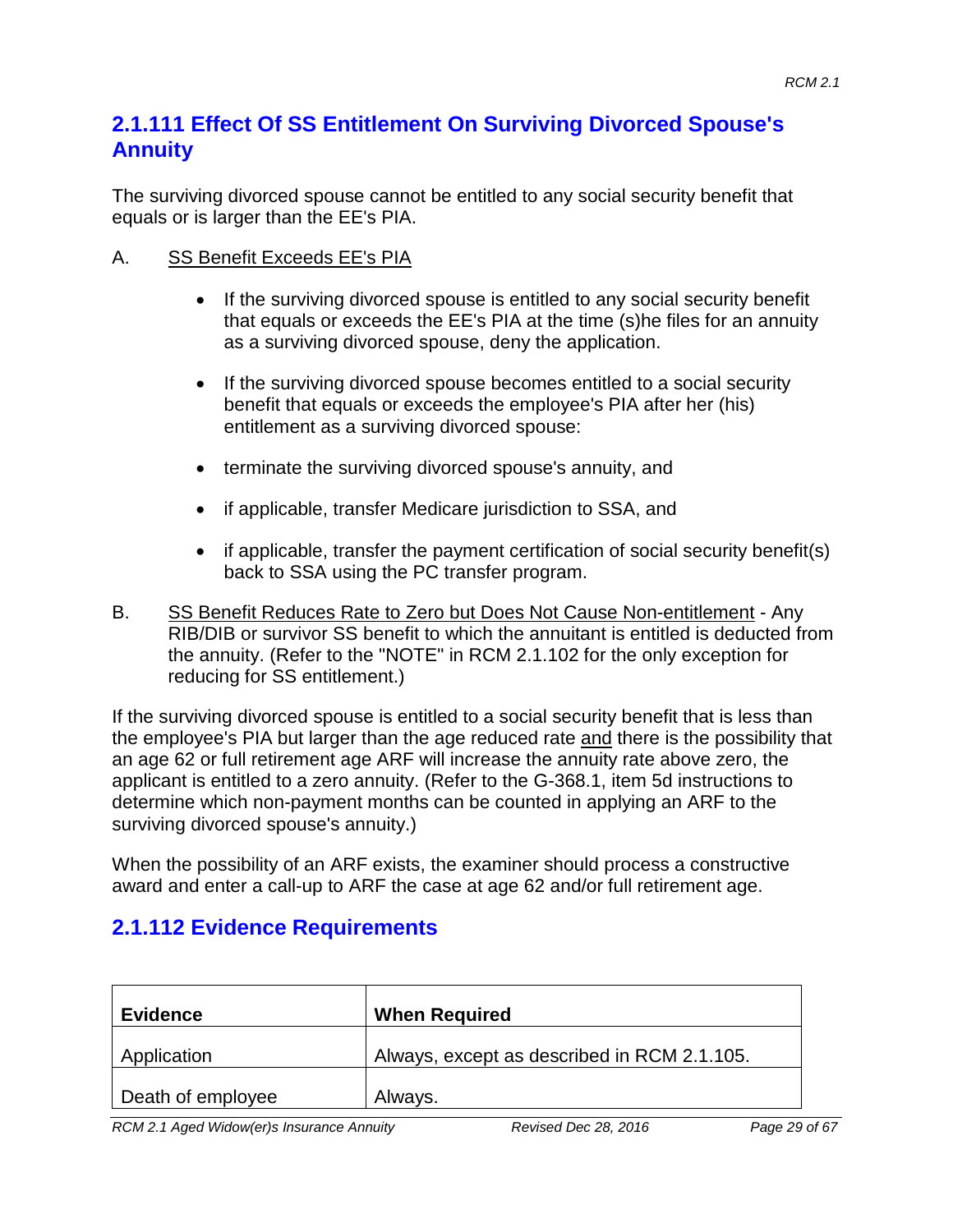| Compensation, Wages and<br>SEI          | Always.                                                                                                                                                                                                                            |
|-----------------------------------------|------------------------------------------------------------------------------------------------------------------------------------------------------------------------------------------------------------------------------------|
| Age of surviving divorced<br>spouse     | Always.                                                                                                                                                                                                                            |
| Marriage                                | Always.                                                                                                                                                                                                                            |
| Age of employee                         | In "A" cases POA is always required only if the<br>employee's DOB has not been previously verified<br>through submission of the employee's proof of<br>birth                                                                       |
|                                         | Effective 03-01-2004 POA of deceased employee<br>is required in all "D" cases when a survivor<br>recurring application is filed.                                                                                                   |
| Legal adoption of child                 | Only when surviving divorced spouses seeks to<br>qualify on that basis.                                                                                                                                                            |
| Guardianship (AA-5)                     | If guardian or other legal representative is<br>selected as representative payee.                                                                                                                                                  |
| Amount of RRA Employee<br>Annuity       | Always.                                                                                                                                                                                                                            |
| <b>Amount of SS Benefits</b>            | If surviving divorced spouse is age 62 or older or<br>is under age62 and has indicated filing for benefits<br>at SSA.                                                                                                              |
| M/S                                     | Only when employee's M/S after1936 would be<br>creditable under the RR Act or SS Act.                                                                                                                                              |
| <b>Termination of Prior</b><br>Marriage | If there is reasonable doubt whether prior<br>marriage of employee or surviving divorced<br>spouse was ended.                                                                                                                      |
| Proof of divorce from EE                | Always.                                                                                                                                                                                                                            |
| Proof of termination of<br>remarriage   | If the surviving divorced spouse had remarried<br>after her(his) divorce from the EE or if (s)he<br>remarried after her (his) initial entitlement to a<br>surviving divorced spouse's annuity and her (his)<br>annuity terminated. |
| Public pension information              | Always.                                                                                                                                                                                                                            |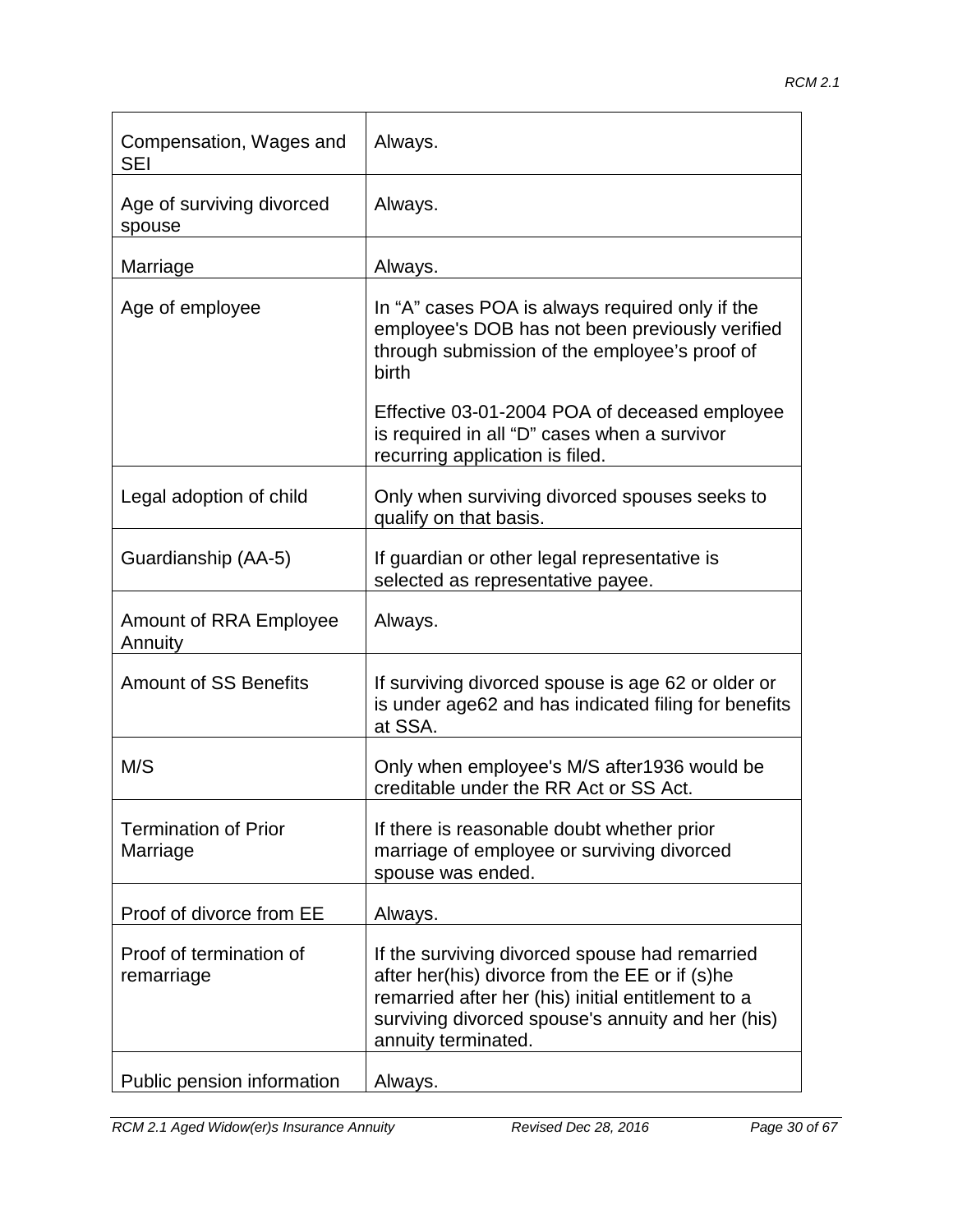## **2.1.113 Annuities That May Be Converted To A Surviving Divorced Spouse's Annuity**

There are two types of annuities that may be converted to a surviving divorced spouse's annuity: a divorced spouse's annuity and a surviving divorced mother's/father's annuity. Prior to August 1, 1990, only the conversion from a divorced spouse's annuity requires the filing of an application (G-476c) and proof of the employee's death. Effective August 1, 1990, the conversion from a divorced spouse's annuity no longer requires the filing of an application. The only verification needed is proof of the employee's death.

# **2.1.114 Divorced Spouse On The Rolls When EE Dies**

The conversion from divorced spouse to surviving divorced spouse will be handled in the same way as a spouse-to-widow conversion except that payment will be made manually. So that (s)he may continue to receive benefits without interruption, the surviving divorced spouse of a completely insured annuitant is deemed to have filed an application for a surviving divorced spouse annuity. (S)he continues to receive the divorced spouse annuity until the surviving divorced spouse annuity is awarded, unless evidence in file creates doubt as to eligiblility for a surviving divorced spouse's annuity.

When the surviving divorced spouse annuity is ready to be processed, terminate the divorced spouse's annuity. Recover the divorced spouse annuity payments made after the employee's death from the surviving divorced spouse's annuity accrual and then award the surviving divorced spouse annuity.

### **2.1.115 Surviving Divorced Mother's/Father's Annuity In Force When Surviving Divorced Mother (Father) Attains Age 60**

When a surviving divorced mother (father) attains age 60, (s)he continues to receive a surviving divorced mother's (father's) annuity until the earlier of the following:

- the first of the month in which (s)he does not have a child under age 16 in her (his) care; or
- the first of the month in which she attains full retirement age.

(Exception: If a surviving divorced mother (father) who does not meet the 10-year marriage requirement has a child under age 16 or over age 16 and disabled in her care when (s)he attains full retirement age her (his) annuity may continue.)

At that time the surviving divorced mother's annuity is converted to a surviving divorced spouse's annuity, provided (s)he meets the 10-year marriage requirement.

For additional information see RCM 2.3.114.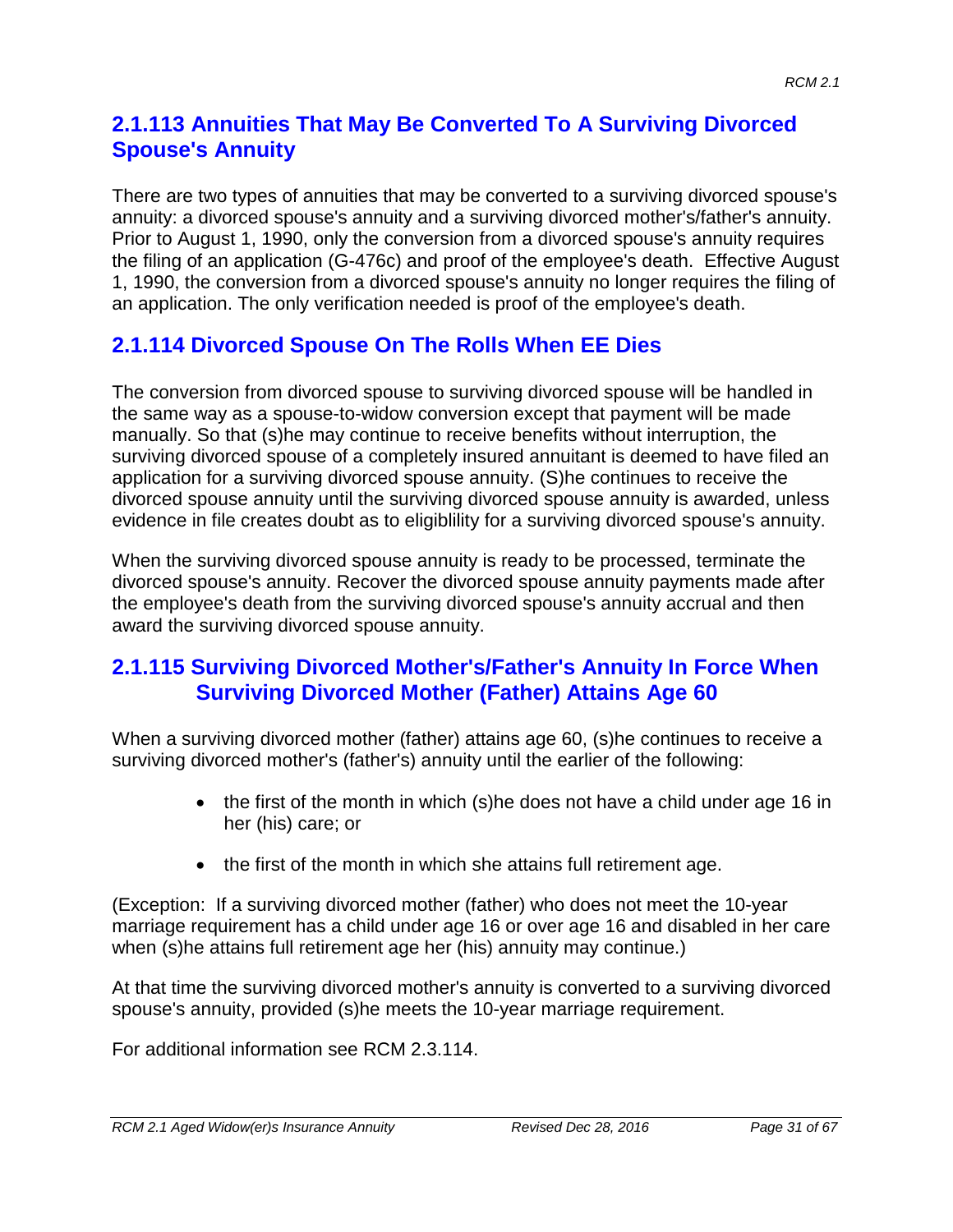# **2.1.116 Disabled Surviving Divorced Spouse Attains Age 60**

Under SS Act rules a disabled surviving divorced spouse's annuity is not considered an age annuity until (s)he attains full retirement age.

When a disabled surviving divorced spouse on the rolls attains full retirement age, her (his) annuity is not actually converted to a surviving divorced spouse's annuity. The award form symbol remains "KR" or "KA" as long as (s)he is entitled under the application on which the disabled surviving divorced spouse's annuity was awarded.

Cases in which the disabled surviving divorced spouse's annuity was not payable for some months due to entitlement to a surviving divorced mother's/father's annuity are called up when the surviving divorced spouse attains age 62. At that time adjust the number of reduction months to eliminate those for which a disabled surviving divorced spouse's annuity was not paid and recertify the annuity; however, retain the symbol "KR" or "KA" for the surviving divorced spouse on the recertified award.

# **2.1.200 Remarried Widow(er)'s Annuity**

Under the 1981 Amendments to the RR Act, widow(er)s who have remarried, but who would qualify for widow(er)'s benefits under the SS Act, may qualify for annuities as "remarried widow(er)s".

To qualify as a widow(er) under the SS Act, a widow(er) must be remarried. If a widow(er) remarries after age 60 that marriage is deemed not to have occurred and widow(er)'s benefits may continue.

The 1981 Amendments provided eligibility to these two categories of remarried widow(er)s/widow(er) who remarried after the employee's death but are now unmarried, and widow(er)s who remarried after age 60.

Young mothers or fathers who have remarried but are now unmarried or who, after their entitlement, marry an individual entitled to certain types of benefits may also qualify as remarried young mothers or fathers (see RCM 2.3.200 et seq.)

The 1983 SS Act Amendments provide that if a surviving divorced spouse remarries after age 60 that marriage is deemed not to have occurred. In addition, if a widow or surviving divorced spouse remarries after age 50 that marriage is deemed not to have occurred if (s)he was entitled to disability benefits before the marriage occurred. If a disabled widow(er) or disabled surviving divorced spouse remarries after age 50 and after becoming disabled (i.e., after the disability onset date) that marriage is deemed not to have occurred.

# **2.1.201Remarried Widow(er) Defined**

A remarried widow(er) is the surviving legal or de facto wife or husband of a deceased employee who remarried after the employee's death but is now unmarried unless that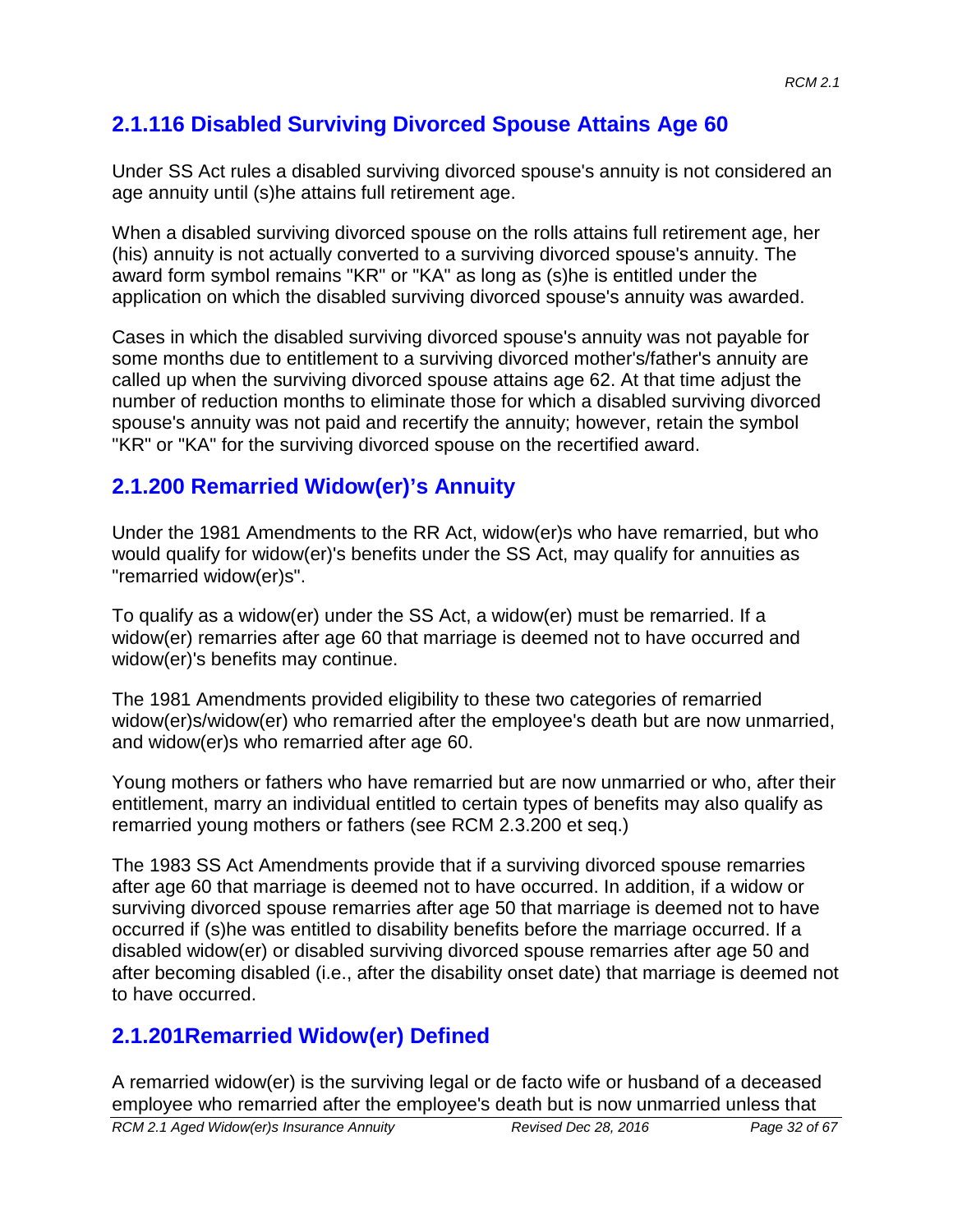marriage took place after (s)he attained age 60 or after (s)he attained age 50 if (s)he was entitled to a disabled widow(er)'s annuity at the time of remarriage.

(A) Widow remarried before age 60 but is now unmarried. It does not matter how her (his) marriage(s) after the employee's death ended as long as (s)he is now unmarried.

Example 1: Employee dies. Widow remarries at age 45. Her second husband dies. She is eligible at age 60 for a remarried widow's annuity.

Example 2: Employee dies. Widow remarries. She and her second husband get a divorce. She is eligible at age 60 for a remarried widow's annuity.

(B) Widow remarried after age 60.

A widow(er) who remarried after age 60 may be married at the time (s)he files or, if (s)he is receiving a widow(er)'s annuity when she remarries, her (his) widow(er)'s annuity ends and (s)he will be entitled to further benefits as a remarried widow(er).

Example 1: Widow has been receiving a widow's annuity since 6-79. She remarries in 3-82 at 64. Her widow's annuity ends in 2-82 and she is entitled to a remarried widow's annuity in 3-82.

Example 2: Widow was receiving a widow's annuity until 3-80 when she remarried. She was 62 when she remarried. She may qualify as a remarried widow effective 10-81.

(C) Widow remarried after age 50 and was entitled to a disabled widow's annuity when the marriage occurred.

A widow(er) who was previously entitled as a disabled widow(er), remarried after age 50 and after (s)he became entitled to a disabled widow(er)'s annuity, and subsequently lost entitlement may file at age 60 for an annuity as a remarried widow.

Example: Widow became entitled as a disabled widow at age 51 in 6-2006. She recovered from her disability and her disabled widow's annuity terminated in 5- 2010. She remarried in 3-2009. She may file for a remarried widow's annuity at age 60 since her marriage took place after age 50 and she was entitled to a disabled widow's benefit when the marriage occurred.

## **2.1.202 Amount of Remarried Widow(er)'s Annuity**

The annuity consists of a tier I component only. It is equal to a 100% share of the EE's PIA or maximum based on combined wages and compensation after 1936 reduced for the number of months the remarried widow(er) is under full retirement age.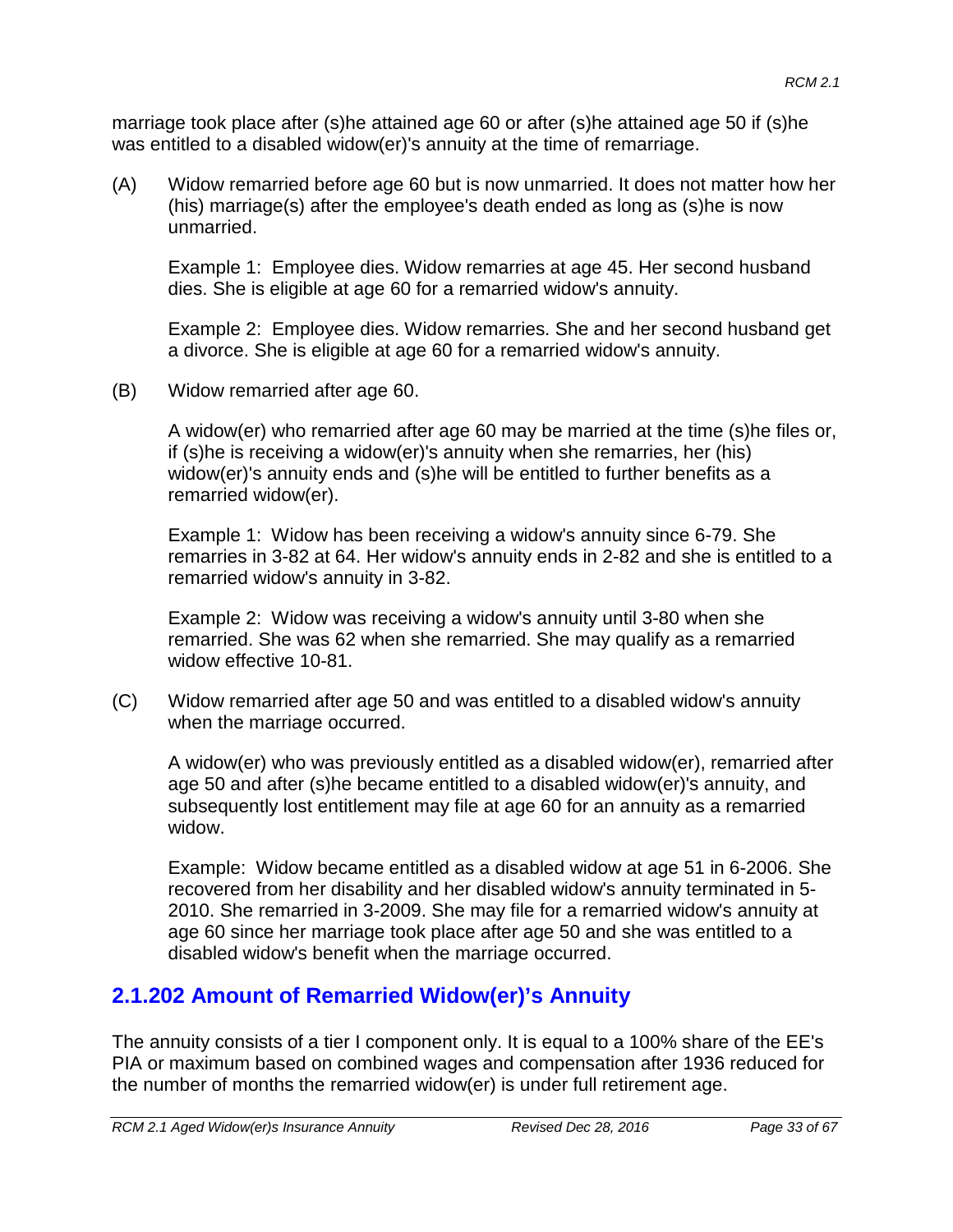If the remarried widow(er) was previously entitled to an age reduced or disabled widow(er)'s annuity, her (his) remarried widow(er)'s annuity will also be age reduced (even if (s)he is full retirement age at the time (s)he becomes entitled as a remarried widow(er)) and the age reduction will be based on the number of months (s)he is under full retirement age on the beginning date of her (his) widow(er)'s annuity.

Payment of the tier I benefit may be affected by certain SSA nonpayment provisions. Refer to RAC any cases in which alien nonpayment provisions, conviction for subversive activities, deportation, (including deportation of the deceased employee due to associations with the NAZI government of Germany during World War II), or other nonpayment provisions of the SS Act are involved. (See the appropriate survivor benefit section of the POMS for nonpayment provision details.)

The tier 1 amount is reduced by the following:

- 1. Social Security Benefits
	- The amount of any SS RIB/DIB, and
	- For remarried widow(er)s annuities awarded on August 12, 1983 or later, the amount of any social security benefit.

NOTE: In any case where the remarried widow(er)'s annuity was awarded prior to August 12, 1983, no reduction should be made in the annuity for any social security benefit other than one based on old age or disability, i.e., RIB or DIB.

- 2. Railroad Retirement Employee Annuity
	- Net Tier 1 If either the employee or the remarried widow(er) had railroad earnings prior to 1975, the net tier I amount of any RR retirement EE annuity to which the remarried widow(er) is entitled. (If the remarried widow(er) becomes entitled to an RR spouse annuity or is entitled to two remarried widow(er)'s annuities only the higher of the two annuities is payable. See RCM 2.1.208.)
	- Total Employee Annuity If neither the employee nor the remarried widow(er) had railroad earnings prior to 1975, the tier 1 of the remarried widow(er)'s annuity will be reduced by the total employee annuity to which the remarried widow(er) is entitled (net tier 1, net tier 2 and vested dual benefit).
- 3. Public Service Pensions
	- Two-thirds of the amount of any public pension if first eligible for a public pension effective 12-84 or later. (See RCM 2.1.300-2.1.314 for further information on public service pensions.)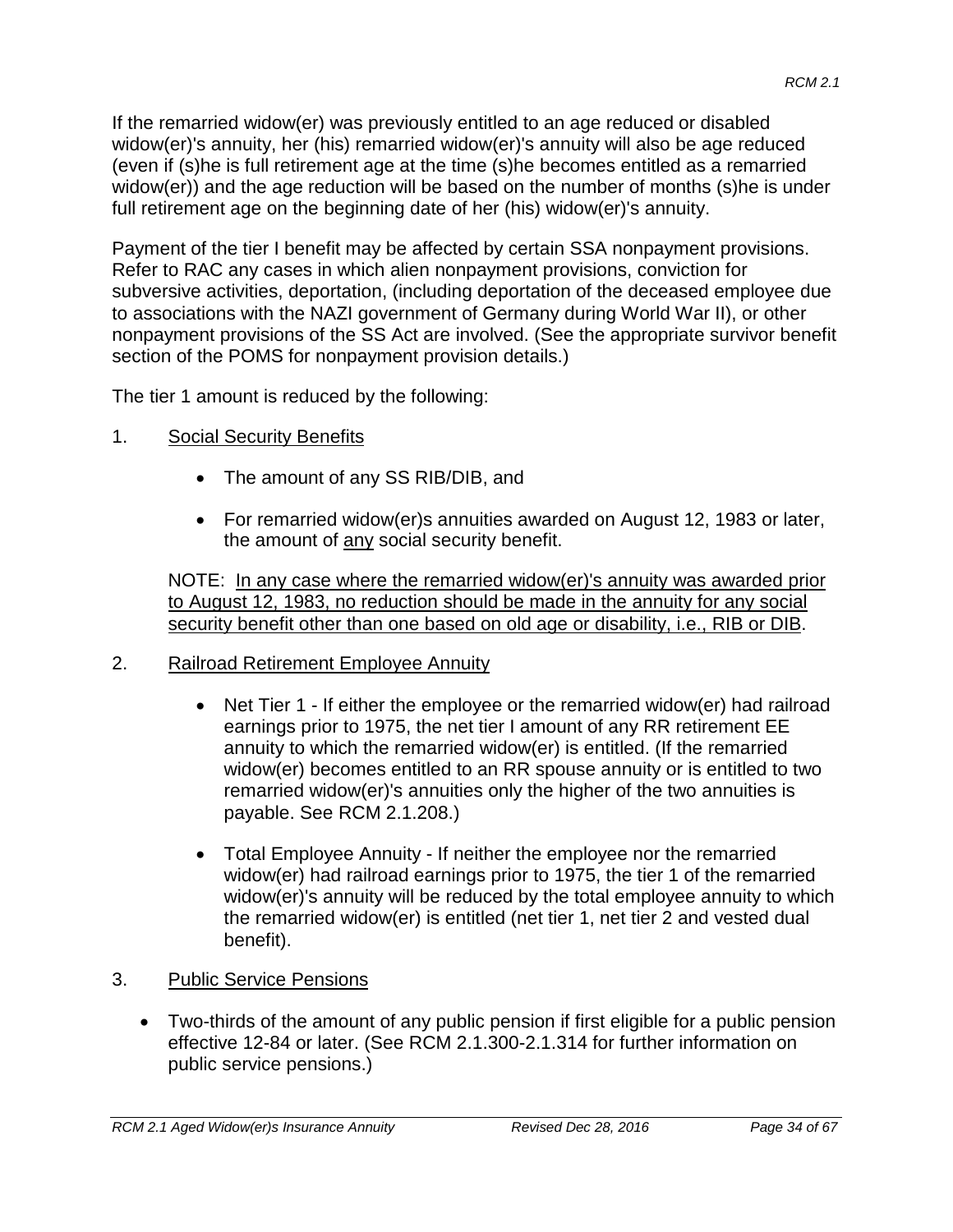## **2.1.203 Annuity Rate Is Zero**

If the remarried widow(er) is entitled to any social security benefit or a combination of social security benefits which reduces the annuity rate to zero and there is no possibility of an ARF which will increase the rate above zero, (s)he cannot be eligible for an annuity as a remarried widow(er). In initial cases, the application must be denied (see RCM 2.1.204(C)). The RLS or LSDP may be paid if there is someone eligible to receive it. In post cases, the annuity must be terminated code 46 due to non-entitlement, and if applicable, certification of payment of social security benefits must be returned to SSA.

If the remarried widow(er) is entitled to an employee annuity, public service pension or SS benefit(s) which reduces her (his) rate to zero and there is no possibility of an ARF increasing the rate above zero, the RLS may be paid if there are no other beneficiaries who are or will be entitled to monthly benefits and there is someone eligible to receive it.

If the remarried widow is entitled to an employee annuity, public service pension or SS benefit that reduces her (his) annuity rate to zero and, an ARF at age 62 and/or full retirement age ARF will increase the annuity rate above zero, the following action will be taken:

- In initial cases prepare a constructive award. Advise the applicant that (s)he is entitled to an annuity but the annuity rate is zero and why. Explain that (s) he will be eligible for Medicare at age 65 and enter an age 62 and/or full retirement age ARF tickler call-up, whichever is applicable. If the annuity later terminates, notify Policy and Systems-Compensation and Employer Services (P&S-CESC) using Form G-59.
- In post cases, suspend using FAST S/T code 54 and enter an age 62 and/or full retirement age ARF tickler call-up, whichever is applicable. If the annuity later terminates, notify P&S-CESC using Form G-59.

However, if the remarried widow(er) is entitled to any social security benefit that is less than the employee's PIA but larger than her (his) age reduced rate and there is the possibility that an age 62 and/or full retirement age ARF will increase the annuity rate above zero, (s)he is entitled to an annuity as a remarried widow(er) but her (his) current annuity rate is zero. Enter an age 62 and/or full retirement age ARF tickler call-up, whichever is applicable.

**NOTE:** A remarried widow can be ARFed for non-payment months due to reduction for SS entitlement.

## **2.1.204 Eligibility Requirements**

The eligibility requirements for the remarried widow is explained in FOM1 405.10.1 **and FOM1 405.10.2 . The state of the state of the state of the state of the state of the state of the state of the state of the state of the state of the state of the state of the state of the state of the state of the s**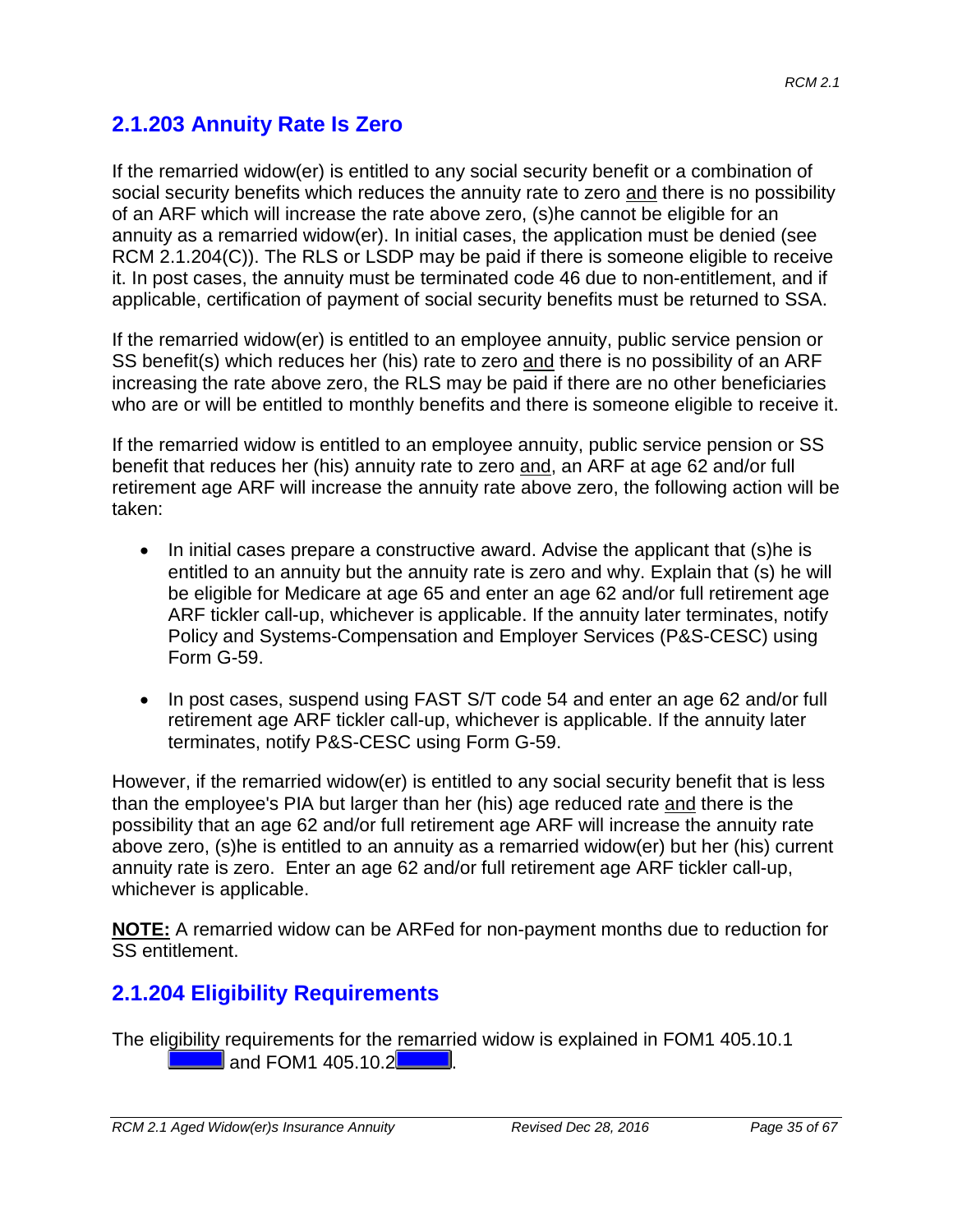# **2.1.205 When Application Required**

To be initially entitled as a remarried widow(er) the applicant must:

- meet the eligibility requirements outlined above.
- file an application (AA-17).

No application will be required for a remarried widow(er)'s annuity if the individual is entitled to a widow(er)'s annuity in the month of remarriage.

# **2.1.206 Beginning Date**

- A. Not Previously Entitled to a Widow(er)'s Annuity The annuity of a remarried widow(er) who was not previously entitled to a widow(er)'s annuity begins on the latest of the following:
	- 1. If (s)he is full retirement age or over in the month of filing:
		- 10-1-81; or
		- the first day of the month in which the employee died; or
		- first day of the month (s)he attains full retirement age or (for filing) dates of July 1983 or later) the first day of the month preceding the month remarried widow(er) attains full retirement age if the employee died in that preceding month; or
		- first day of the sixth month before the month of filing (e.g., if the applicant filed in August her (his) annuity may begin in February).
		- first day of the month in which her (his) marriage ends, if (s)he remarried before age 60.
	- 2. If (s)he is under age full retirement age in the month of filing:
		- the first day of the month in which the EE died;
		- 10-1-81; or
		- first day of the month (s)he attains age 60; or
		- first day of the month of filing, or (for filing dates of July 1983 or later) the first day of the month preceding the month of filing if the employee died in that preceding month; or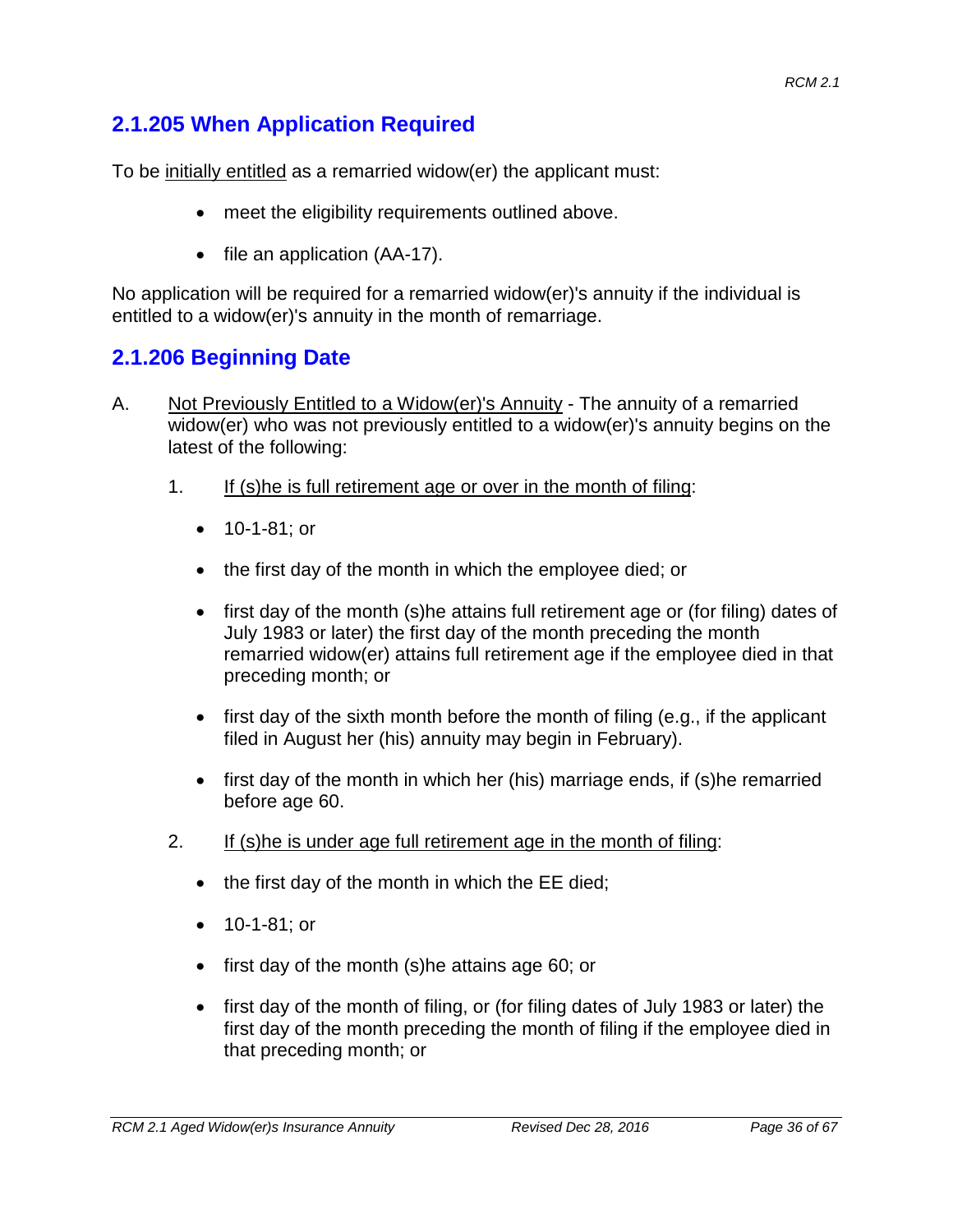- first day of the month in which her (his) marriage ends, if (s)he remarried before age 60.
- B. Previous Entitled to a Widow(er)'s Annuity The annuity of a remarried widow(er) who was previously entitled to a widow(er)'s or disabled widow(er)'s annuity begins on the latest of the following:
	- the first day of the month in which the EE died;
	- 10-1-81; or
	- first day of the month of remarriage; or
	- first day of the sixth month before the month of filing. (NOTE: Even if the remarried widow(er)'s annuity is age reduced, it can retroact six months since the age reduction is fixed by the beginning date of the widow(er)'s annuity.)
	- 1-1-84, if (s)he remarried before attaining age 60 and after attaining age 50 and was disabled before the marriage occurred.

# **2.1.207 Earnings Restrictions**

A remarried widow under age 70 is subject to regular survivor earnings restrictions.

# **2.1.208 Remarried Widow(er) Also Entitled To Other RR Act Annuity**

- A. Entitled to RR Act Retirement Annuity A remarried widow(er) may receive both a remarried widow(er)'s annuity and a retirement annuity under the RR Act, but the remarried widow(er)'s annuity must be reduced for the EE tier I amount as defined in RCM 8.9 G-364.1 item 86 instructions.
- B. Entitled to 1974 RR Act Spouse Widow(er)'s or Parent's Annuity If the remarried widow(er)'s annuity is larger, entitlement to the other annuity exists; however, it is not payable. If the remarried widow(er)'s annuity is smaller, no entitlement exists and the annuity should be terminated using code 46, or denied as appropriate. Any overpayment should be recovered from the 74 Act annuity.

If the 74 Act annuity terminates and the remarried widow's benefit is payable, a new application will be required.

NOTE 1: The remarried widow cannot elect to receive the smaller 1981 Act annuity as there is no entitlement.

NOTE 2: When the RIB is greater than the 1981 Act annuity the 1974 Act annuity would still be payable.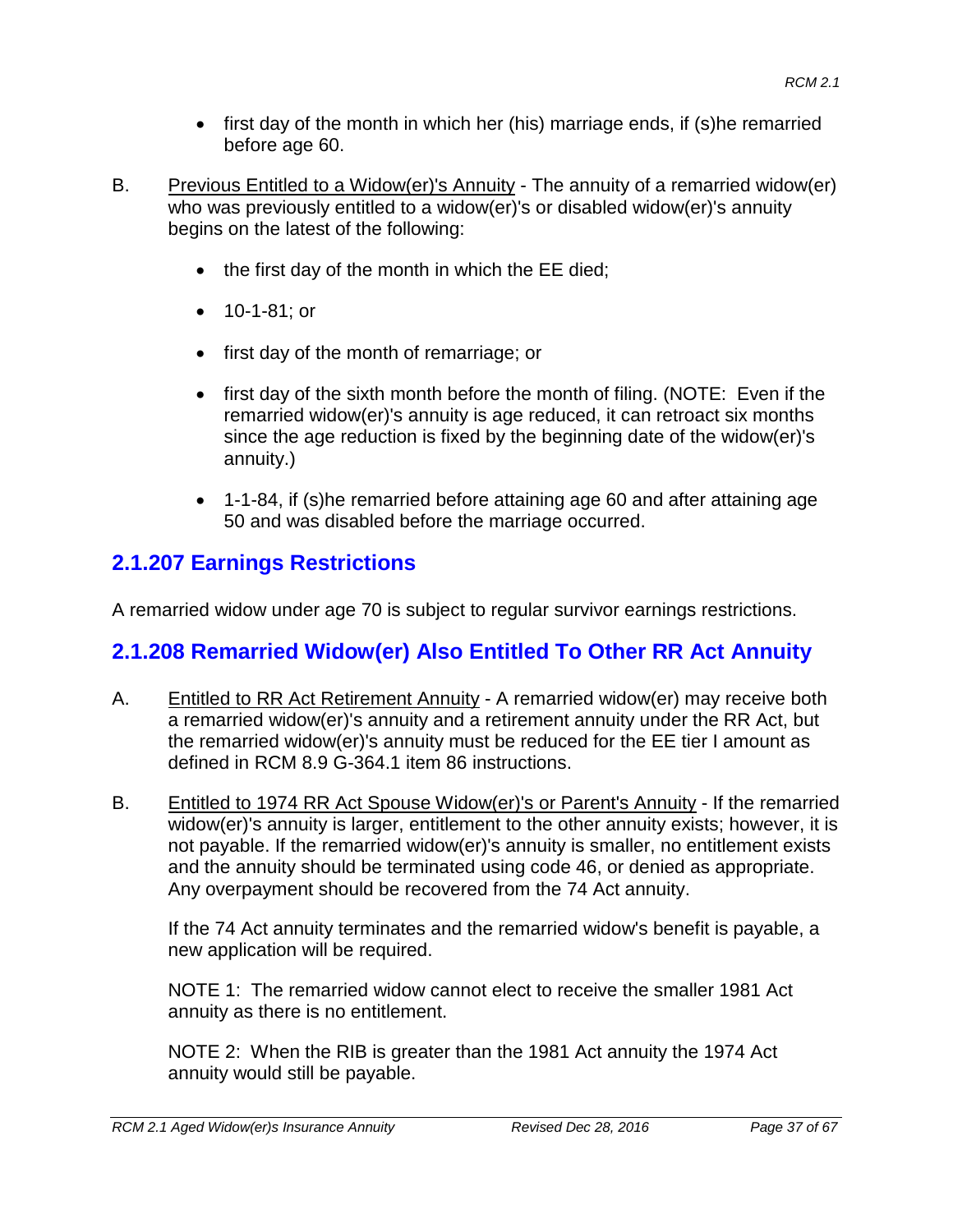C. More than One Surviving Divorced Spouse, Remarried Widow(er), Surviving Divorced Parent or Divorced Spouse Involved - If an individual files for more than one of these annuities, (s)he is only entitled to the larger annuity. Therefore, deny the smaller annuity per usual procedure.

## **2.1.209 RLS Previously Paid**

A. No Election or Modified Election Filed - If the RLS was previously paid to a remarried widow(er) either without an election or with a modified election, (s)he can be paid a monthly annuity as a remarried widow(er). However, the RLS must be recovered before the remarried widow(er)'s annuity can be paid.

If the RLS was paid to more than one person, only recover the share paid to the person now eligible for the remarried widow(er)'s annuity.

If the RLS was paid to someone other than the remarried widow(er), do not recover the RLS.

If the remarried widow(er)'s annuity is being withheld to recover the RLS, and the annuitant dies before the RLS is recovered, do not consider the amount of the RLS that has not been recovered to be an overpayment.

If RLS recovery by full withholding will take longer than 4 years, the remarried widow(er) should be given the option of canceling her (his) application or making a cash refund in the amount of the RLS. A signed statement from the remarried widow(er) indicating her (his) choice should be obtained. If (s)he cancels, (s)he should be advised that an application for Medicare only must be filed in order to qualify for health insurance through RRB at FRA.

If an applicant for a remarried widow(er)'s annuity signed a modified election and is receiving a widow(er)'s benefit at SSA on the basis of the employee's wages only, refer the case to SAS.

B. Election Filed - If the remarried widow(er) previously elected and was paid the RLS, her application for a remarried widow(er)'s annuity must be denied. By electing the RLS, (s)he agreed to give the rights to future benefits under the RR Act. However, (s)he may qualify for a benefit at SSA if the employee was insured under the SS Act solely on the basis of wages.

## **2.1.210 When Entitlement Ends**

The entitlement of a remarried widow(er) ends the month before the month in which one of the following occurs:

(s)he dies;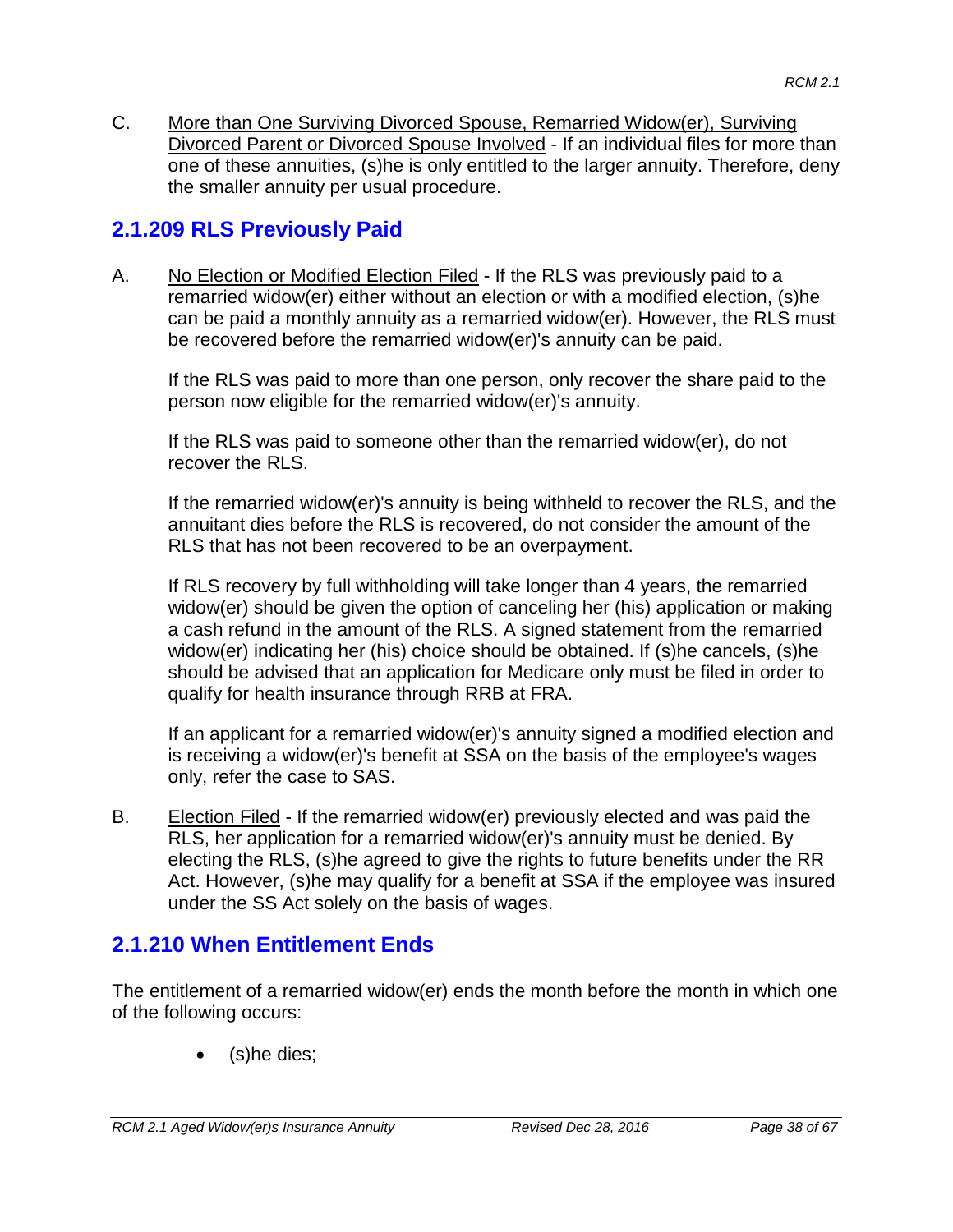- (s)he becomes entitled to any social security benefit which equals or exceeds the employee's PIA and reduces the annuity amount to zero;
- (s)he becomes entitled to a railroad spouse or widow(er)'s annuity which is higher than the annuity (s)he is receiving as a remarried widow(er).

# **2.1.211 Effect Of SS Entitlement On Remarried Widow(er)'s Annuity**

The remarried widow(er) cannot be entitled to any social security benefit that equals or is larger than the employee's.

#### A. SS Benefit Exceeds EE's PIA

- If the remarried widow(er) is entitled to any social security benefit that equals or exceeds the EE's PIA at the time (s)he files for an annuity as a remarried widow(er), deny the application.
- If the remarried widow(er) becomes entitled to a social security benefit that equals or exceeds the employee's PIA after her (his) entitlement as a remarried widow(er):
- terminate the remarried widow(er)'s annuity, and
- if applicable, transfer Medicare jurisdiction to SSA, and
- if applicable, transfer payment certification of social security benefit back to SSA using the PC transfer program.

#### B. SS Benefit Reduces Rate to Zero But Does Not Cause Non-Entitlement

Any RIB/DIB or survivor SS benefit to which the remarried widow(er) is entitled to is deducted from the annuity. (Refer to the "NOTE" in RCM 2.1.202 for the only exception for reducing for SS entitlement.)

If the remarried widow(er) is entitled to a social security benefit that is less than the employee's PIA but larger than the age reduced rate and there is the possibility that an age 62 or full retirement age ARF will increase the rate above zero, the applicant is entitled to a zero annuity. (Refer to the G-368.1, item 5d instructions to determine which non-payment can be counted in applying an ARF to the remarried widow(er)'s annuity.)

When the possibility of an ARF exists, the examiner should process a constructive award and enter a call-up to ARF the case at age 62 and/or full retirement age.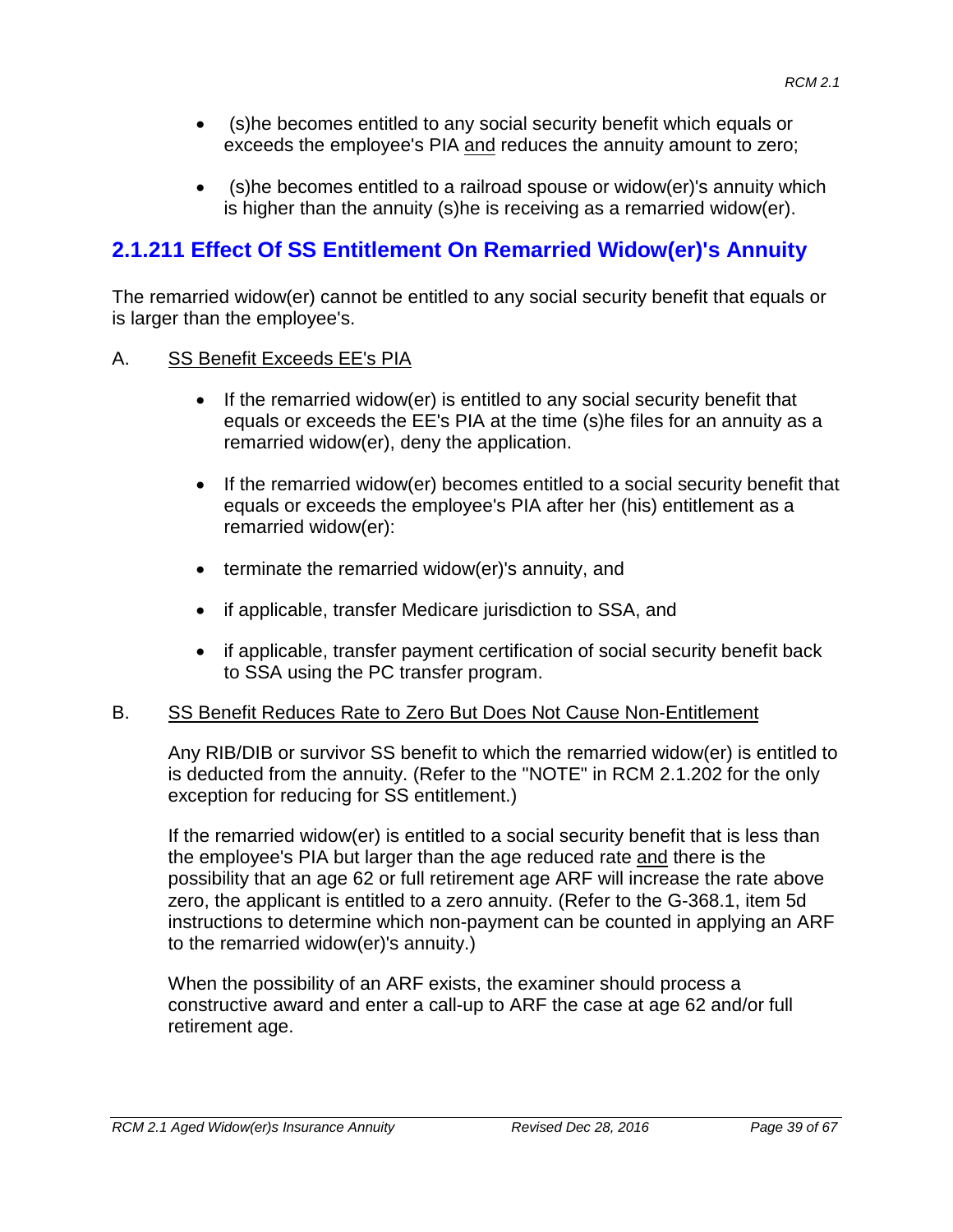# **2.1.212 Evidence Requirements**

| <b>Evidence</b>                       | <b>When Required</b>                                                                                                                                      |  |
|---------------------------------------|-----------------------------------------------------------------------------------------------------------------------------------------------------------|--|
| Application                           | Always, unless the remarried widow(er) was entitled to a<br>widow(er)'s annuity in the month (s)he remarried.                                             |  |
| Death of employee                     | Always.                                                                                                                                                   |  |
| <b>Compensation, Wages</b><br>and SEI | Always.                                                                                                                                                   |  |
| Age of remarried<br>widow(er)         | Always.                                                                                                                                                   |  |
| Marriage                              | Always.                                                                                                                                                   |  |
| Proof of termination of<br>remarriage | If widow(er) remarried before age 60.                                                                                                                     |  |
| Proof of remarriage                   | If widow(er) was not previously entitled to widow(er)'s<br>benefits after (s)he attained age 60 (to verify that the<br>remarriage occurred after age 60). |  |
| Age of employee                       | In "A" cases POA is always required only if the<br>employee's DOB has not been previously verified through<br>submission of the employee's proof of birth |  |
|                                       | Effective 03-01-2004 POA of deceased employee is<br>required in all "D" cases when a survivor recurring<br>application is filed.                          |  |
| Legal adoption of child               | Only when remarried widow(er) seeks to qualify on that<br>basis.                                                                                          |  |
| Guardianship (AA-5)                   | If guardian or other legal representative is selected as<br>representative payee.                                                                         |  |
| Amount of RR Employee<br>Annuity      | Always.                                                                                                                                                   |  |
| <b>Amount of SS Benefit</b>           | If remarried widow(er) is age 62 or older or is under age<br>62 and has indicated filing for benefits at SSA.                                             |  |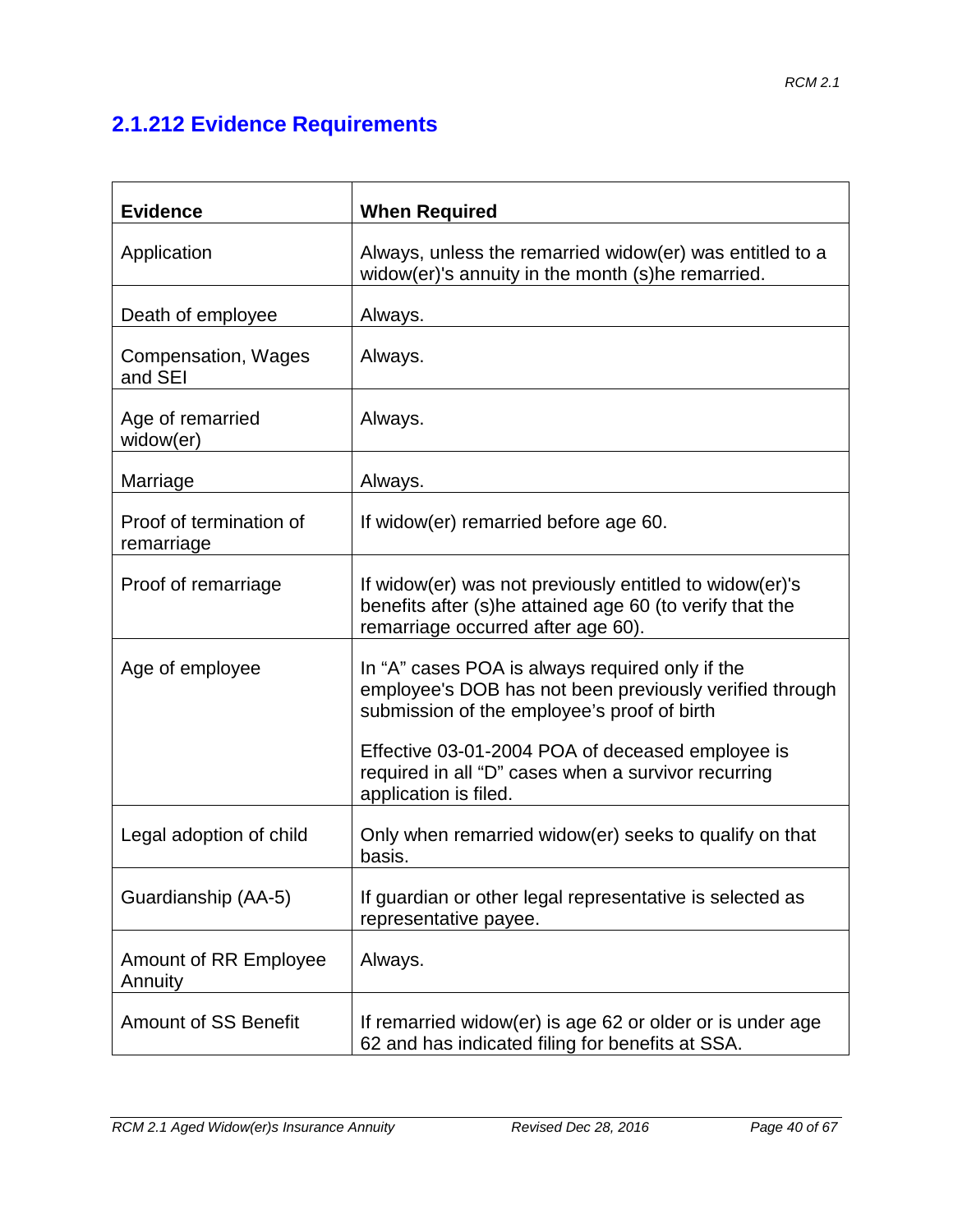| M/S                              | Only when employee's M/S after 1936 would be<br>creditable under the RR Act or SS Act.                 |
|----------------------------------|--------------------------------------------------------------------------------------------------------|
| Termination of prior<br>marriage | If there is reasonable doubt whether a prior marriage of<br>employee or remarried widow(er) was ended. |
| Public pension information       | Always.                                                                                                |

# **2.1.213 Widow(er) Currently On The Rolls Remarries**

If an aged widow(er) currently on the rolls remarries, her (his) widow(er)'s annuity terminates, but (s)he may be entitled to further benefits as a remarried widow(er) since (s)he will have remarried after age 60.

- A. Handling When notice is received that the widow(er) has married, terminate the widow(er)'s annuity. Use code 44 on FAST/S-T.
	- If (s)he is entitled to a remarried widow(er)'s annuity, compute the amount of the remarried widow(er)'s annuity and reinstate benefits under the new beneficiary symbol and payee code. If (s)he is entitled to an SS benefit, allow that benefit to continue under the widow(er)'s claim number.
	- If (s)he is not entitled to a remarried widow(er)'s annuity (e.g., her (his) RIB exceeds the EE's PIA), transfer payment of her (his) SS benefit to SSA as described in SSC Procedures sec. 1000 et seq.)
	- If (s)he is entitled to a zero annuity, handle according to the instructions in RCM 2.1.203.

#### B. Overpayment Involved

- If checks have been released for any month in which there is no entitlement, ask for the gross amount back according to current overpayment procedures.
- If there is entitlement to a remarried widow(er)'s annuity for a month for which a not-due payment of her (his) widow(er)'s annuity was made, withhold the accrual to recover her (his) widow(er)'s annuity overpayment, start benefits in the current month, and follow due process procedures to recover the remaining overpayment.

### **2.1.214 Remarried Young Mother's/Father's Annuity In Force When Remarried Young Mother/Father Attains Age 60**

When the remarried young mother/father attains age 60, (s)he continues to receive a remarried young mother's/father's annuity until the earlier of the following: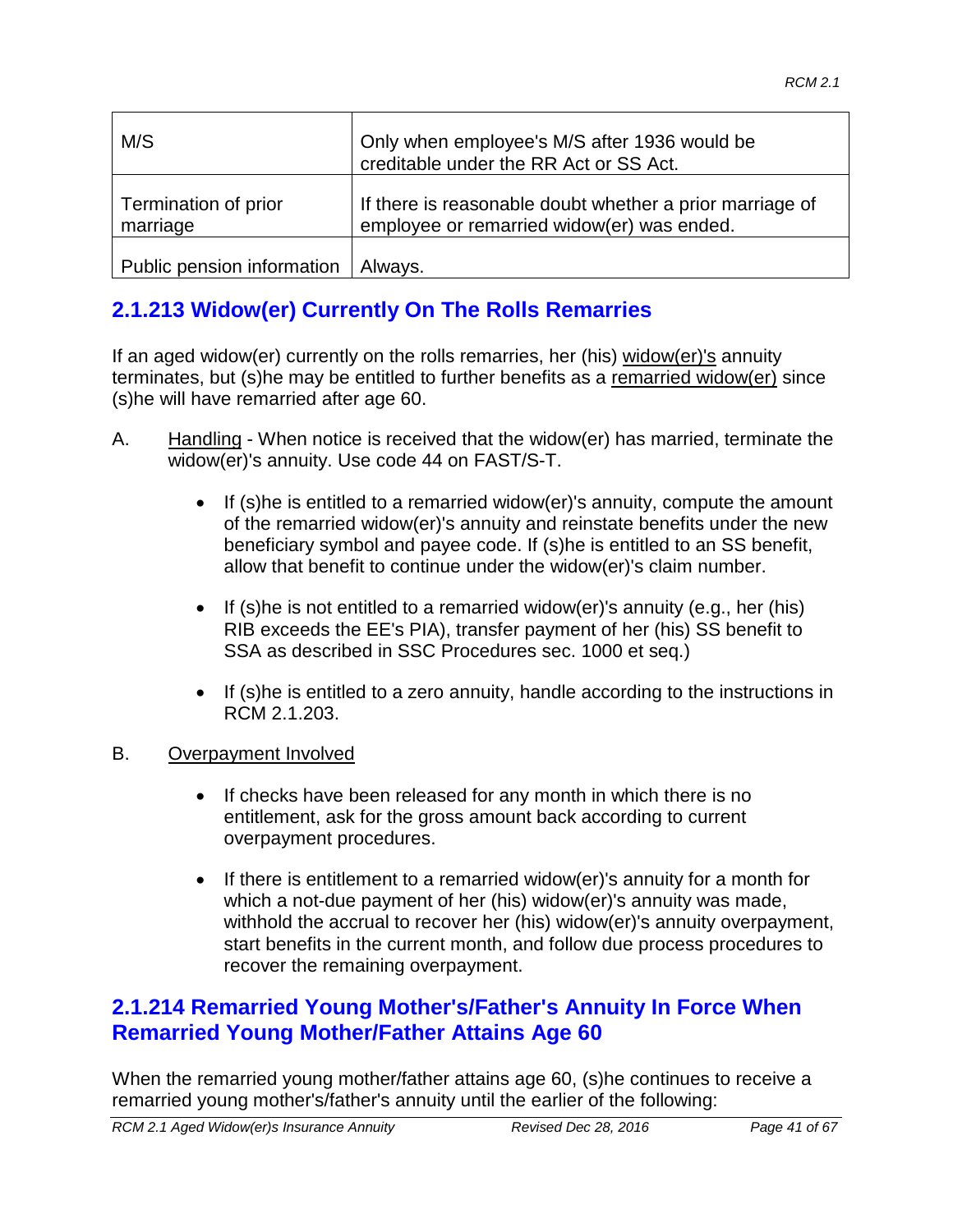- first of the month in which a child under age 16 is not in care; or
- first of the month (s)he attains full retirement age.
- At this time the remarried young mother's/father's annuity is converted to a remarried widow(er)'s annuity. For additional information regarding the conversion, refer to RCM 2.3.213.

# **2.1.215 Remarried Disabled Widow(Er) Attains Age 60**

Under the SS Act rules a disabled remarried widow(er)'s annuity is not considered an age annuity until (s)he attains full retirement age.

When a remarried disabled widow(er) on the rolls attains full retirement age, her (his) annuity is not converted to a remarried widow(er)'s annuity. The widow(er)'s award form symbol remains "RR" or "RA" as long as (s)he is entitled under the application on which the disabled remarried widow(er)'s application was awarded.

Cases in which the disabled remarried widow(er)'s annuity was not payable due to entitlement to a remarried young mother's annuity are called up when the widow(er) attained age 62. At that time, adjust the number of reduction months to eliminate those for which a disabled remarried widow's annuity was not paid and recertify the annuity. Retain the symbol "RR" or "RA" for the remarried widow(er) on the recertified award.

# **2.1.300 Public Service Pensions**

The 1977 SS Act Amendments provided that individuals receiving both an SS widow(er) benefit and a pension based on their own public service (i.e., government) employment may have their SS benefit reduced by the amount of their public service pension. The purpose of the public pension offset was to ensure that these individuals would not receive a combined monthly benefit greater than the monthly benefit received by individuals getting both an SS widow(er) benefit and a RIB/DIB based on their own employment.

The 1983 SS Act Amendments changed the public pension offset amount from the full amount of the public service pension to two-thirds of the pension amount.

Because the widow(er)'s tier I is computed like an SS Act benefit, we must reduce it for the public service pension just as SSA would.

# **2.1.301 When Public Service Pension Provisions Apply**

Unless the conditions for exception to the public service offset as explained in 2.1.312 are met, tier I must be reduced for any public service pension (PSP) when a pension is payable based on her own employment by a unit of the Federal, state or local government; and: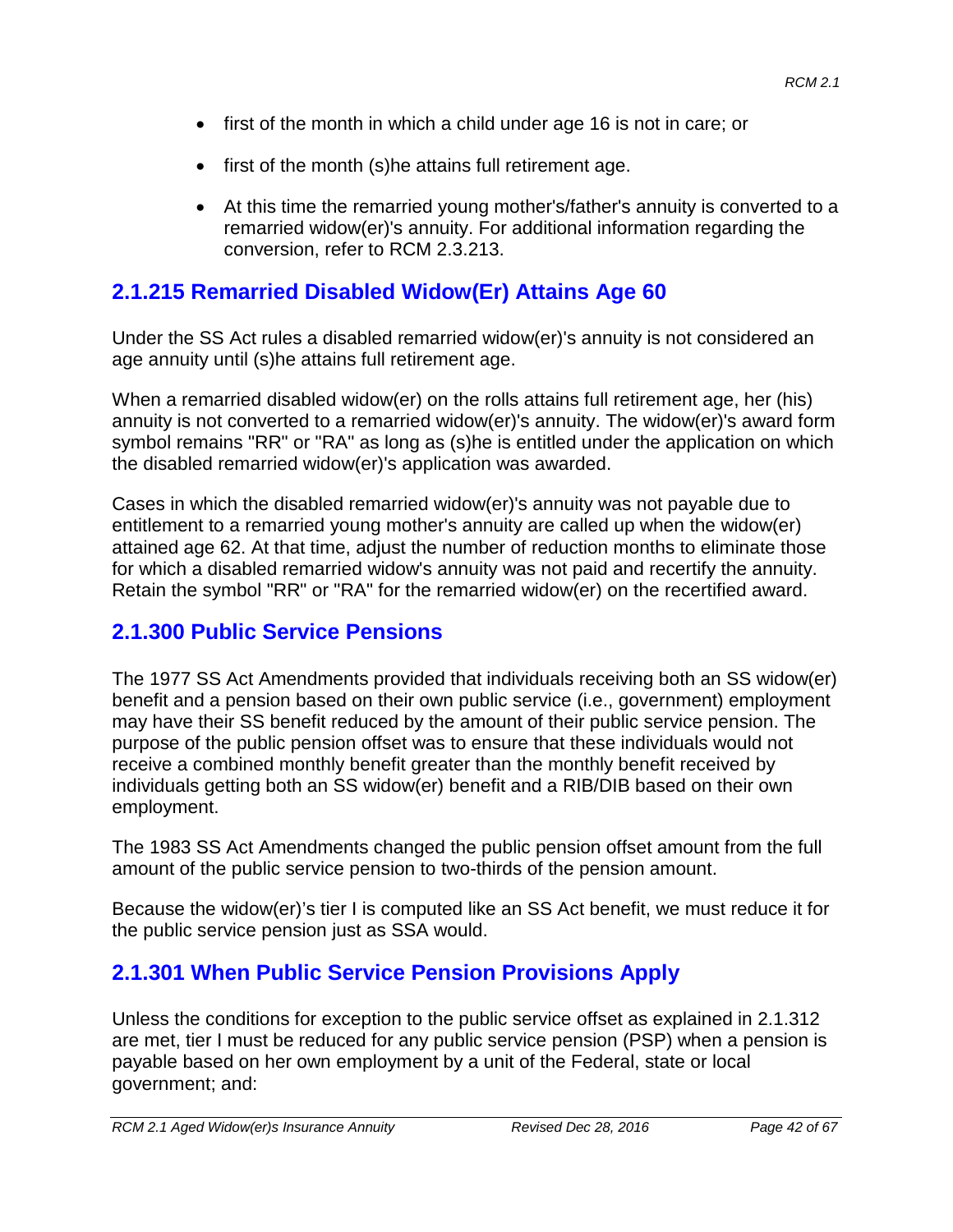The individual is entitled to an RR Act widow(er)-type annuity based on an application filed on or after December 1, 1977; and

FICA taxes were not deducted from the employment on which the pension is based as defined in RCM 2.1.310.

NOTE: If an individual converts from one type to another and no application is required, an individual is not subject to offset if her prior entitlement was based on an application filed prior to December 1977.

# **2.1.302 "Public Service" Defined**

Public service means service performed for the U.S. government, a state government or any political subdivision of a state, such as a city, county, town, township, village, school or sanitation district. Service for the government of a foreign country or any political subdivision in not included. The definition of "state" includes the 50 states, the District of Columbia, the Commonwealth of Puerto Rico, the Virgin Islands, Guam and American Samoa.

Interstate instrumentalities (i.e., an instrumentality of two or more states organized as a body corporate) are not considered public service for reduction purposes.

# **2.1.303 "Pension" Defined**

A public service pension means any periodic benefit, or lump-sum payment made in lieu of a periodic benefit, payable to an individual because of her own employment with a Federal, state or local government unit. A pension is a payment based on earnings from employment and, as such, includes both retirement pensions (based on age and service) and disability pensions. The program under which the pension is paid does not have to be administered by the government entity by which the individual was employed; it may be administered by a different government agency or a private insurance company.

Full salary benefits paid to a retired or resigned judge under the Federal Judiciary Retirement System are considered public service pensions.

# **2.1.304 Payments Not Considered a PSP**

The following types of payments are not considered Public Service Pensions for offset purposes:

- **Lump-Sum Payments A lump-sum payment that is actually a refund of the** individual's contributions plus interest is not a pension for offset purposes.
- Periodic Benefits Periodic benefits that are not considered pensions for reduction purposes are: payments under the Federal Employee 's Compensation Act (Office of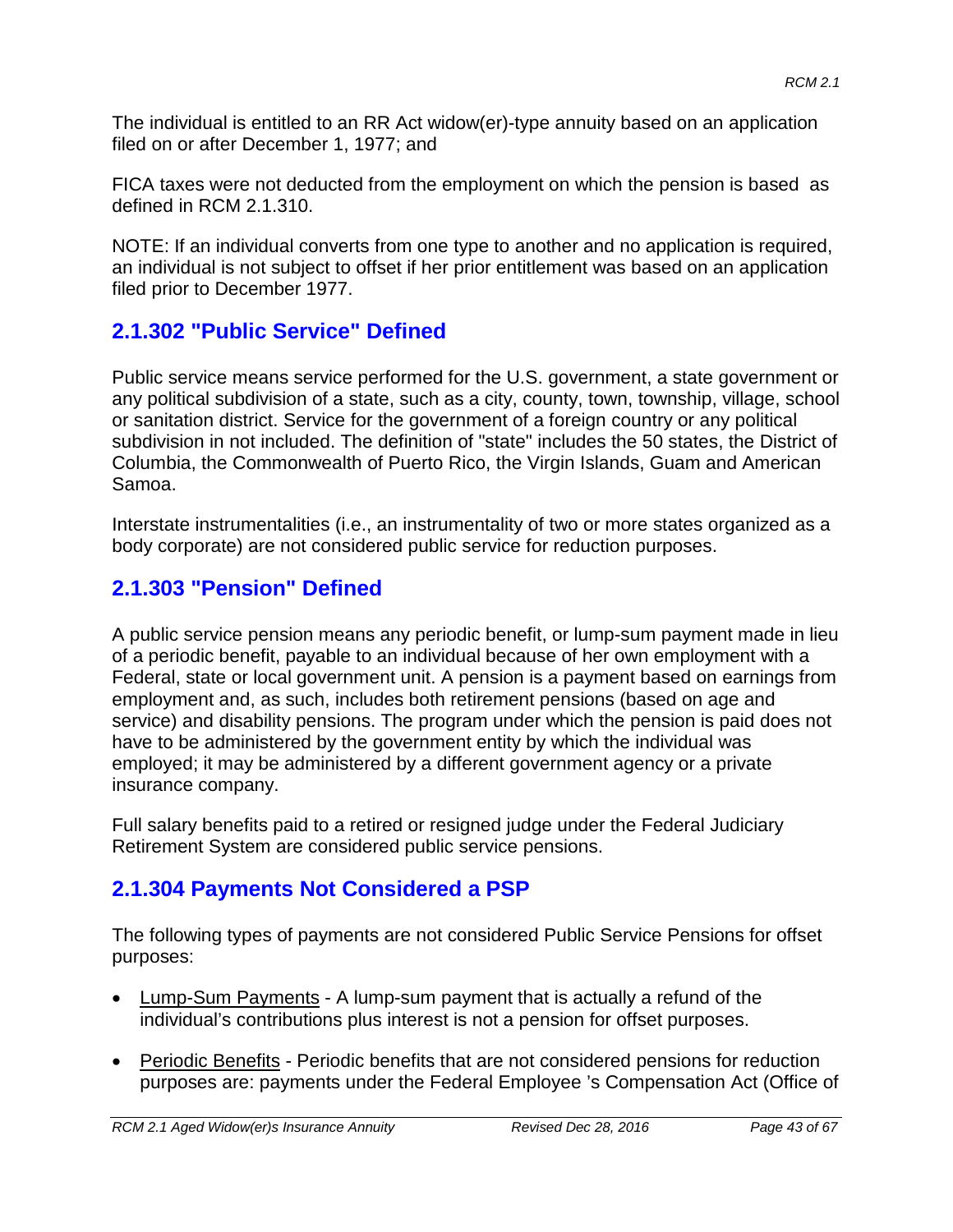Worker's Compensation Programs); black lung benefits; Railroad Retirement annuities; Social Security benefits; and VA payments of any kind.

• Military Service Pensions - Effective 1-95, military service pensions are also excluded from PSP offset. If a PSP offset was deducted before January 1995, it should have been removed effective January 1, 1995.

Before 1-95, the PSP offset would not apply if the last day of employment in active military service was after 1956. However, if active duty after 1956 was not used to determine the pension or if the last day of service on which the pension is based was non-active duty reserve time, the MS pension will cause a PSP offset. All MS pensions which began before 1957 will cause a PSP offset, even though the individual may have received gratuitous SS wage credits for the pre-57 MS.

• Worker's Compensation Payments - Payments made under a specific Federal or state law which would cause an offset against disability benefits at SSA are not considered pensions for reduction purposes. However, periodic benefits made to state and local government employees because of work-related injury or disease (i.e., payments in lieu of worker's compensation) may not be exempt for reduction purposes. If such a case comes to your attention, refer it to Policy and Systems/RAC for handling.

## **2.1.310 Exemption Based on FICA Coverage**

A. Employed by Federal Government.--If, on the last day of employment, the widow(er) was employed by the federal government, use this chart to determine if the PSP offset applies.

| <b>FICA</b><br><b>Deductions</b><br><b>Claimed</b> | <b>FERS</b><br><b>Elected</b><br><b>Before</b><br>$7 - 1 - 1988$ | <b>FERS</b><br><b>Elected in</b><br>1998 | <b>Action to Be Taken</b>                                                                                                                                                                               |
|----------------------------------------------------|------------------------------------------------------------------|------------------------------------------|---------------------------------------------------------------------------------------------------------------------------------------------------------------------------------------------------------|
| Yes                                                | No.                                                              | <b>No</b>                                | The record should show that Federal<br>employment began after 12/31/83. If the<br>claim is supported, do not apply the PSP<br>offset. If not, contact the F/O and have the<br>widow secure proof.       |
| Yes                                                | Yes                                                              | No.                                      | If the record shows that SS deductions<br>were made on the date last worked, do not<br>apply the offset. If the earnings are shown<br>under MQGE-non-covered or Medicare<br>Total, apply the reduction. |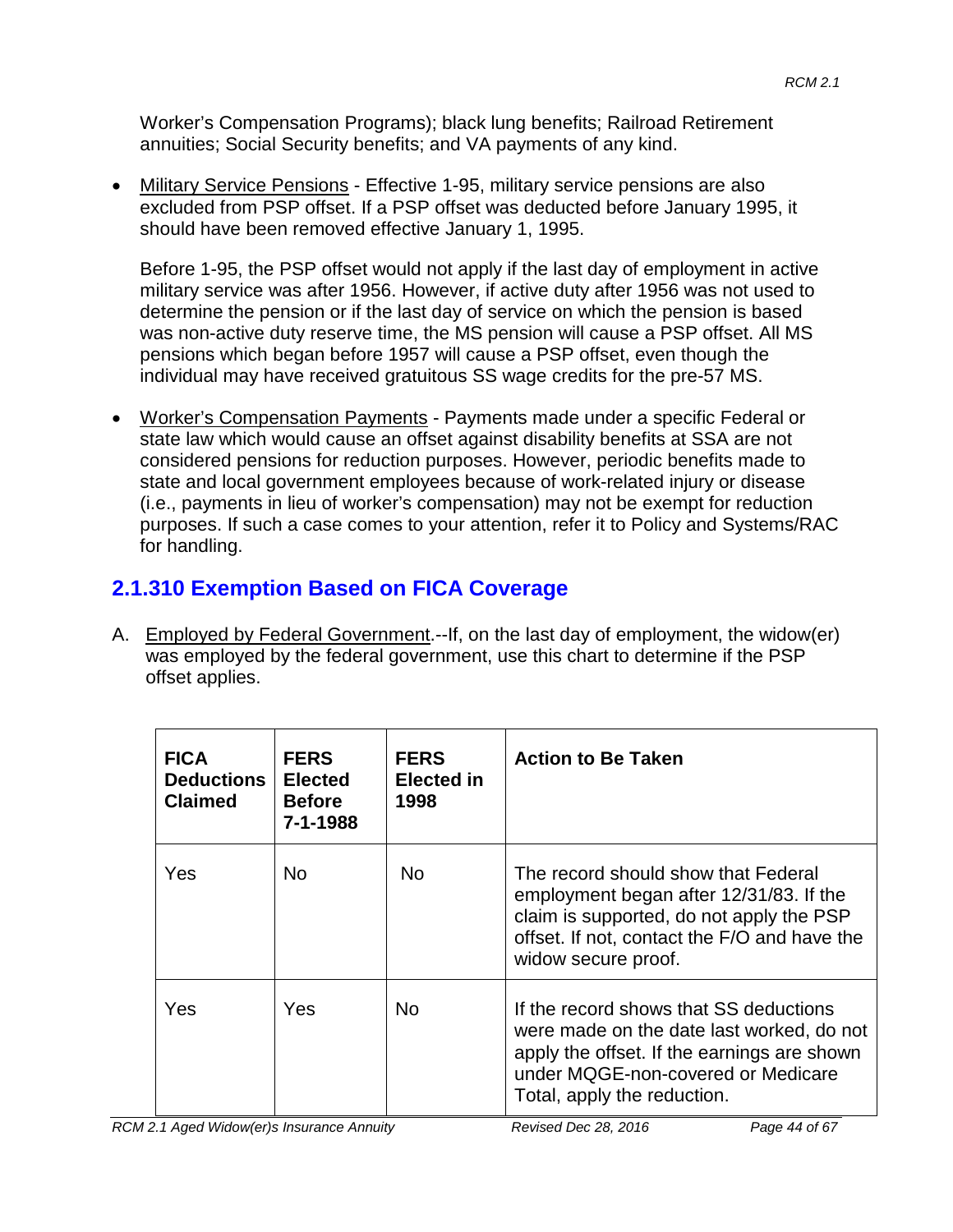| No  | <b>No</b> | No  | Apply the PSP reduction.                                                                                                                                |
|-----|-----------|-----|---------------------------------------------------------------------------------------------------------------------------------------------------------|
| Yes | <b>No</b> | Yes | If the records show that SS deductions<br>were made for 60 or more months after<br>FERS was elected and before the OBD,<br>do not apply the PSP offset. |

Federal employees who receive a pension under the CSRS Offset retirement plan are in a unique class. In order to receive a CSRS Offset pension, the widow(er) must have been an employee of the federal government before 1983, had a break in service of at least 365 days and then returned to federal service after 12-1-83.

Note: Federal employment covered by Medicare only will not exempt the person from PSP offset.

- B. Employed by State or Local Government.--If, on the last day of employment, the widow(er) was employed by a state or local agency, determine if the PSP offset applies using the following instructions:
	- 1. The widow(er)'s exemption is determined under P,L.108-203. P.L.108-203, enacted on March 2, 2004, changed the requirements for exemption from the PSP offset.

If the widow(er)'s application is filed after March 2004 and the last day of public service employment is after June 30, 2004, FICA taxes must have been deducted from the public service wages for the last 60 months of employment. If not, the PSP offset applies.

NOTE: If a determination is being made for a widow(er) who was initially paid as a spouse and entitlement was continuous, use the filing date of the spouse application to determine if P.L.108-203 applies

### Grandfather Provision

P.L.108-203 includes a grandfather provision to lessen the impact on public service employees who will retire within the next 5 years. Under this provision, any months before March 2004 in which FICA taxes were deducted from the public service wages are subtracted from the 60 months needed for exemption. They need not be continuous. A maximum of 59 months can be subtracted. The months of FICA covered service necessary to fulfill the 60-month period must be continuous and include the last month of public service employment.

Example: Ms. Jones was working for a state agency in March 2004. FICA taxes were not being deducted from her wages. For 12 months in 1997 and 3 months in 2002, she worked under the same retirement plan and FICA taxes were deducted.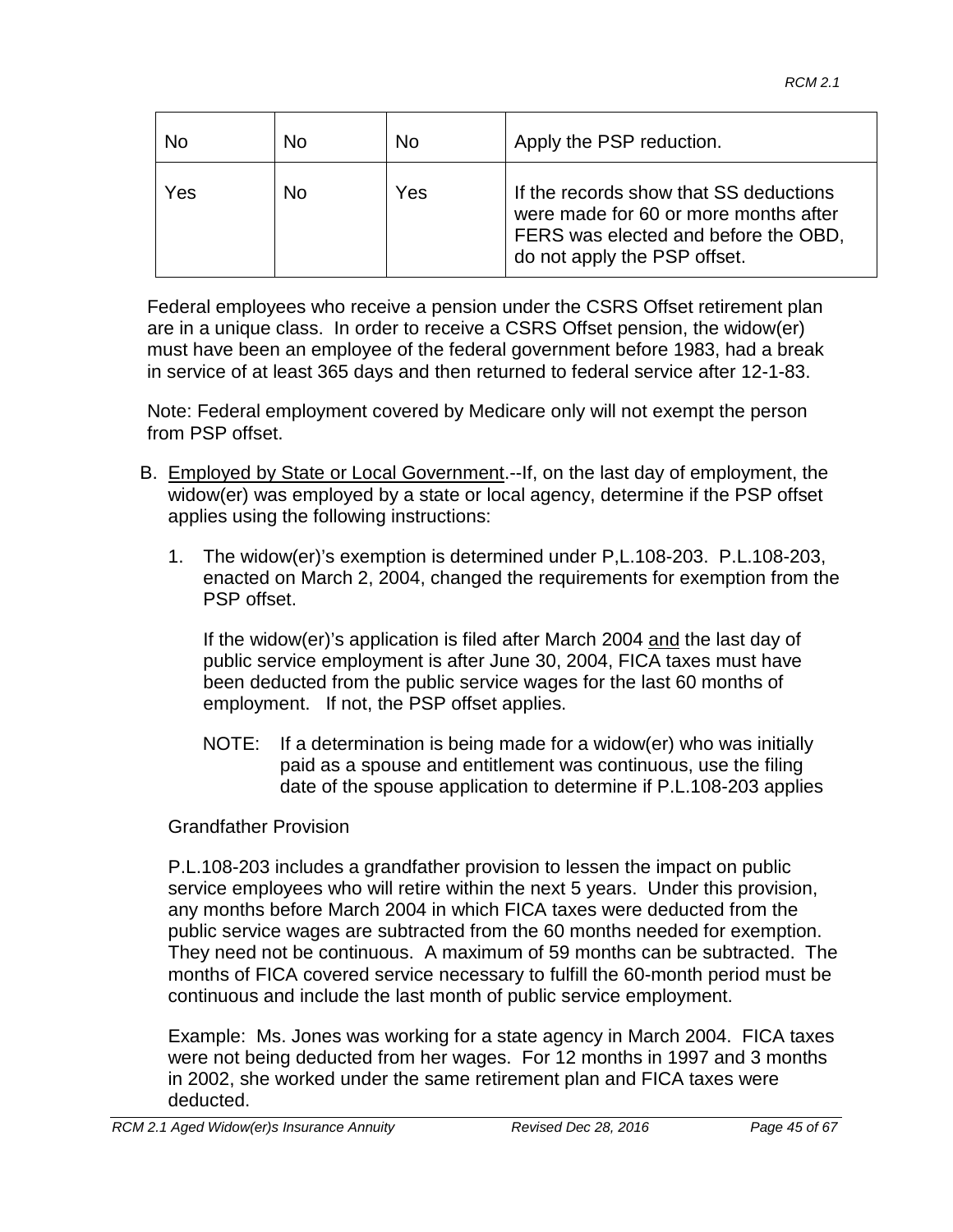Because FICA taxes were previously deducted for 15 months, the requirement that her last 60 months of public service employment have FICA deductions is reduced. Only the last 45 months of her public service employment must have FICA deductions.

The grandfather provision cannot apply if the applicant's day last worked is after March 2, 2009.

2. If the widow(er)'s application was filed before April 2004 or the last day of public service employment is before July 1, 2004, exemption is determined under the 1977 Social Security Act Amendments. Under these amendments, a widow(er) employed by a state or local agency was exempt from offset if FICA taxes were deducted on the last day of employment. Last day of employment is defined in the next section.

# **2.1.311 Last Day of Employment Defined**

The last day of employment is usually the same as the "last day worked" or the official "termination date." It is not the same as the last day worked when the position held on the last day worked is not covered under the pension plan. Do not develop the last day of employment unless there is reason to believe that the date furnished is incorrect.

These situations may require development:

- The individual terminates employment in a position covered by a pension plan but not covered under the SS Act, and then returns to work for the same employer in a position not covered by a pension plan, but covered under SSA (e.g., a part-time position). Since the pension would not be based on any of the employment covered under the SS Act, the individual would be subject to reduction; or
- The individual terminates employment in a position covered by a pension plan but not covered under the SS Act, and then returns to work for the same employer in a position covered by the same pension plan and covered under SSA. Since the pension is based on employment covered under the SS Act, the offset will not apply; or
- NOTE: This situation applies primarily to school teachers. Their teaching jobs were not covered under social security. On or after their last day of teaching, they worked at a non-teaching position that was covered under both the teacher retirement system and Social Security. The Office of the General Counsel has determined that if the last day of employment is covered under the SS Act and is used to compute the pension, the PSP offset will not apply. The length of employment in the second position does not matter.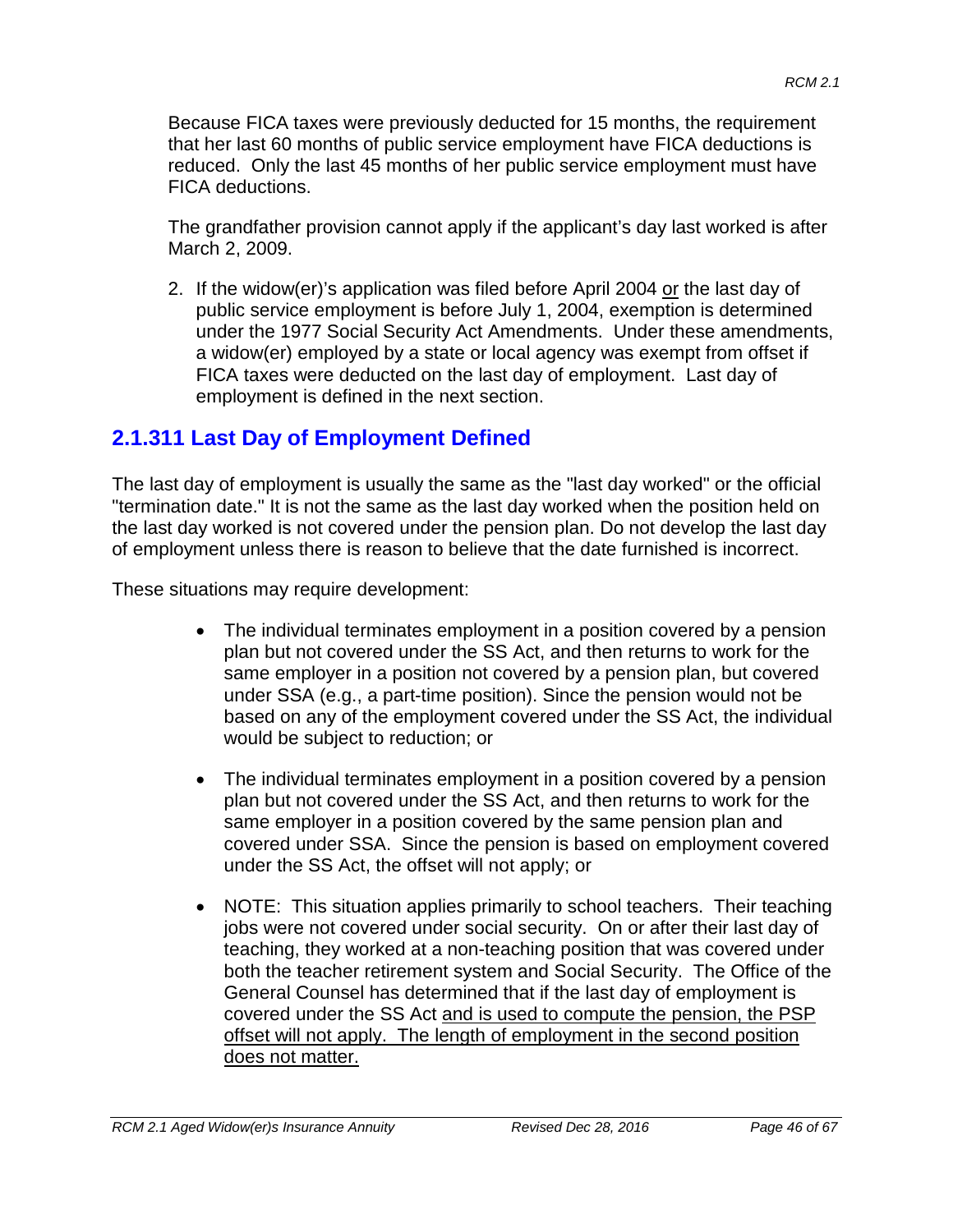- The individual is transferred by his or her employer from a position not covered by SS to a position which is covered by SS. If only the position not covered by SS was covered under the pension plan, the individual's last day of employment is the last day she held the non-covered position. Since that position was not covered under the SS, the offset would apply.
- If, however, both positions were covered under the pension plan, the individual would be exempt from PSP reduction because the position held was covered under SS on the last day of employment; or
- The individual holds a second job with the same employer for whom she is working full-time in a position covered by a pension plan, but not by SS. If the second job (i.e., a part-time position) is covered by SS, but not by the pension plan and the individual ceases employment in both positions on the same day, she would still be subject to reduction for PSP since the pension was based on the full-time position.

# **2.1.312 Exception to the PSP Provision**

Exceptions to the PSP provision were made to lessen the impact on individuals who were within a few years of eligibility to their public service pension at the time of enactment.

Conditions for Exception - Annuities payable for any month after November 1977 will never be subject to reduction for a PSP if at the time of filing the applicant:

- 1. Could meet the entitlement requirements for an SS widow(er) benefit, as in effect and being administered in January 1977 (if the EE 's RR earnings had been covered under the SS Act); and
- 2. Is entitled to or eligible for the PSP for any month in the period from December 1977 through November 1982. If the applicant would have been eligible for the PSP before December 1982 except for a requirement which postponed eligibility until the month after the month in which all other requirements were met, the annuity will not be subject to a PSP reduction effective December 1, 1984.

For the purpose of applying this exception, the RRB filing date and OBD are immaterial. The applicant need not file for or become entitled to any annuity prior to December 1982 for it to apply.

In addition, for annuities payable for months after November 1982, the public service pension offset will not apply if the applicant:

- 1. Is entitled to or eligible for the PSP for any month prior to July 1, 1983; and
- 2. Was dependent on the employee for one-half support at the employee's tier I beginning date, disability onset date or date of death.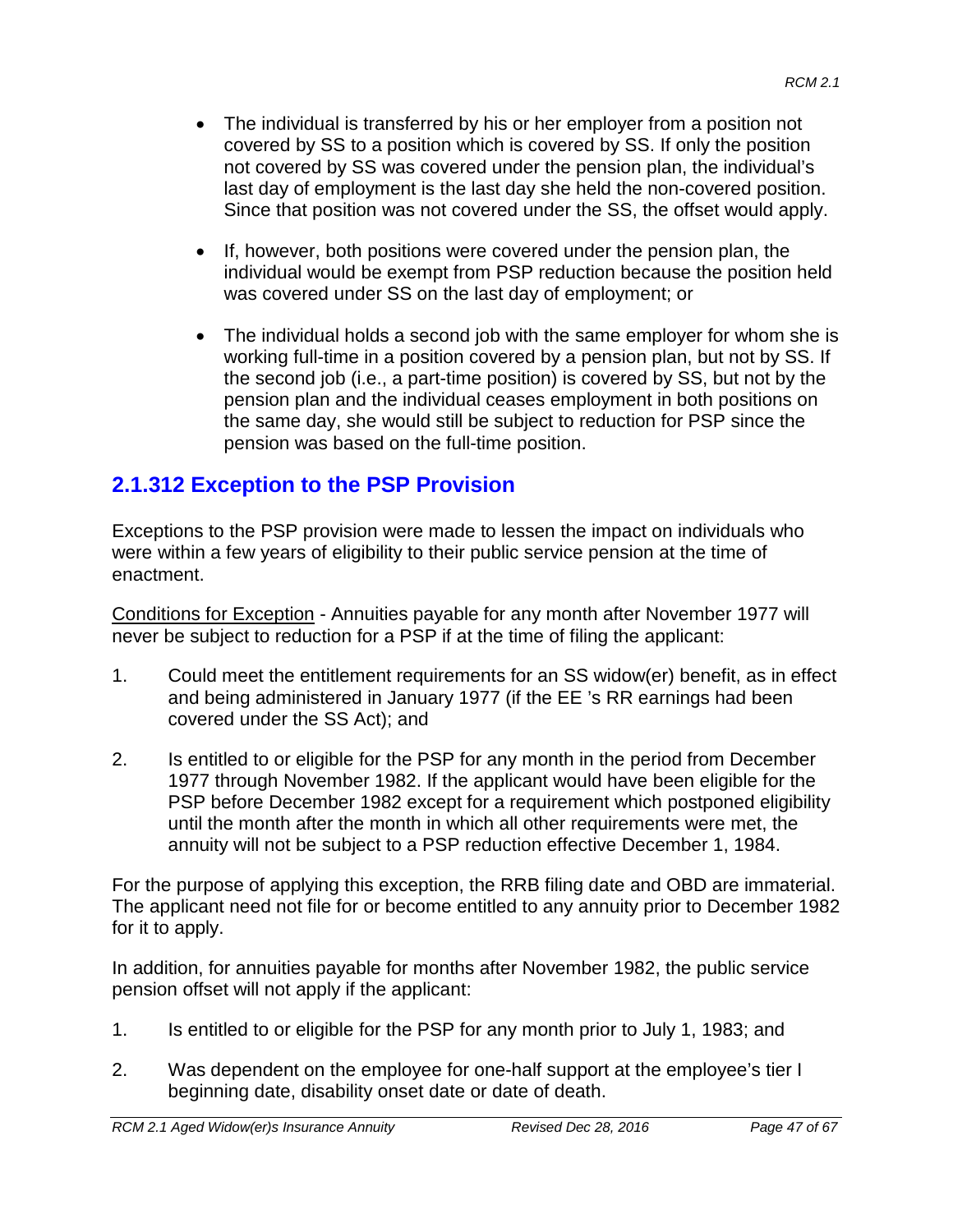Proof of one-half support guidelines are in RCM 4.7. The usual time limit for filing proof of support does not apply in this situation.

# **2.1.313 SSA's January 1977 Requirements**

To meet the first condition of the exception, all of the requirements necessary for an SS Act widow(er) benefit that were in effect and being administered in January 1977 must be met at the time of filing for an RR Act annuity. The requirements need not have actually been met in January 1977 for this condition to apply. (For example, a widow filing in 1981 must be age 60 in 1987, not 1977.)

Below is a list of survivor beneficiaries who meet the SSA requirements in effect in January 1977:

- Widows
- Dependent Widowers
- Young Mothers/Fathers
- Remarried Widows
- Dependent Remarried Widowers if remarriage occurred after age 60
- Dependent Remarried Widowers
- Surviving Divorced Spouses married to the employee for at least 20 years
- Surviving Divorced Mothers
- Remarried Young Mothers/Fathers

Categories of beneficiaries who do not meet the January 1977 SS requirements and do not qualify for exception in their benefits are:

- Non-dependent Widowers
- Surviving Divorced Husbands
- Surviving Divorced Fathers
- Surviving Divorced Spouses married to the employee for less than 20 years
- Non-dependent Remarried Widowers
- Dependent Remarried Widowers who remarried before age 60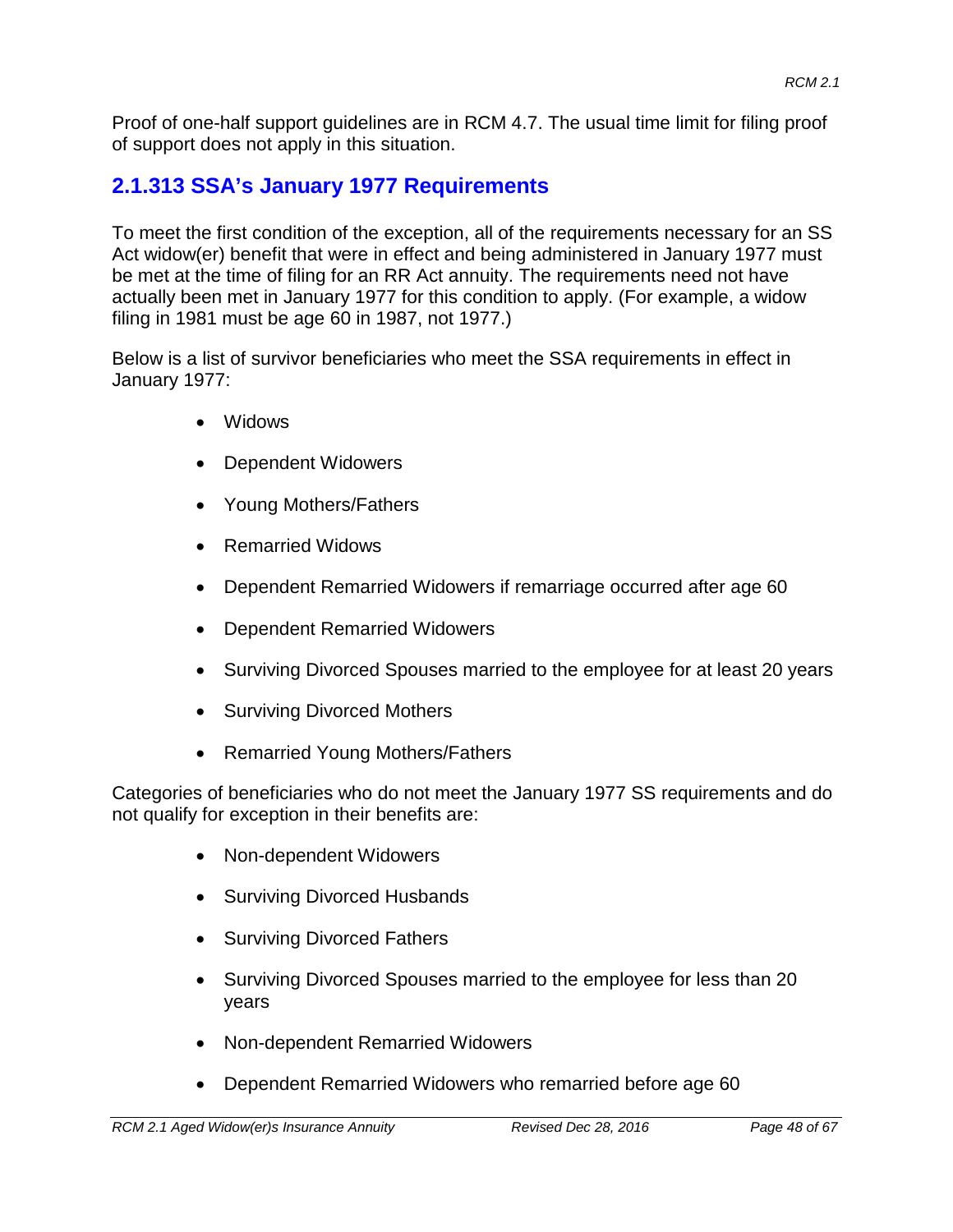• Non-dependent Remarried Widowers

## **2.1.314 "Entitled to" Defined**

"Entitled to" means that all of the requirements for the pension have been met, the application has been filed and the pension is either being paid or is due to be paid for the month, although payment may not yet have actually been made.

## **2.1.315 "Eligible For" Defined**

"Eligible For" means that the pension would be payable (i.e., all age and service requirements have been met) but the individual has not yet ceased employment for the employer paying the pension or any other employer, and has not filed an application for the pension.

If a widow(er)'s PSP was first payable after November 1982 or July 1983 and she meets the other condition for exception explained above, she must prove that she was eligible for a pension before December 1982 or July 1983 in order to qualify for that exception.

## **2.1.316 "Eligible For" Provision and Federal Employment**

SSA has determined that the following types of Federal employees may qualify for exception under the "eligible for" provision:

- Those who meet the requirements for an "early-out" prior to December 1982 or July 1983 but continue to work after that date.
- Those eligible for a discontinued service annuity (involuntary separation not due to misconduct, at age 50 with 20 years or any age with 25 years) prior to December 1982 or July 1983 regardless of whether they take advantage of it or not; and,
- Those who elected a deferred retirement annuity (stopped Federal employment at an early age knowing they would not be eligible for their pension until age 62) provided age 62 is attained prior to December 1982 or July 1983. This is regardless of whether or not they begin to receive their pension prior to December 1982 or July 1983.

## **2.1.320 Timetable for Applying the Provision**

The PSP reduction provision applies to RRB widow(er) annuitants payable for months after November 1977, based on applications filed December 1, 1977 or later. Specific categories of annuities are affected as follows: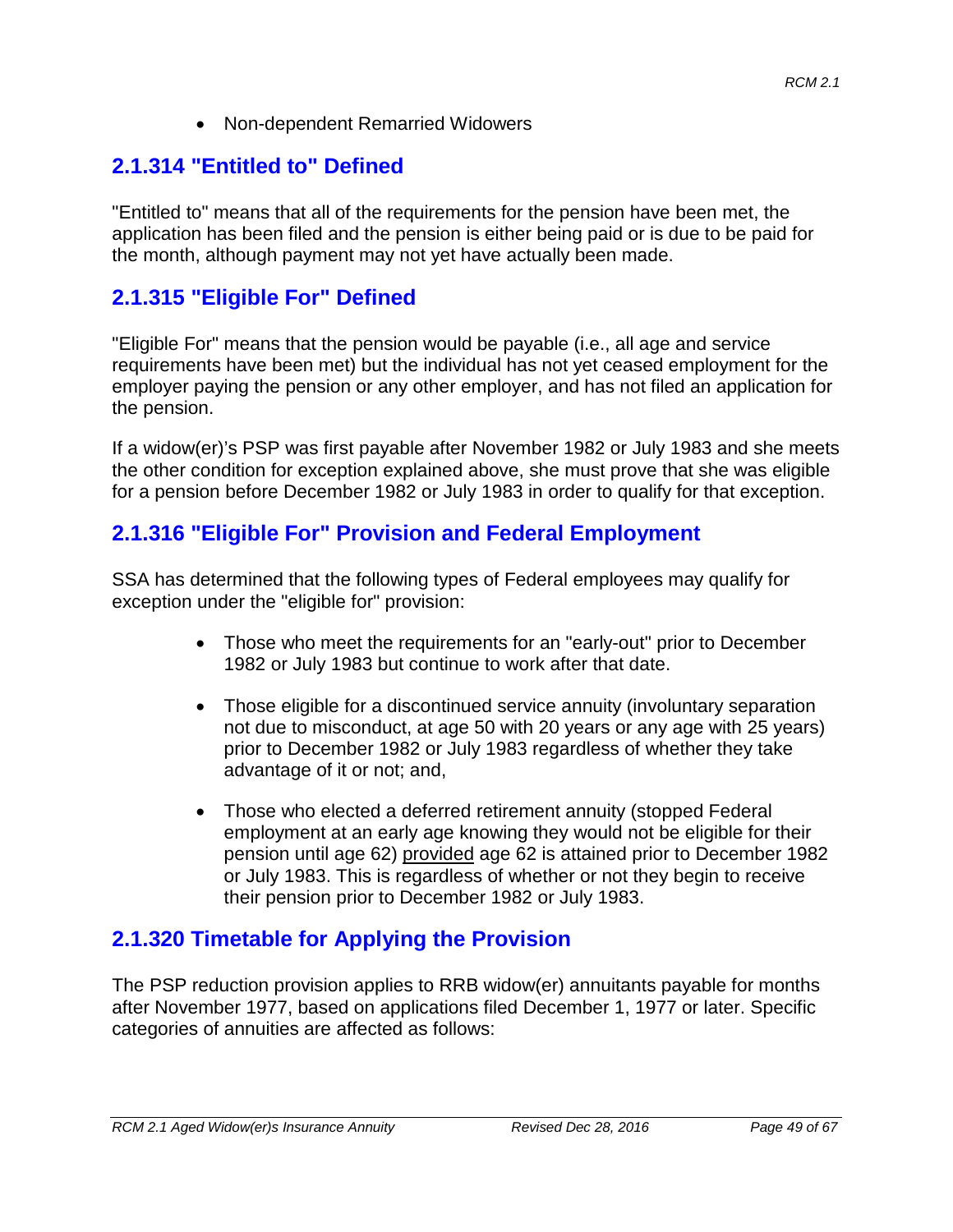| <b>PSP Eligibility/</b><br><b>Entitlement Date</b> |                     | <b>Widow(er)s Subject To</b><br><b>PSP Offset</b>                                                                                        | <b>Widow(er)s Exempt From</b><br><b>PSP Offset</b>                                                                                                                                                                                                                                                                |  |
|----------------------------------------------------|---------------------|------------------------------------------------------------------------------------------------------------------------------------------|-------------------------------------------------------------------------------------------------------------------------------------------------------------------------------------------------------------------------------------------------------------------------------------------------------------------|--|
| А.                                                 | Before12-1-82       | <b>Non-Dependent Males</b><br><b>Divorced Female</b><br>Married Less Than 20 Years<br><b>Divorced Males</b>                              | Females<br><b>Divorced Female</b><br>Married 20 or More Years<br><b>Dependent Males</b>                                                                                                                                                                                                                           |  |
| В.                                                 | <b>Before7-1-83</b> | All Non-dependent:<br><b>Males</b><br>Females<br><b>Divorced Males</b><br><b>Divorced Females</b><br>Regardless of Length of<br>Marriage | Beginning with Annuities<br>Payable for months after<br>November 1982,<br>All Dependant:<br><b>Males</b><br>Females<br><b>Divorced Males</b><br><b>Divorced Females</b><br>Regardless of length Of<br>Marriage                                                                                                    |  |
| C.                                                 | After6-30-83        | All Categories Regardless of<br>Dependency                                                                                               | Widow(er)s who elected<br>FERS during the Open<br>Season which ended 7-1-<br>1988.<br>Widow(er)s who elected<br>FERS during the Open<br>Season which ended 12-31-<br>1998 and worked in covered<br>Federal Employment for 60<br>months or more after the<br>effective date of the election<br>and before the OBD. |  |

# **2.1.321 Examiner Action**

Take the following actions when handling a case with PSP involvement:

**Initial Cases:** 

- 1. Review or develop for PSP information;
- 2. Determine if the employment was "public service";
- 3. Determine if the pension meets the criteria for reduction;
- 4. Compare the applicant's PSP statement and SS wage record;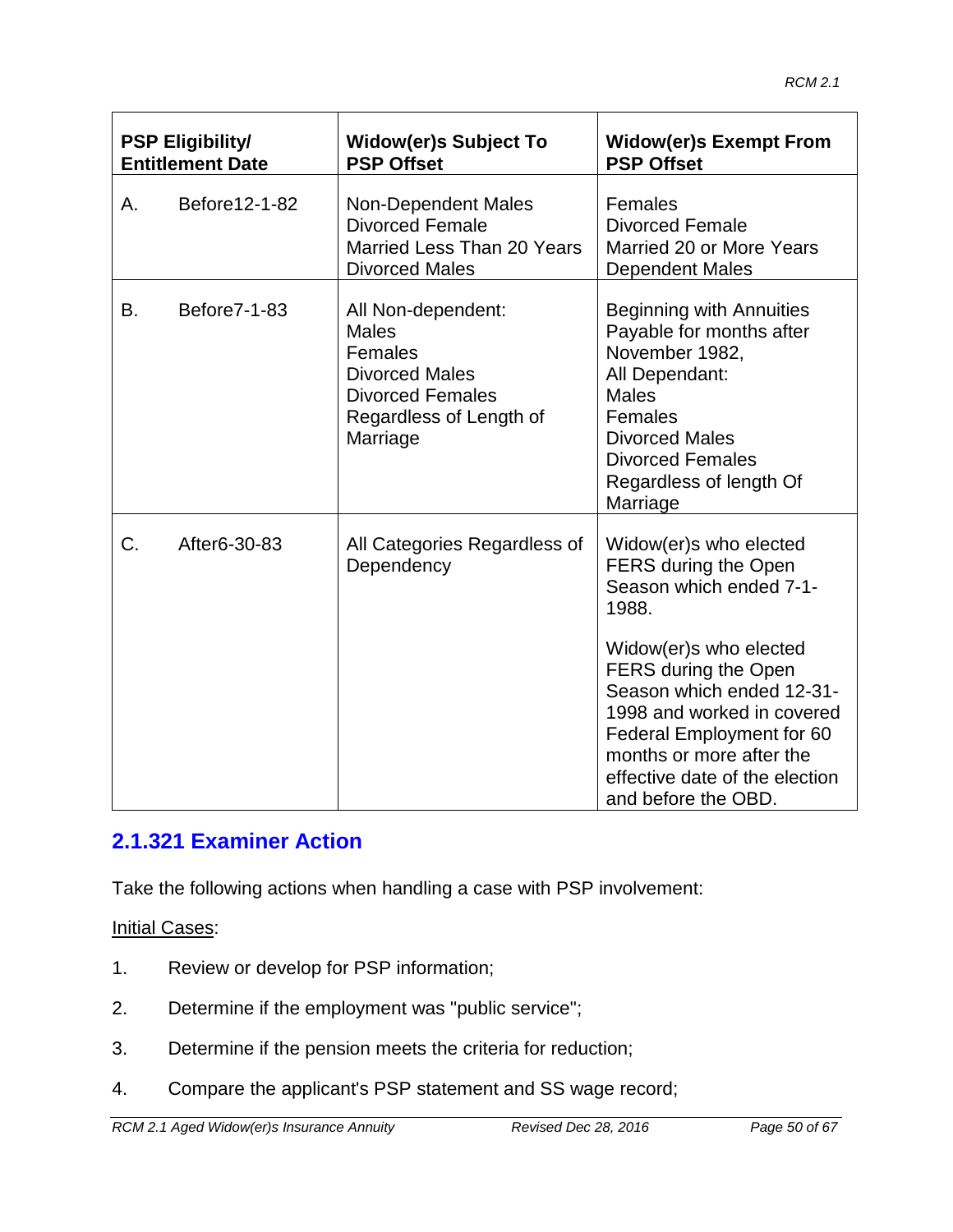- 5. Determine the pension amount;
- 6. Determine the effective date of reduction;
- 7. Determine if verification of the pension amount is necessary; and
- 8. Make a SURPASS award.

Post Entitlement Cases - When an annuitant notifies the RRB of receipt of a PSP after she has been receiving an annuity, have the F/O secure a completed Form G-208, "Public Service Pension Questionnaire" and follow the steps 2 through 8 given above.

PSP Offset Does not Apply - If you determine that the widow is entitled to a PSP but exempt from offset, this information must be entered into the PREH record. Take one of the following actions to do this:

Using the PREH On-Line Correction facility, enter a "1" in 3200-PSP-RED-STAT-CD. If the PSP is paid by OPM, enter a "1" in 3200-PSP-SOURCE-CD. If the PSP is not paid by OPM, enter a "2". **OR**,

If award action is necessary, on the TIER 1/RATE DEDUCTION screen, enter a "2" in Select Deduction Type, and a "1" in PSP Reduction STATUS. Enter a "1" in PSP Pay Source if the pension is paid by OPM. Enter a "2" if it is not paid by OPM.

Use the PREH on-line correction facility to keep the Research record up to date whenever a change in PSP rate or entitlement occurs that does not require award activity. Enter the correct offset amount in 3210-PSP-AMT.

## **2.1.322 PSP Information**

PSP information should be handled as follows:

Initial Cases - If PSP information is not submitted with the application, or is incomplete, develop for the information needed through the servicing F/O. A G-208 should be submitted in every case in which the widow(er) is receiving a monthly PSP unless the widow(er) states on the application that she was an employee of a state or local government and FICA taxes were deducted on her last day of employment. Do not delay payment of a case pending receipt of this information if the net tier I without reduction for a PSP equals zero. Continue to control for the outstanding information even after payment, as the PREH record must be notated if a PSP reduction applies. If the net tier I does not equal zero, apply a temporary maximum reduction equal to PIA 1.

See RCM 2.1.327 for how to handle cases with future PSP entitlement.

Post Cases. - The annuitant is responsible for reporting any change in PSP entitlement or amount. If the net tier I rate after the change is not zero, it must be verified. Otherwise the annuitant's signed statement regarding the change will be sufficient. Use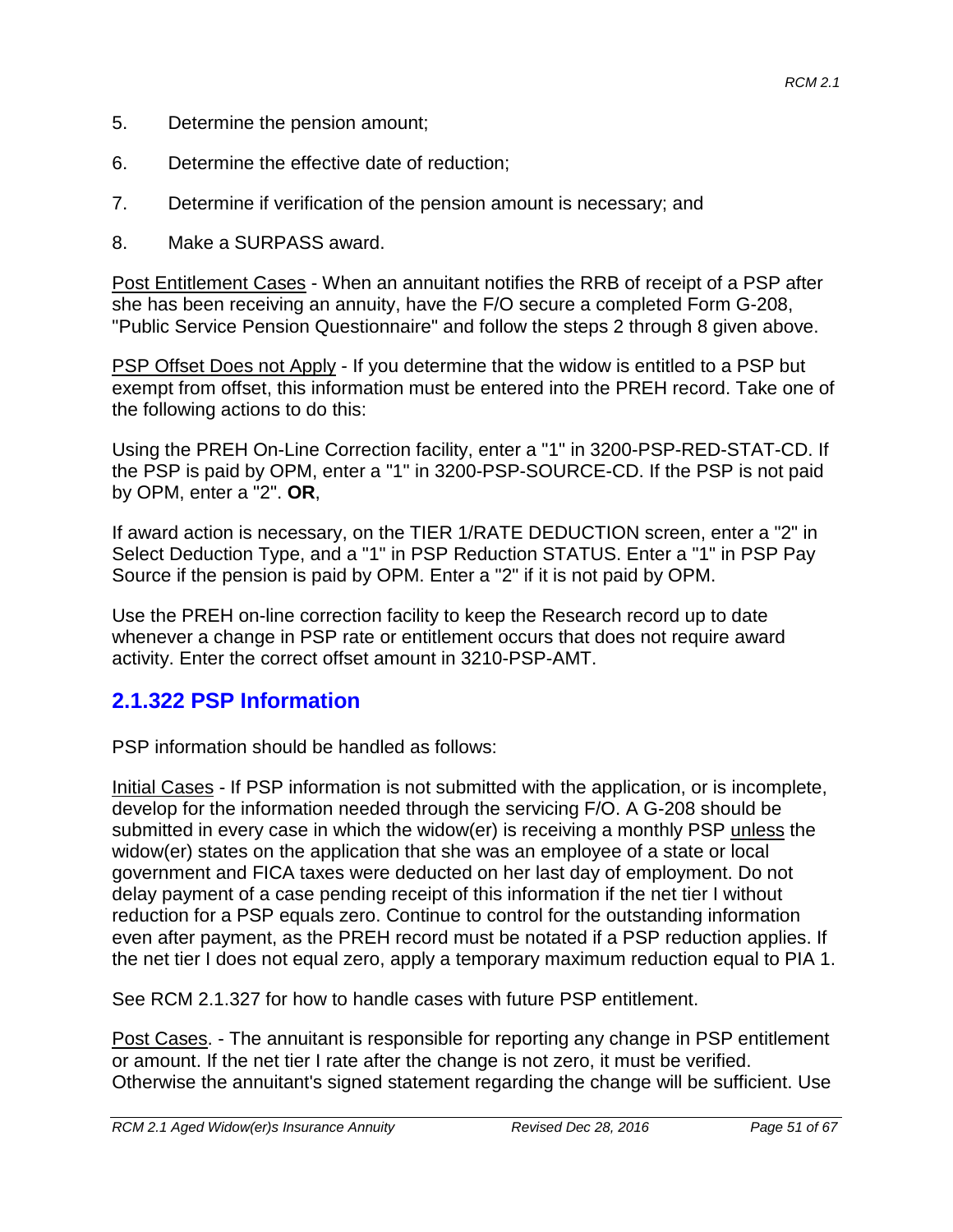the on-line correction facility to enter the new rate into PREH when no award action is necessary.

Refusal to Furnish Information - When an individual refuses to furnish information about the receipt of a PSP or the pension amount, apply a total tier I offset equal to PIA 1.

# **2.1.323 Comparing Applicant's Statement with the Earnings Record**

When determining whether or not a case should be reduced for a PSP, always compare the applicant's allegation regarding SS coverage with the SS earnings posted on the AUX G-90. The AUX G-90 can be viewed on-line through SURPASS. If the AUX G-90 is not on SURPASS or gives insufficient information, request a DEQY.

Employed by State or Local Government.--If, on the last day of employment, the widow(er) was employed by a state or local government, use this chart to determine if the PSP offset applies.

| <b>SS Deductions</b><br><b>Claimed</b> | <b>Action to Be Taken</b>                                                                                                                                                              |
|----------------------------------------|----------------------------------------------------------------------------------------------------------------------------------------------------------------------------------------|
| Yes                                    | If the earnings record shows that SS deductions were made, do<br>not apply the PSP reduction. If the earnings are shown under<br>MQGE-Non-covered or Medicare Total, apply the offset. |
| Yes                                    | If the wage record does not support the claim, have the F/O<br>contact the widow for verification of coverage.                                                                         |
| No                                     | Apply the PSP reduction.                                                                                                                                                               |

## **2.1.325 How to Determine the Pension Amount.**

For reduction purposes, the pension is the amount payable before deductions for health insurance, allotments, bonds, etc., but after reduction for early retirement or survivor benefits. If the widow(er) is receiving a "Medicare reimbursement, do not include this in the total payable. If the widow(er) receives more than one PSP, add the pensions together to determine the amount of reduction. If the pension is not a multiple of \$.10, round it up to the next multiple of \$.10.

Periodic Payments.--Because annuities are paid on a monthly basis, the PSP reduction should be based on the monthly rate. Multiply weekly pensions by 4.33 to find the monthly rate. Multiply bi-weekly pensions by 2.166 to find the monthly rate.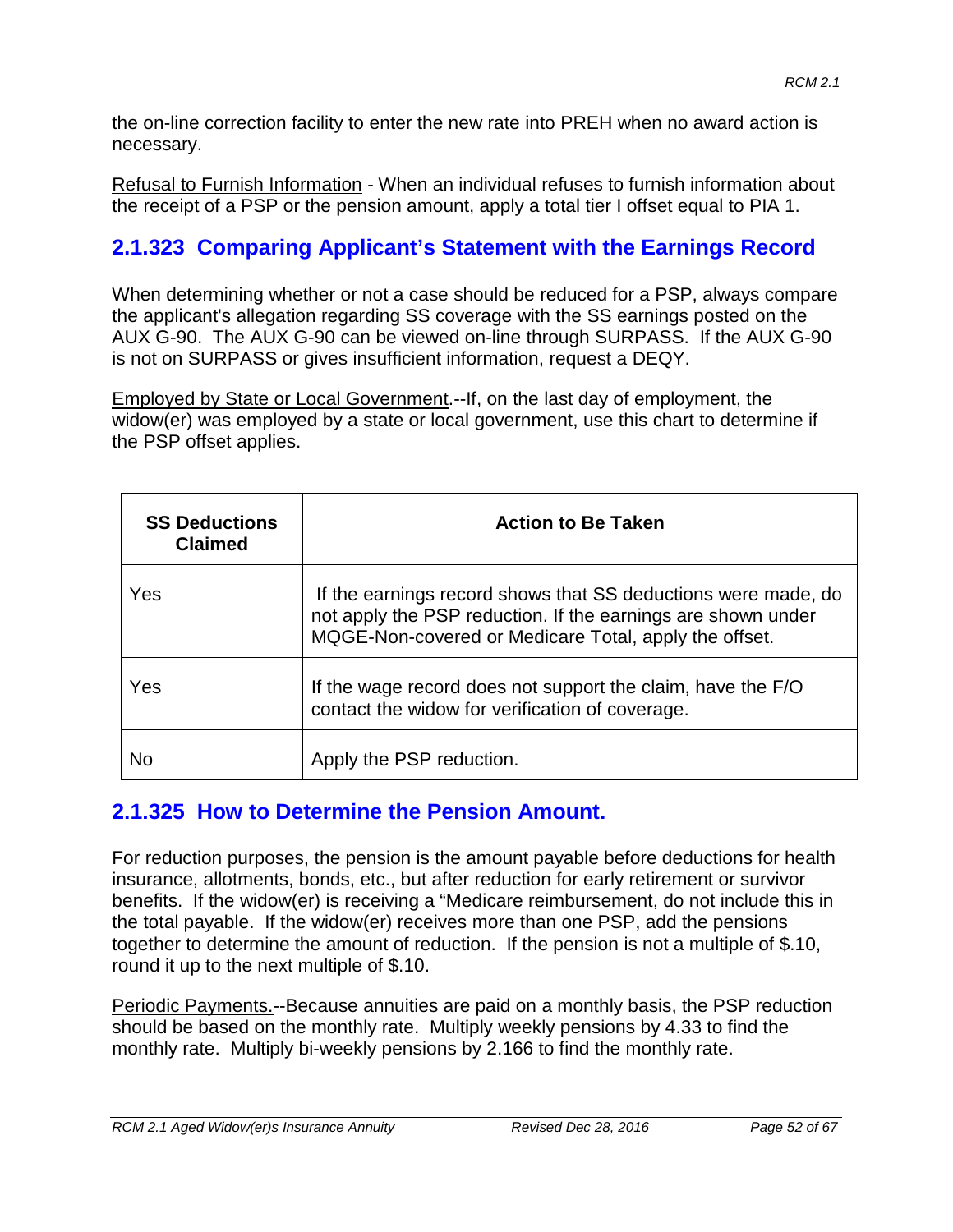Pension Begins on Other than First Day of Month.--If the pension begins on other than the first day of the month, the monthly pension rate should be prorated to equal the exact pension amount payable for that month. Subtract the day on which the pension begins from 31. Multiply the monthly pension rate by this figure and divide the product by 30. Prior to 12/84, use the prorated amount computed above as the PSP reduction for that month. Beginning 12/84 and later, multiply the prorated pension amount by 2/3 to determine the PSP reduction for that month.

Example: The pension begins on 5/10/2005. Multiply the monthly pension rate by  $21/30$  (31 – 10 = 21 divided by 30), and then multiply this amount by 2/3. Use the result as the PSP reduction amount for the month of May (following normal rounding rules).

Only prorate the pension if it begins on a day other than the first of the month. If the pension increases, adjust tier 1 for the full amount of the increase from the first day of the month in which it becomes payable regardless of the effective date of the increase or the date on which the increase is actually paid.

Lump Sum Payments.--If the lump sum paid was actually a refund of the applicant's contributions plus interest to an employee pension fund, it will not result in offset.

If a lump sum payment was made in place of a periodic benefit for a specific period of time (e.g., 10 years), and the amount of the monthly pension for which it was substituted can be determined based on proof from the applicant or agency, use the determinable amount as the monthly rate for that same period of time. The pension should begin with the month it would have been payable. Enter a call up to remove the reduction at the end of the time period of the annuity it replaced.

If the period of time over which the pension would have been payable is known, but the monthly amount is not determinable, prorate the lump sum over that period of time, beginning with the month the pension would first have become payable.

If the only alternative to a lump sum was a life annuity, and the amount of the life annuity monthly benefit is known, use that amount for reduction purposes.

1) Full Lump Sum Payments: Defined as a lump sum payment in lieu of any periodic payment for a specific period of time (e.g., life), with no additional periodic payments being made. Determine the amount of the monthly pension for which the full lump sum was substituted and for the period of time that it covers. The PSP offset should begin with the month the periodic benefit would have been payable.

If the period of time is known, but the amount is not determinable, prorate the lump sum over that period of time, beginning with the month the pension would first have become payable.

If the only alternative to a lump sum is a life annuity, and the amount of the life annuity monthly benefit is known, use that amount for reduction purposes.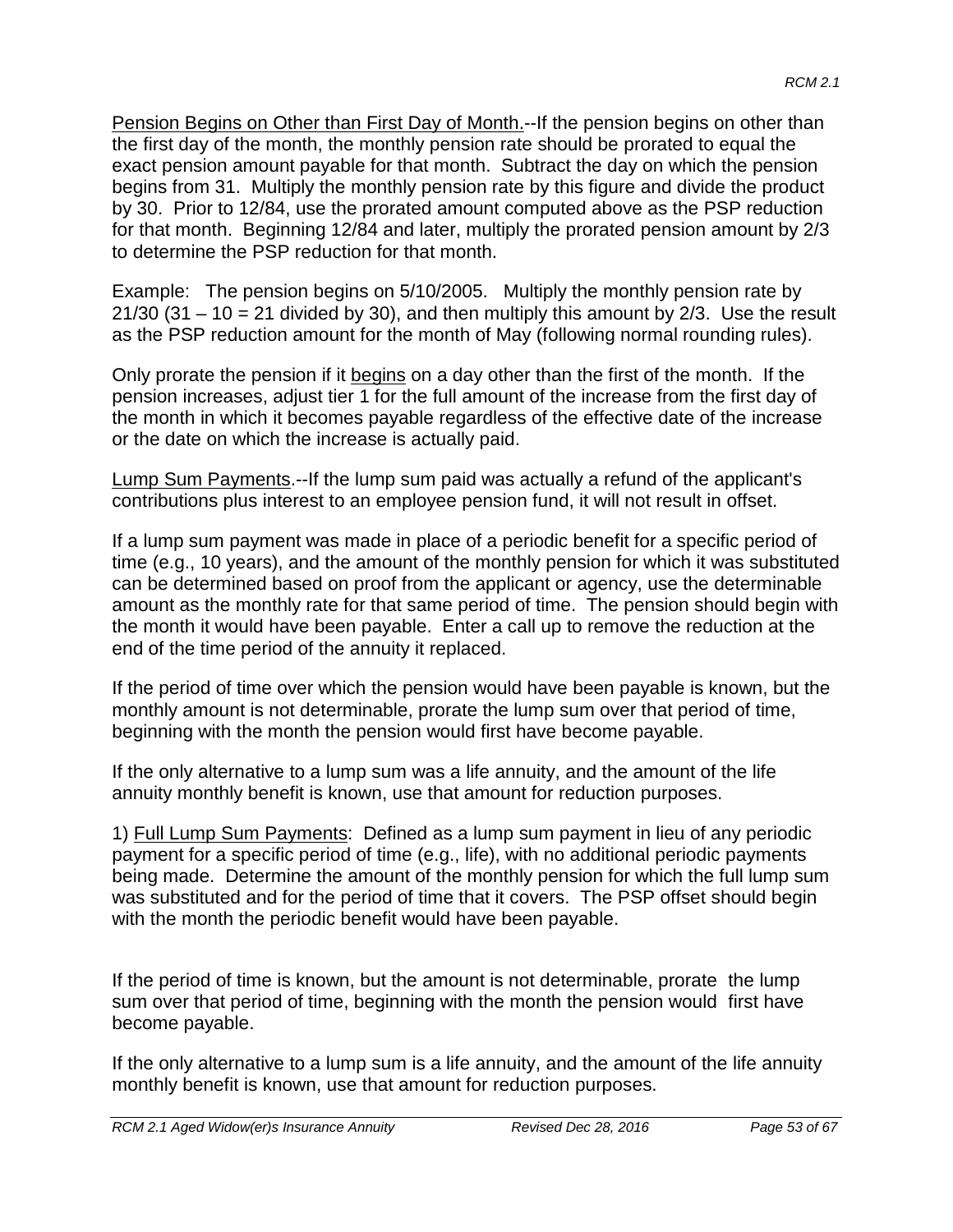EXAMPLE: The spouse/widow elects a lump sum of \$30,000.00 in lieu of periodic payments of \$150.00 per month for life. The PSP reduction would be \$100.00 (2/3 of \$150.00).

If either the monthly reduction amount or period of time cannot be determined, refer to RCM 2.1 Appendix C.

A lump sum payment that is actually only a refund of the employee's contributions to a pension fund, plus interest, is not a PSP for offset purposes.

2) Partial Lump Sum Payments: Defined as a lump sum benefit made in lieu of some part of the periodic payment due for a specified period. These lump sum payments, also known as the partial lump sum option (PLOP), can be elected by the beneficiary and paid *in addition* to a reduced periodic benefit. Oftentimes, the beneficiary can choose from a number of PLOP's.

EXAMPLE 1: The widow elected both a survivor option and a PLOP from her public service employer at the time of her retirement. Her periodic PSP would have been \$1900 per month had she not chosen either option. Her survivor election reduced her periodic payment to \$1700, while her election for a PLOP of \$20,000 further reduced her periodic payment to \$1500. Because PSP offset is based on a PSP *after* reduction for survivor benefits, but *before* the PLOP, the \$1700 figure would be the basis of the PSP offset ( $2/3$  of \$1700 is the PSP offset amount = \$1133.40), even though the spouse will be receiving a periodic payment of \$1500.

Later increase in periodic rate where PLOP was paid: For the beneficiary who previously elected a PLOP and is now entitled to an increase in the periodic PSP rate, add the amount of the PSP periodic rate increase to the amount of the PSP previously used to determine the PSP for offset purposes.EXAMPLE 2: In the same example as example 1 above, the widow's periodic payment is increased the following year from \$1500 to \$1550. The basis for the new PSP rate for offset purposes is \$50 plus the earlier amount used which includes the amount relinquished for the PLOP). Add \$50 to \$1700 for the new PSP amount = \$1750. 2/3 of  $$1750 = $1166.70$  is the new PSP offset amount, effective with the month of the PSP increase.

3) Teachers Retirement System of Texas (TRS) January 2008 Lump Sum Payment: The TRS paid an extra check in January, 2008 to PSP recipients, who began receiving their PSP prior to January, 2007. The payment represented something of a substitute for a cost-of-living increase for 2007, and was in the amount of the August, 2007 payment, but not to exceed \$2400. This one-time payment is treated as a PSP partial lump sum for purposes of PSP offset, and is prorated over the lifetime of the beneficiary for determining the new PSP offset amount effective January, 2008.

RBD/SBD will recompute the PSP offset factoring in the one-time payment prorating it based on the amount of the payment and the spouse/widow's age as of January 1, 2008. Actuarial tables for prorating the partial lump sum can be found in both RCM 1.3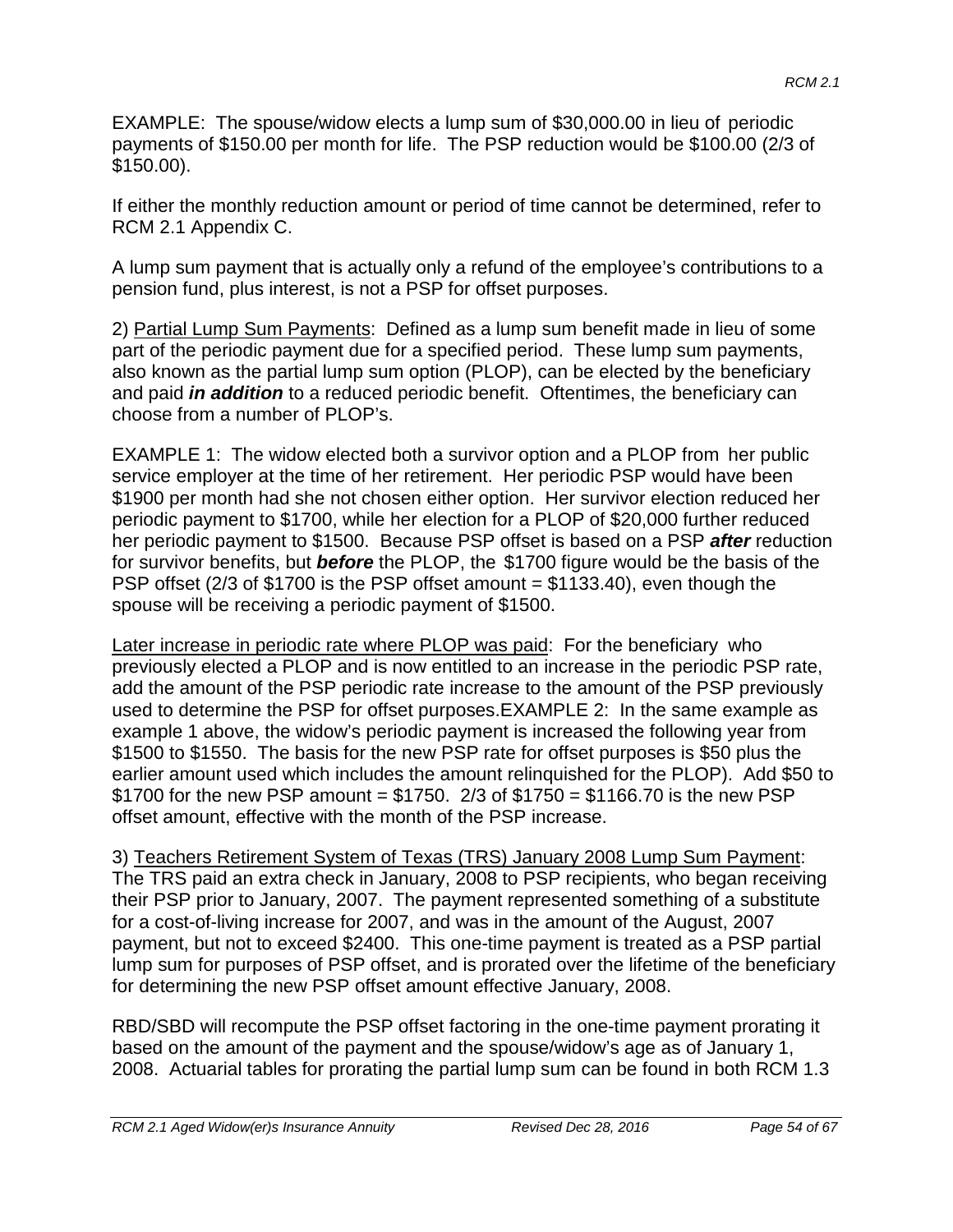Appendix D, and RCM 2.1 Appendix C. The percentages to use for these cases will be those in the "Factors for Lump Sum Award Dates 6/1/2007 or Later" column.

| <b>Step</b> | <b>Action</b>                                                                                                                    |
|-------------|----------------------------------------------------------------------------------------------------------------------------------|
| 1           | Determine the lump sum amount, which is equal to the August, 2007 PSP<br>rate (use \$2400 if the lump sum amount exceeds \$2400) |
| 2           | Determine the spouse/widow age as of January 1, 2008.                                                                            |
| 3           | Determine the actuarial value from the tables in RCM 1.3 Appendix D or<br>RCM 2.1 Appendix C.                                    |
| 4           | Divide the lump sum amount from step 1 by the actuarial value from step 3.                                                       |
| 5           | Multiply the result from step 4 by 2/3.                                                                                          |
| 6           | Round the result from step 5 up to the dime.                                                                                     |
| 7           | Add the result from step 6 to the existing PSP offset amount $=$ the new PSP<br>offset amount.                                   |

Steps for determining the January 2008 PSP offset amount is as follows:

Example 1: The widow is receiving a monthly PSP of \$645.00 since January 2001 from TRS. The PSP offset is \$430.00 (2/3 of \$645.00). We assume the one-time payment is in the amount of \$645.00 (still in effect August 2007), without evidence to the contrary. The widow is 65 years of age (DOB 5/9/1942) as of January 1, 2008. Divide the pension lump sum amount (\$645.00) by the actuarial value in the table corresponding the widow's age on the date of the lump sum payment (123.8), which equals \$5.21. Multiply that result by 2/3, which equals \$3.47, and round up to the dime (\$3.50). Add that amount to the existing PSP offset amount totaling \$433.50 (\$430.00 + \$3.50), as the new PSP offset amount effective January, 2008.

Example 2: The widow is receiving a monthly PSP of \$2703.30 since February, 1998 from TRS. Her PSP offset is \$1802.20 (2/3 of \$2703.30). We assume the one-time payment is in the amount of \$2400.00, the maximum. The widow is 72 years of age (DOB- 3/10/1935) as of January 1, 2008. Divide the pension lump sum amount (\$2400.00) by the actuarial value in the table corresponding to the widow's age on the date of the lump sum payment (101.2), which equals \$23.72. Multiply that result by 2/3, which equals \$15.81, and round up to the dime (\$15.90). Add that amount to the existing PSP offset amount, totaling \$1818.10 (\$15.90 + \$1802.20), as the new PSP offset amount effective January 1, 2008.

### **Future PSP offset adjustments**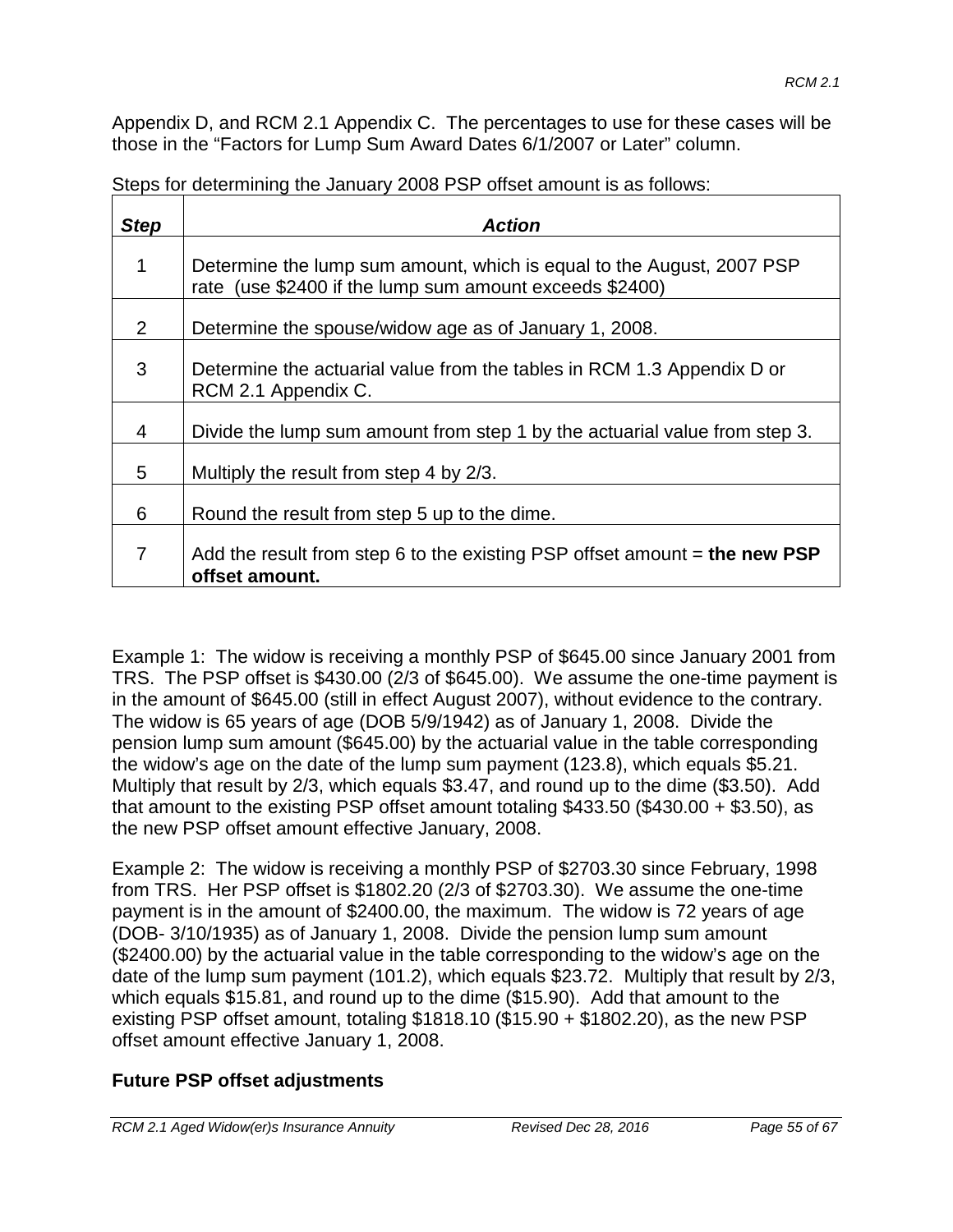Any future PSP offset adjustment for changes in the PSP after January, 2008 will need to factor in this one-time payment. We are compiling a list of TRS PSP cases in a Word document on the J drive, in the "PSP Texas Teachers" folder. It will serve as an aid to examiners in determining whether a one-time PSP lump sum was paid by TRS under this provision.

While the list may not be all-inclusive, those cases identified by Field Offices this year should be on the list. Examiners should feel free to add cases to the listing, as identified, and then "save" the document to drive J.

If not otherwise available, examiners should be able to determine the amount of the recomputed PSP monthly rate used for PSP offset, by checking PREH screen 3210, page 1 of 2, PSP-AMT effective with the 1/08 date break, multiplying the PSP offset amount by 3/2 and rounding the result down to the dime.

Example: Using the widow in Example 2 above, \$1818.10 would be shown on PREH as the PSP offset amount as of January 2008. Multiply \$1818.10 x 3/2, and round down to the dime = \$2727.10, the PSP rate used as the basis for the PSP offset effective January 2008. If for example, the widow received a \$15.00 increase in her periodic monthly PSP (from \$2703.30 to \$2718.30) effective January 2009, the \$15.00 increase would be added to \$2727.10 as the new PSP monthly rate (\$2742.10). 2/3 of \$2742.10 (\$1828.10, rounded up from \$1828.07) would be the new PSP offset amount effective January 2009.

### **Tolerance**

As the example above shows, the PSP offset amount increase is small for most cases. Consider applying tolerance for any resulting overpayment, when applicable.

## **2.1.326 How to Determine the Reduction Amount.**

Once the pension amount has been determined, compute the reduction amount as follows:

Two-thirds Reduction Effective 12-84 and Later.--Effective 12-1-84, the annuity is reduced by 2/3 of the PSP amount. Multiply the pension amount by .66667. If the product is not a multiple of \$.10, round it up to the next higher multiple of \$.10.

PSP Eligibility Before 7-1-83.--If the widow(er) was eligible for a public pension before 7-1-83, reduce the annuity by the full amount of the public pension. This is true even if she was not entitled to a public pension until after 7-1-83. The full reduction is reduced to 2/3's effective 12-84.

PSP Eligibility 7-1-83 or Later.--If the widow(er) was first eligible for a public pension 7-1-83 or later, the annuity is reduced by 2/3's of the amount of the public pension. Multiply the pension amount by .66667. The product, if not a multiple of \$.10, is rounded to the next higher multiple of \$.10.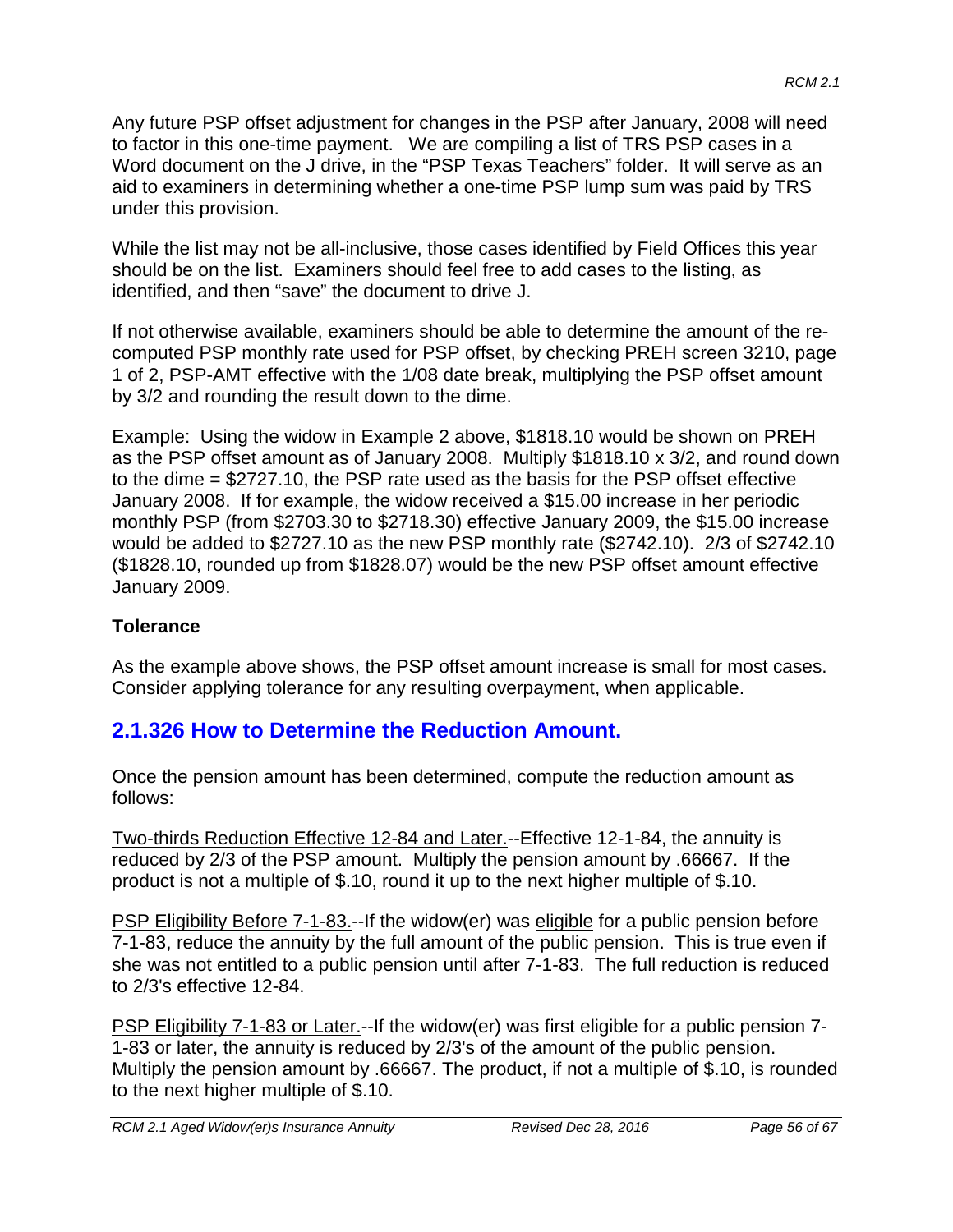## **2.1.327 When to Begin Reducing for PSP.**

Apply the reduction as using the following instructions:

Current Entitlement.--Reduce for the PSP beginning with the tier I effective date or the pension beginning date, whichever is later.

If a widow(er) filed on or after 12-1-77 and the OBD is before that date, do not reduce for PSP until 12-1-77.

If a widow(er) filed on or after 12-1-77 and reports receipt of a PSP after she has begun to receive the annuity, recertify the annuity rate, reducing tier I for the PSP effective with the first month for which the pension is payable, but not before December 1977.

Potential Entitlement.--Reduce for potential entitlement only when the widow(er) claims to have already filed an application for the pension. Base the effective date of the PSP on the expected date of receipt and apply a reduction equal to PIA 1. Include paragraph 437 on the award letter.

If the widow(er) has not filed an application for a PSP, set a tickler call-up for one month before the expected date of entitlement (item 16 on the G-208). **Upon receipt of the case, initiate development action through the F/O. Do not suspend or reduce the annuity until development has been completed and a determination has been made.**

## **2.1.328 Verifying the Pension Amount.**

The pension amount should be verified as follows:

When Not to Verify.--Do not verify the pension rate if, after reduction for PSP, age, SS benefit and/or EE annuity, the net tier-one or spouse O/M benefit equals zero. The individual's allegation of the pension payable is sufficient for the purpose of applying total offset.

When to Verify.--Verify the pension rate before initially paying or increasing a net tierone rate in any annuity reduced for PSP. The net tier-one can increase because of a RECOMP or decrease in PSP or SS benefit rate. Do not verify the rate if the recalculated tier-one remains zero.

Verify the pension rate with a copy of an award notice or other document from the agency issuing the pension

## **2.1.330 Proofs Needed for Exemption from Offset.**

The following gives the evidence needed to exempt the widow(er) from the PSP offset: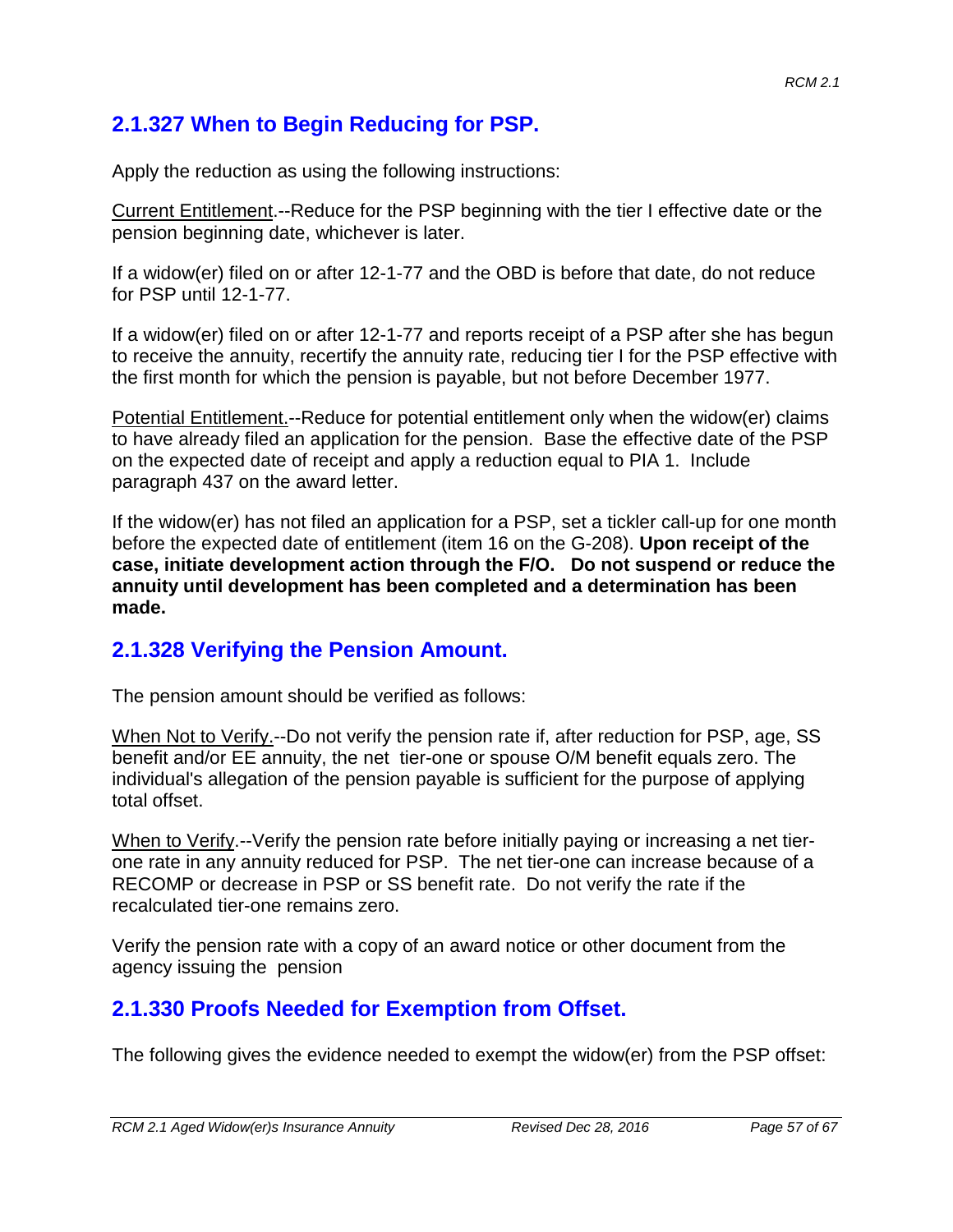Exemption Based on PSP Eligibility Date.--If the applicant claims to have been eligible for the pension before 12-1-82 or 7-1-83, but the pension did not begin until on or after 12-1-82 or 7-1-83, a letter from the employer or pension paying agency showing the date she was first eligible to retire and receive a pension is the desired proof.

Exemption Based on Receiving a CSRS Offset Pension.—The widow(er) must submit a statement from OPM stating that (s)he is receiving a CSRS Offset pension.

Exemption Based on Dependency .-- If the applicant could be exempt from the PSP offset because she was dependent on the employee for one-half support and was eligible for the PSP before 7-1-83, she must complete Form G-134, Statement of Contributions and Support. Do not develop for Form G-134 if the applicant is entitled to a 1981 amendment tier II and tier I is reduced to zero by an SS benefit or employee annuity. There is no time limit for proving dependency in order to qualify for this exception.

Exemption Based on FICA Taxes Being Deducted.--If the applicant is receiving a PSP from a State or local employer and claims that FICA taxes were withheld on the day last worked, verify her claim with an AUX Widow Wage Record or a DEQY.

Exemption Based on FICA Taxes Being Deducted on Last Day of Employment.--If the applicant is receiving a PSP from a State employer and claims that FICA taxes were not deducted during the majority of working years but were deducted on the last day of employment, secure proof that FICA taxes were being deducted (e.g., a pay stub ) and a statement from the agency paying the pension verifying her claim. It must state that the day last worked is included in the pension computation.

Exemption Based on FERS Election Before 7/1/88.--If the applicant claims to have elected FERS before 7/1/88 secure one of the following:

- An Election of Coverage Form (OPM Form 1555) signed by the claimant, or a statement from OPM, or the employing agency showing a timely or belated election was filed, or
- A FERS annuity statement from OPM showing an annuity commencement date before 1/1/88, or
- A statement from OPM showing an open season election was deemed to have been filed before 7/1/88, or
- A statement from the Merit System Protection Board (MSPB) showing a correction retroactive to 12/31/87 was allowed, or
- A DEQY showing that covered Federal employment began before 1/1/88, or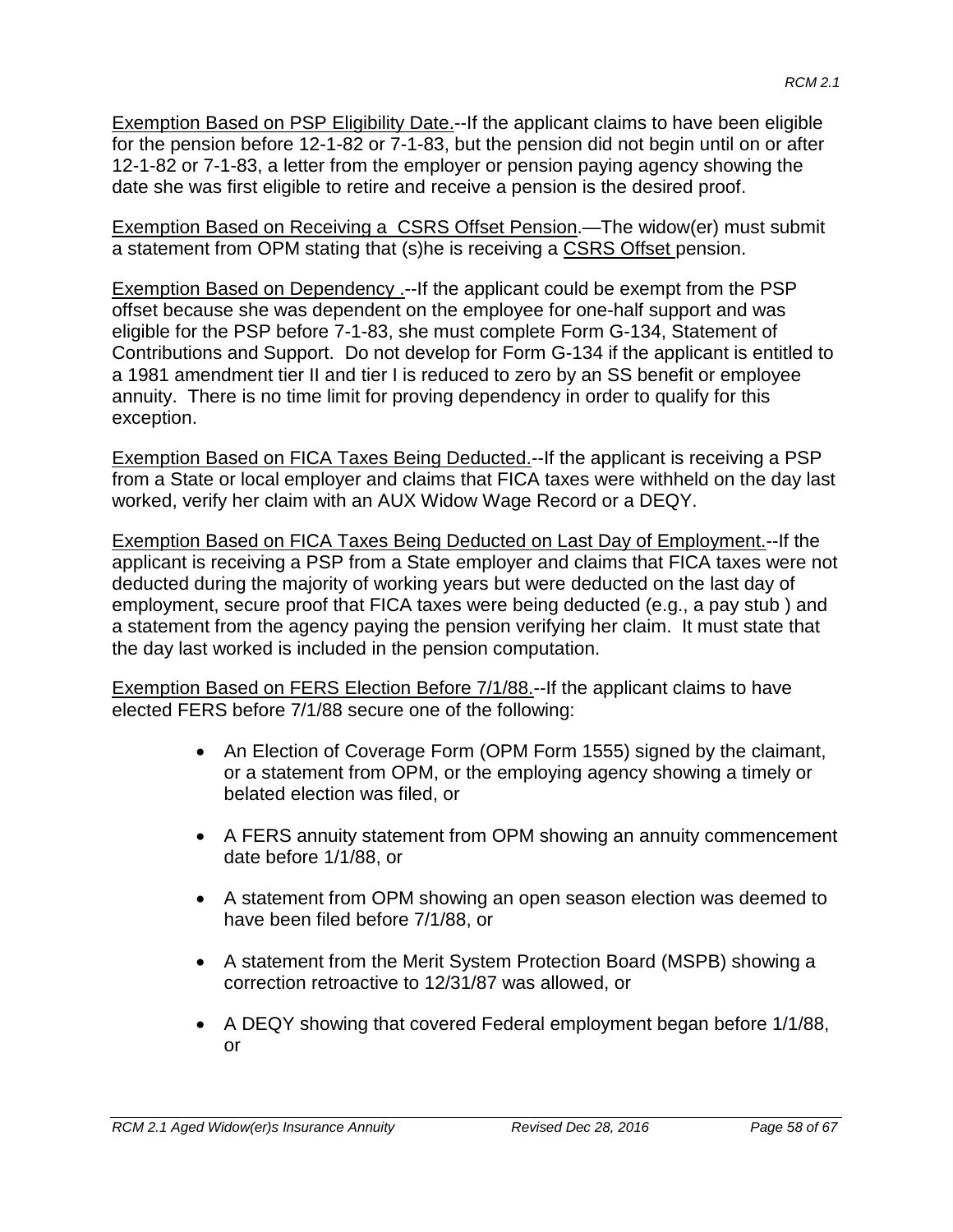• A statement from OPM or the employing agency showing the Federal employment was covered under Social Security regulations.

Exemption Based on FERS Election in 1998.--If the applicant claims to have elected FERS in 1998 secure a DEQY showing the 60 months of covered Federal employment. If the DEQY does not prove the applicant's claim, secure one of the following: the following:

- An Election of Coverage Form (OPM Form 1555) signed by the claimant, or a statement from OPM, or the employing agency showing an election was filed, or
- A FERS annuity statement from OPM showing the commencement date, or
- A statement from OPM showing an open season election was filed.

Federal Employee Hired After 12/31/1983.--If the applicant claims to be exempt from offset because she was hired for federal employment after 12/31/1983, use the AUX WID wage record or a DEQY to verify her statement.

State or Local Employees Claiming Exemption Under P.L.108-203.-- If FICA taxes have been continuously deducted from the widow(er)'s wages for at least the last seven years, the claims representative will secure a statement from the employing agency giving this information.

If the applicant is unable to secure a statement, the field office will indicate, on APPLE, that headquarters will secure proof. In this situation, request a DEQY to verify the FICA deductions.

If FICA deductions were not made on a regular basis, a statement from the employing agency detailing the months in which FICA taxes were deducted is needed.

# **2.1.331 Public Service Pension Monitoring.**

Public service pensions are monitored as follows:

Non-OPM Pensions.--The annual COLA operation identifies widow(er)s who are receiving a public service pension with a net tier 1 greater than zero. These cases are referred to the field offices for monitoring.

OPM Pensions.--Federal Public Service Pensions receive a COLA each December. The COLA operation determines the new PSP reduction amount based on the cost-ofliving increase payable to federal employees.

Once each year, a match is run to compare our records to OPM's. Refer to RCM 6.8 for instructions on handling referrals generated by this run.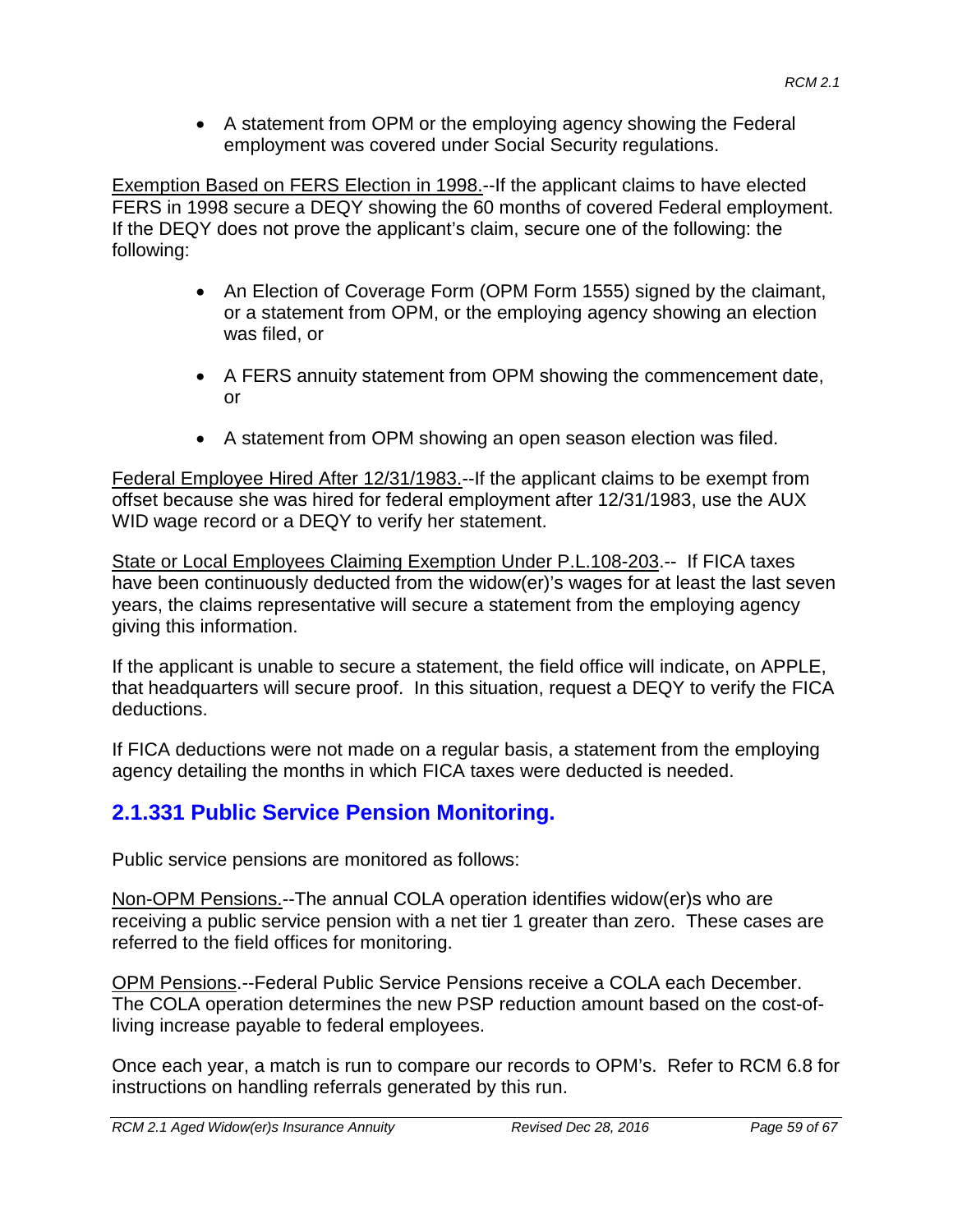# **2.1.332 SS Benefits Subject to the PSP Provision**

SSA's terminology for PSP reduction is "Government Pension Offset-GPO." When paying an RRB annuitant entitled to an SSA auxiliary or survivor benefit, always check the LAF CODE to determine if a GPO has been applied. If the LAF CODE is "SH," the GPO applies and the benefit is in suspense. When applying the SS reduction in tier I, remember that we only reduce for benefits payable.

Since our PSP reduction provisions are based on the SS Act, the conditions for reduction and exception apply to all auxiliary and survivor SS beneficiaries who filed their applications on or after 12-1-77. A GPO IS NEVER APPLIED TO A RIB OR DIB.

# **Appendices**

| <b>Effective Date</b> | <b>Widow(er) Annuity Provision</b>                                                                                                                        |
|-----------------------|-----------------------------------------------------------------------------------------------------------------------------------------------------------|
| $1 - 1 - 47$          | Unremarried widow of completely insured employee eligible to<br>receive annuity equal to 3/4 basic amount at age 65.                                      |
| $11 - 1 - 51$         | Dependent widower of completely insured employee eligible at age<br>65.                                                                                   |
| $11 - 1 - 51$         | Benefit increased to full basic amount and Survivor O/M<br>computation introduced. Survivor O/M widow annuity equal to 75%<br>of deceased employee's PIA. |
| $9 - 1 - 54$          | Age requirement for widow(er)s lowered to age 60. Widow(er)'s<br>deemed age 65 for O/M purposes.                                                          |
| $9 - 1 - 55$          | Dual benefit reduction in RR formula annuity no longer required.                                                                                          |
| $9 - 1 - 57$          | Not "living with" widow(er)s can be included in Survivor O/M<br>computation.                                                                              |
| $8 - 1 - 61$          | Widow(er)'s annuity increased to 82-1/2% of deceased employee's<br>PIA                                                                                    |
| $10 - 1 - 61$         | Remarried widow eligible on second husband's earnings if he dies<br>within one year.                                                                      |
| $9 - 1 - 65$          | Widow(er) of transitionally insured employee eligible at age 72<br>(employee is deemed completely insured).                                               |
| $9 - 1 - 65$          | Survivor O/M can include:                                                                                                                                 |

#### **Appendix A – Widow(er) Legislative History**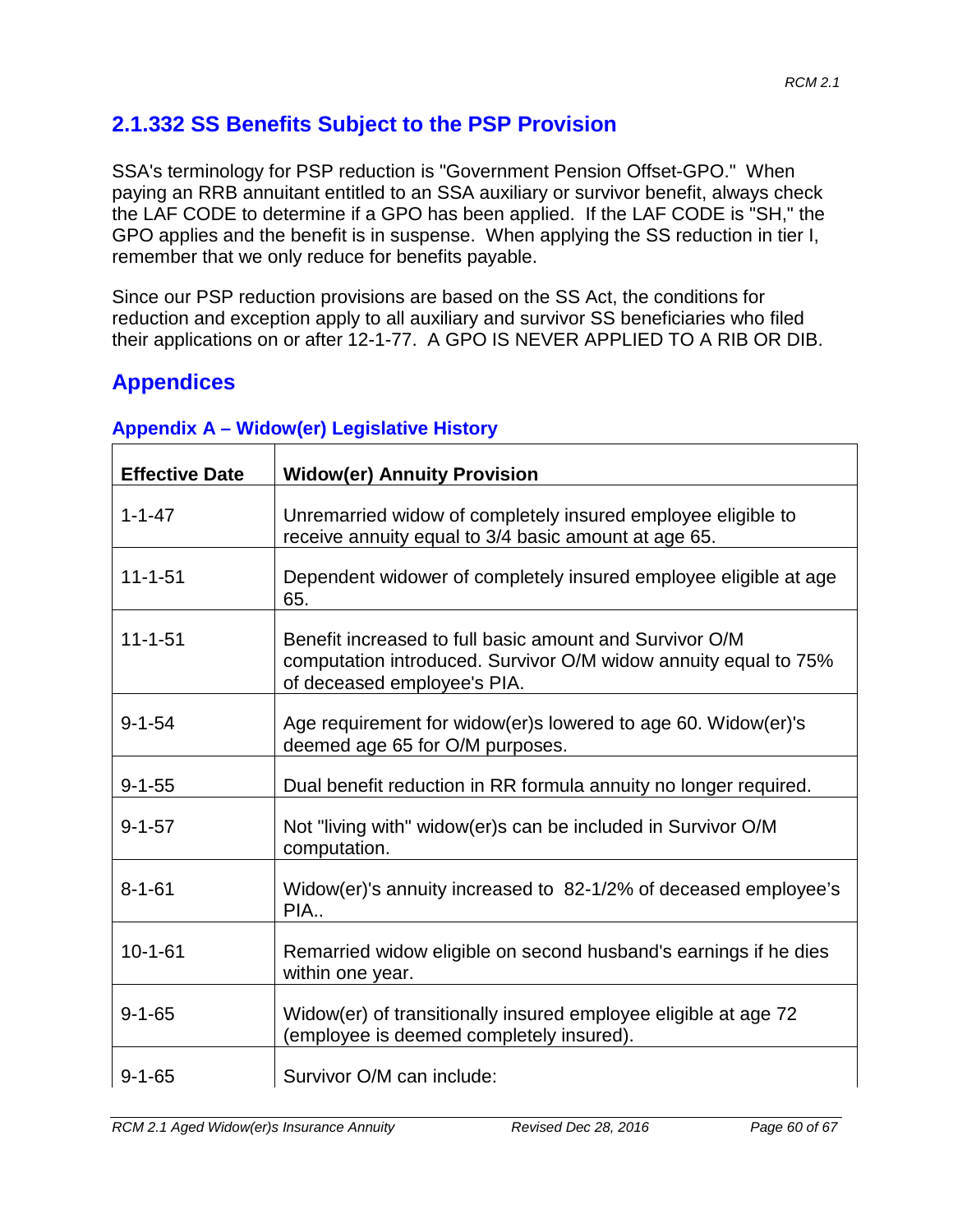|               | Unmarried surviving divorced wife (married to employee at least<br>$20$ years);<br>Employee's widow who is now remarried if her remarriage<br>occurred at or after age 60, and employee's widower who is now<br>remarried if he remarried at or after age 62; and<br>Remarried widow(er) who is now unmarried (age at the time of<br>remarriage is immaterial if the subsequent marriage has<br>terminated). |
|---------------|--------------------------------------------------------------------------------------------------------------------------------------------------------------------------------------------------------------------------------------------------------------------------------------------------------------------------------------------------------------------------------------------------------------|
| $11 - 1 - 66$ | "Living-with" no longer required to qualify for WIA.                                                                                                                                                                                                                                                                                                                                                         |
| $2 - 1 - 68$  | De facto widow(er) eligible for an annuity.                                                                                                                                                                                                                                                                                                                                                                  |
| $2 - 1 - 68$  | Duration of marriage requirement lowered to 9 months (3 months if<br>death was accidental).                                                                                                                                                                                                                                                                                                                  |
| $10 - 5 - 72$ | Excluded from survivor O/M are:<br>Surviving divorced wife;<br>Remarried widow; and<br>Remarried widower.                                                                                                                                                                                                                                                                                                    |
| $1 - 1 - 73$  | At age 65, widow(er)'s share of deceased employee's PIA increased<br>to 100% before the widow(er) age reduction. Widow(er) deemed<br>age 62 for survivor O/M purposes.                                                                                                                                                                                                                                       |
| $1 - 1 - 73$  | Removal of duration of marriage requirement for accidental or<br>military connected deaths provided that at the time of marriage, the<br>employee could have been reasonably expected to live for at least 9<br>months.                                                                                                                                                                                      |
| $1 - 1 - 75$  | The 1974 RRA revised the annuity calculation to Tier 1, Tier 2 and<br><b>Vested Dual Benefit.</b><br>The 1974 RRA did not provide a survivor O/M computation.<br>However, if an IPI had been paid under the 1937 RRA, the<br>additional amount was added to the survivor annutant's tier 2 for<br>conversion cases.                                                                                          |
| $3 - 1 - 77$  | Dependency not a requirement for a widower's annuity.                                                                                                                                                                                                                                                                                                                                                        |
| $12 - 1 - 77$ | Non-dependent widowers subject to reduction in tier I for entitlement<br>to a public service pension.                                                                                                                                                                                                                                                                                                        |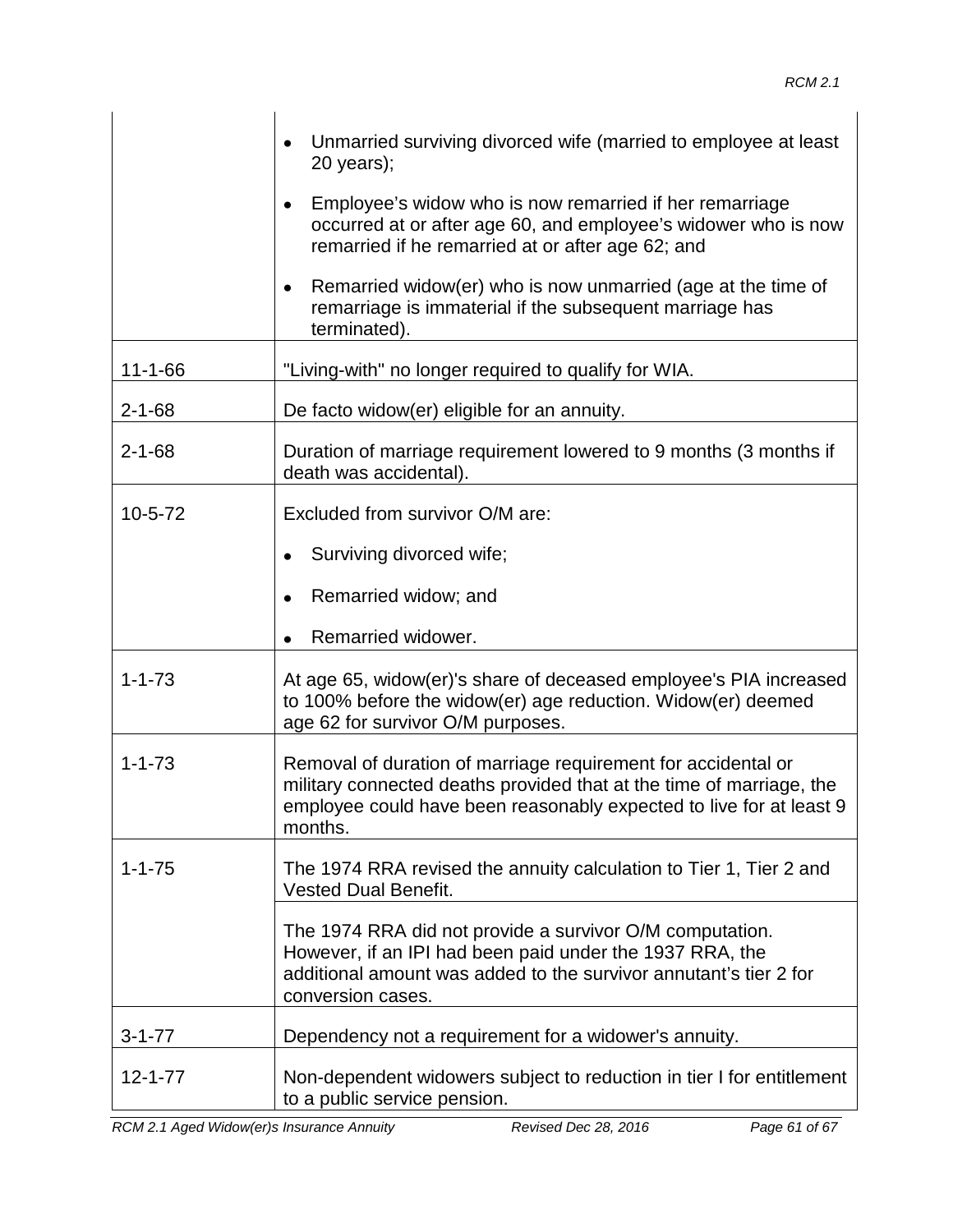| $6 - 1 - 78$   | Include DRCs earned by employee in widow(er)'s tier I.                                                                                                                                                                                                                                                                                                                                       |
|----------------|----------------------------------------------------------------------------------------------------------------------------------------------------------------------------------------------------------------------------------------------------------------------------------------------------------------------------------------------------------------------------------------------|
| $8 - 13 - 81$  | No survivor vested dual benefit (VDB) for those newly entitled to a<br>survivor annuity after this date. However, those already entitled to<br>as survivor annuity could be paid a VDB.                                                                                                                                                                                                      |
| $10 - 1 - 81$  | Added:                                                                                                                                                                                                                                                                                                                                                                                       |
|                | Surviving divorced spouse annuity at age 60 (tier 1 only); and                                                                                                                                                                                                                                                                                                                               |
|                | Remarried widow(er) annuity (tier 1 only). Legal or de facto<br>$\bullet$<br>widow(er) who remarries after attaining age 60 is eligible.<br>Widow(er) who remarries before age 60 or surviving divorced<br>spouse who remarries at anytime are eligible if marriage<br>terminates.                                                                                                           |
|                | Surviving divorced spouse married to employee less than 20<br>$\bullet$<br>years subject to reduction in tier I for entitlement to a public<br>service pension.                                                                                                                                                                                                                              |
| $6 - 1 - 82$   | Retroactivity of aged widow(er) application limited to six months for<br>tier I.                                                                                                                                                                                                                                                                                                             |
| $9 - 1 - 83$   | Retroactivity of tier I and tier II limited for applications filed 9-1-83 or<br>later.                                                                                                                                                                                                                                                                                                       |
|                | Five full month railroad retirement disability waiting period applies<br>for disabled legal or de facto widow(er) applications filed 9-1-83 or<br>later.                                                                                                                                                                                                                                     |
| $1 - 1 - 84$   | Restrictions on remarriage eased for surviving divorced spouse,<br>disabled widow(er), and disabled surviving divorced spouse.                                                                                                                                                                                                                                                               |
| $1 - 1 - 91$   | Simultaneous entitlement of legal and defacto widow(er).                                                                                                                                                                                                                                                                                                                                     |
| 1-1-1991       | The Omnibus Budget Reconciliation Act (OBRA) of 1990 repealed<br>the more restrictive definition of disability for entitlement to disabled<br>widow(er)'s benefits under the SS Act. Under the new law,<br>vocational factors can also be considered for widow(er)'s remarried<br>widow(er)'s and surviving divorced spouses when rating these<br>individuals for Medicare under the SS Act. |
| $1 - 1 - 2001$ | Definition of "full retirement age" gradually changes from age 65 to<br>age 67 for survivor annuitants born after 1939. This does not affect<br>annuity rates until 1-1-2003.                                                                                                                                                                                                                |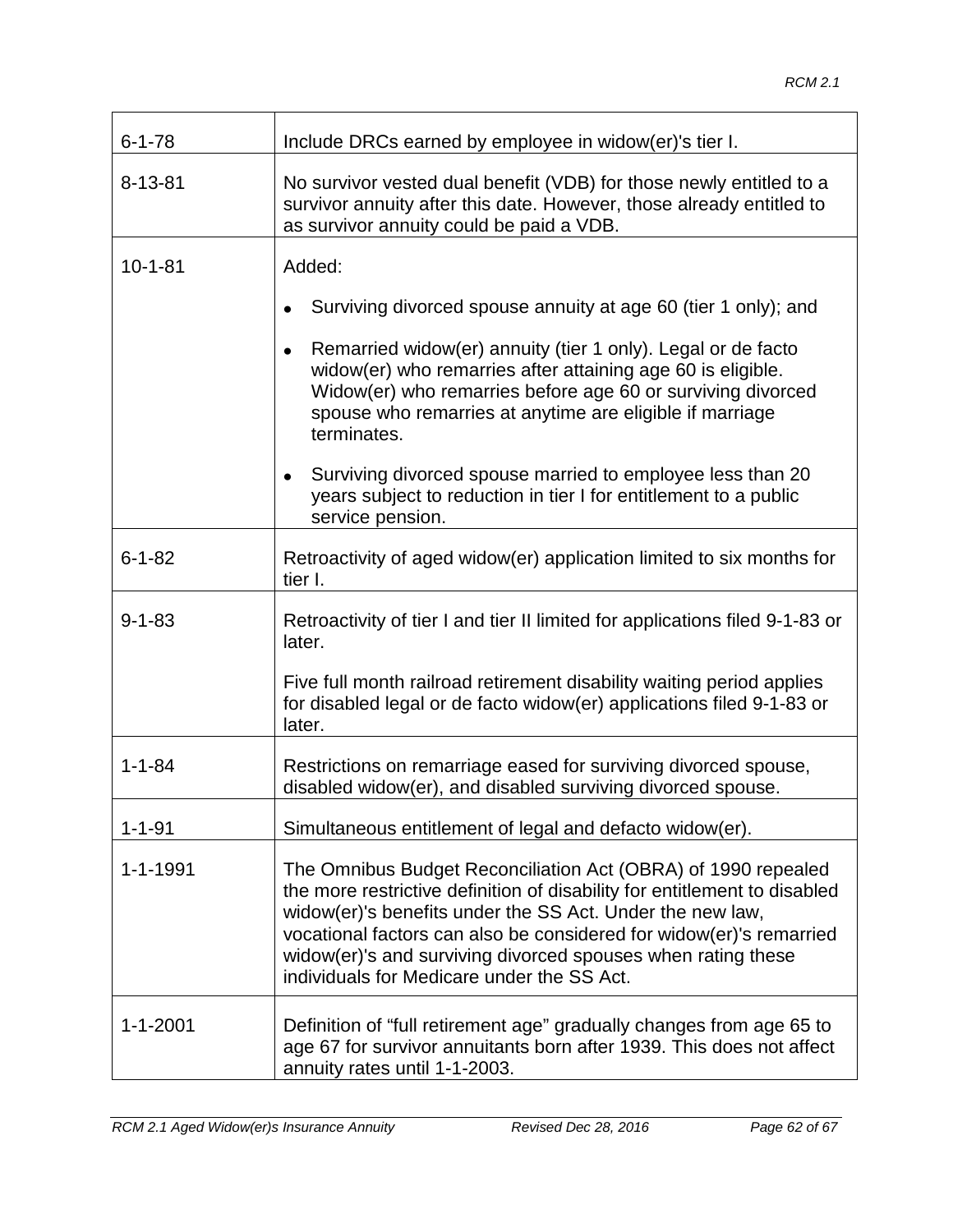| $1 - 1 - 2002$ | Widow(er) may qualify for a survivor annuity based on the earnings<br>record of a deceased employee who had less than 120 months of<br>railroad service, but at least 60 months of railroad service after 1995<br>and a current connection with the railroad industry. Tier 1 is payable<br>only when the employee had sufficient quarters of coverage based<br>on combined railroad compensation and SSA wages. |
|----------------|------------------------------------------------------------------------------------------------------------------------------------------------------------------------------------------------------------------------------------------------------------------------------------------------------------------------------------------------------------------------------------------------------------------|
| $2 - 1 - 2002$ | Widow(er) Initial Minimum Amount (WIMA) established for<br>widow(er)'s, disabled widow(er)'s and surviving young<br>mother/father's annuity rates payable from 2-1-2002.                                                                                                                                                                                                                                         |

### **Appendix B - Spouse Minimum Guaranty Amounts (Maximums Only)**

Aged Widow's And Widower's Insurance Annuity

| Amount  | <b>Effective Date</b> |
|---------|-----------------------|
| \$40.00 | 11-1-51               |
| 54.00   | $9 - 1 - 55$          |
| 59.50   | $1 - 1 - 59$          |
| 60.50   | $2 - 1 - 59$          |
| 66.60   | 6-1-59                |
| 69.90   | $2 - 1 - 60$          |
| 74.80   | $1 - 1 - 65$          |
| 83.60   | $1 - 1 - 67$          |
| 92.40   | $1 - 1 - 68$          |
| 104.50  | $2 - 1 - 68$          |
| 112.20  | $1 - 1 - 69$          |
| 138.00  | $1 - 1 - 70$          |
| 151.70  | $1 - 1 - 71$          |
| 182.10  | $9 - 1 - 72$          |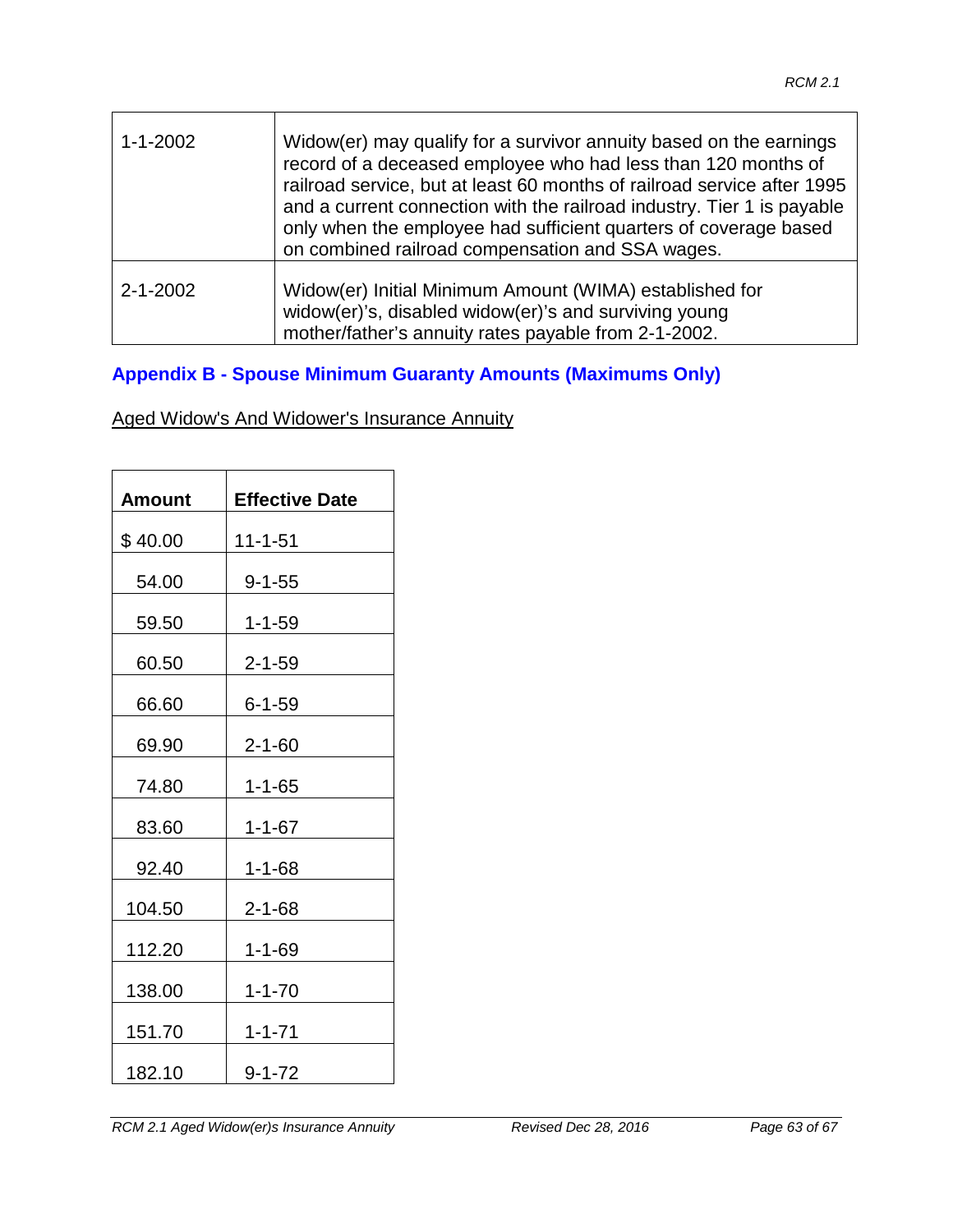| 188.50 | $1 - 1 - 73$ |
|--------|--------------|
| 203.30 | $1 - 1 - 74$ |
| 217.50 | $3 - 1 - 74$ |
| 225.70 | 6-1-74       |
| 246.95 | $1 - 1 - 75$ |
| 266.75 | $6 - 1 - 75$ |
| 283.36 | $1 - 1 - 76$ |
| 301.51 | $6 - 1 - 76$ |
| 311.85 | $1 - 1 - 77$ |
| 330.22 | $6 - 1 - 77$ |
| 342.32 | $1 - 1 - 78$ |
| 364.54 | $6 - 1 - 78$ |
| 376.64 | $1 - 1 - 79$ |
| 413.93 | 6-1-79       |

#### **Appendix C – Determining the PSP Amount When the Widow(er) Receives a Lump-Sum Payment**

If the widow(er) receives a lump-sum payment for an unspecified period of time, determine the monthly PSP amount as follows:

1. Divide the lump-sum amount by the factor in the table shown below. Use the value that corresponds to the widow(er)'s age, in years, at the time the lump-sum payment is made.

| Age When Lump sum was<br>Paid | <b>Factors for</b><br><b>Lump Sum</b><br><b>Award Dates</b><br>6/1/2011 or<br>Later | <b>Factors for</b><br><b>Lump Sum</b><br><b>Award Dates</b><br>6/1/2007 thru<br>5/31/2011 | <b>Factors for</b><br><b>Lump Sum</b><br><b>Award Dates</b><br>5/31/2007 or<br><b>Earlier</b> |
|-------------------------------|-------------------------------------------------------------------------------------|-------------------------------------------------------------------------------------------|-----------------------------------------------------------------------------------------------|
| 40 or under                   | 183.1                                                                               | 179.7                                                                                     | 172.7                                                                                         |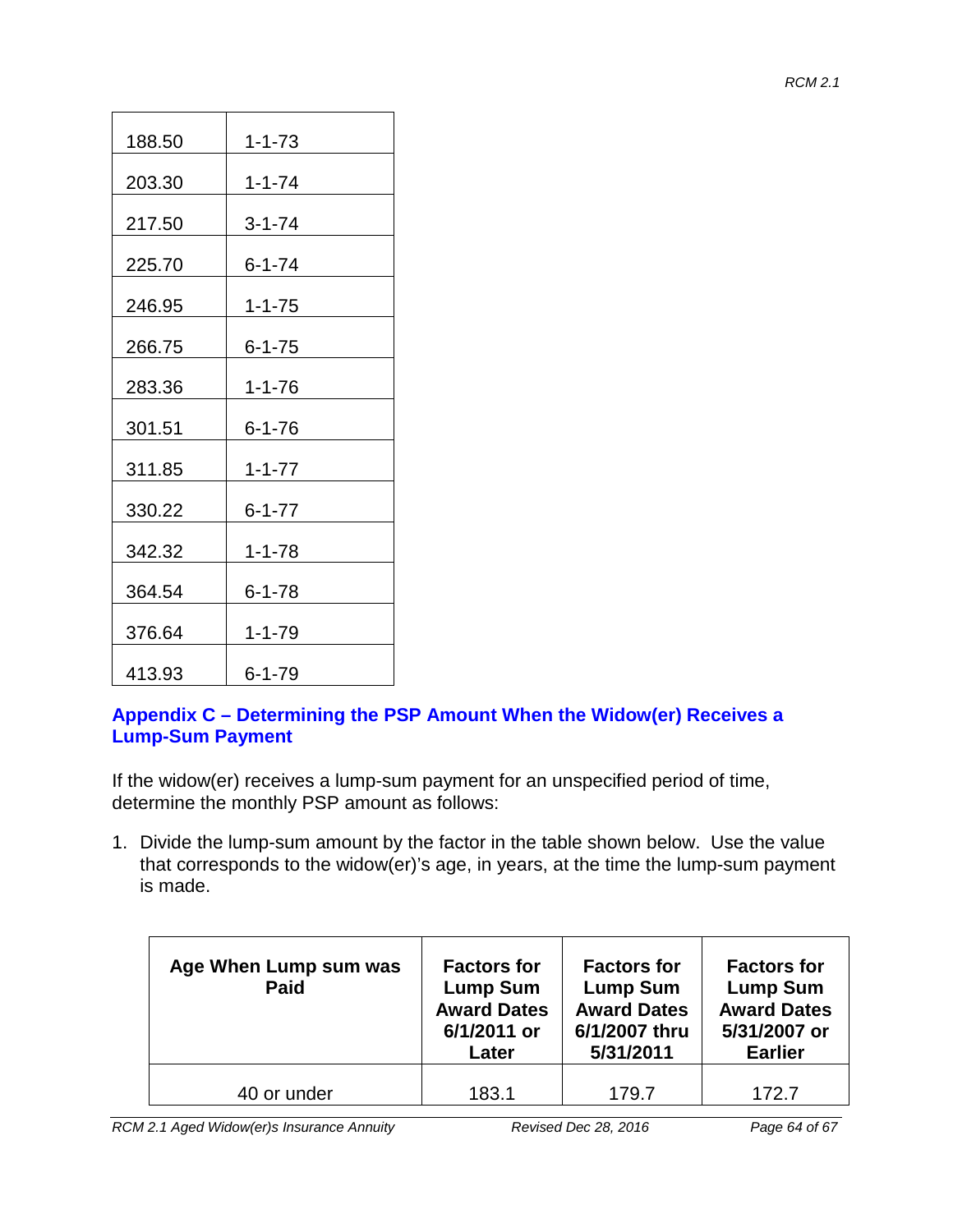| Age When Lump sum was<br>Paid | <b>Factors for</b><br><b>Lump Sum</b><br><b>Award Dates</b><br>6/1/2011 or<br>Later | <b>Factors for</b><br><b>Lump Sum</b><br><b>Award Dates</b><br>6/1/2007 thru<br>5/31/2011 | <b>Factors for</b><br><b>Lump Sum</b><br><b>Award Dates</b><br>5/31/2007 or<br><b>Earlier</b> |
|-------------------------------|-------------------------------------------------------------------------------------|-------------------------------------------------------------------------------------------|-----------------------------------------------------------------------------------------------|
| 41                            | 181.7                                                                               | 178.3                                                                                     | 171.1                                                                                         |
| 42                            | 180.2                                                                               | 176.8                                                                                     | 169.3                                                                                         |
| 43                            | 178.6                                                                               | 175.2                                                                                     | 167.6                                                                                         |
| 44                            | 177.1                                                                               | 173.6                                                                                     | 165.7                                                                                         |
| 45                            | 175.4                                                                               | 172.0                                                                                     | 163.8                                                                                         |
| 46                            | 173.7                                                                               | 170.2                                                                                     | 161.8                                                                                         |
| 47                            | 171.9                                                                               | 168.4                                                                                     | 159.7                                                                                         |
| 48                            | 170.1                                                                               | 166.6                                                                                     | 157.6                                                                                         |
| 49                            | 168.2                                                                               | 164.7                                                                                     | 155.4                                                                                         |
| 50                            | 166.3                                                                               | 162.7                                                                                     | 153.2                                                                                         |
| 51                            | 164.3                                                                               | 160.6                                                                                     | 150.8                                                                                         |
| 52                            | 162.2                                                                               | 158.4                                                                                     | 148.4                                                                                         |
| 53                            | 160.1                                                                               | 156.2                                                                                     | 146.0                                                                                         |
| 54                            | 157.9                                                                               | 153.9                                                                                     | 143.5                                                                                         |
| 55                            | 155.6                                                                               | 151.5                                                                                     | 140.9                                                                                         |
| 56                            | 153.2                                                                               | 149.0                                                                                     | 138.3                                                                                         |
| 57                            | 150.7                                                                               | 146.5                                                                                     | 135.6                                                                                         |
| 58                            | 148.2                                                                               | 143.9                                                                                     | 132.8                                                                                         |
| 59                            | 145.5                                                                               | 141.2                                                                                     | 130.0                                                                                         |
| 60                            | 142.8                                                                               | 138.4                                                                                     | 127.2                                                                                         |
| 61                            | 140.1                                                                               | 135.6                                                                                     | 124.2                                                                                         |